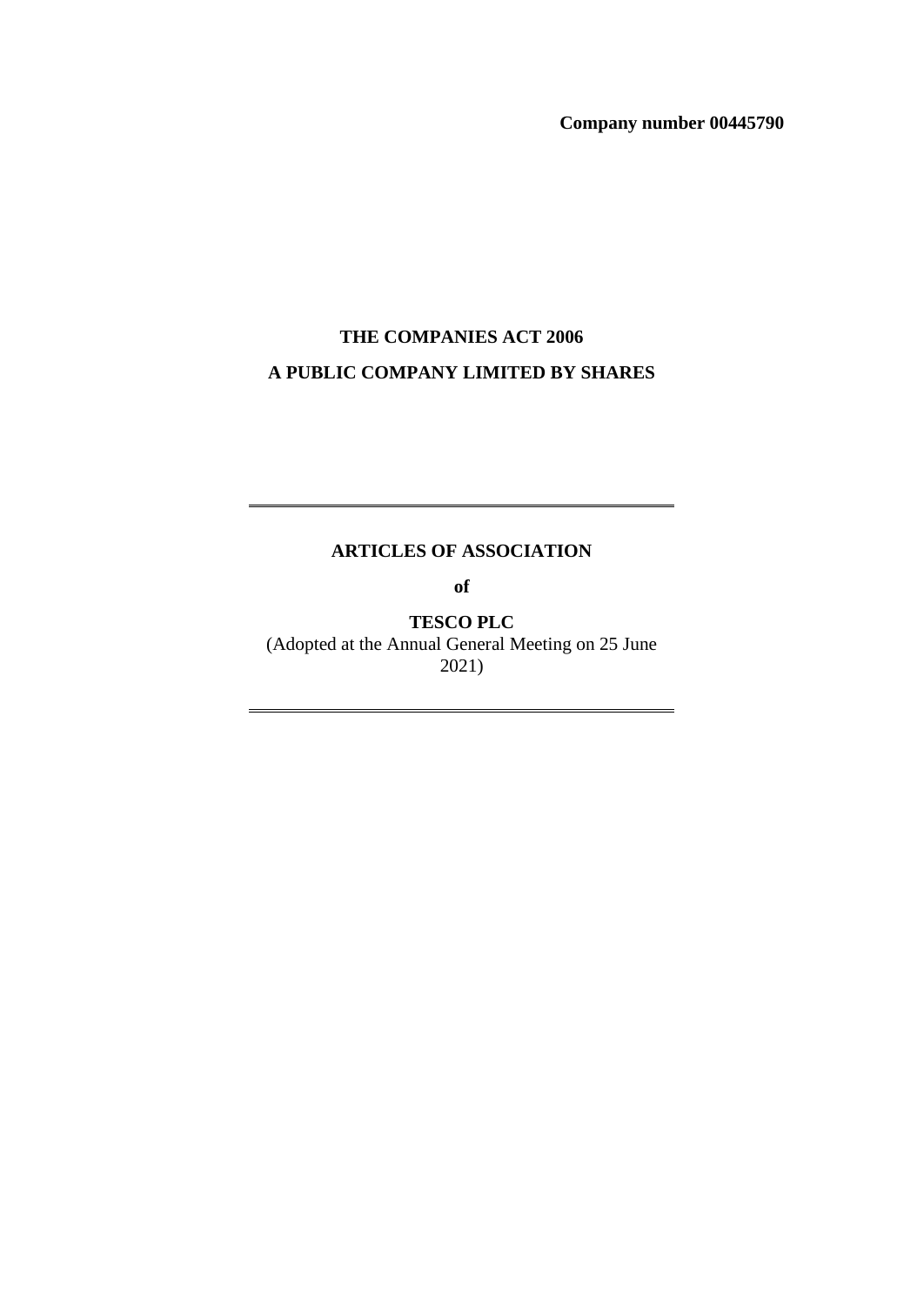## **CONTENTS**

## **CLAUSE**

## **PAGE**

| 1.  |  |
|-----|--|
| 2.  |  |
|     |  |
| 3.  |  |
| 4.  |  |
| 5.  |  |
| 6.  |  |
| 7.  |  |
| 8.  |  |
| 9.  |  |
|     |  |
| 10. |  |
|     |  |
| 11. |  |
| 12. |  |
|     |  |
| 13. |  |
| 14. |  |
|     |  |
| 15. |  |
| 16. |  |
| 17. |  |
| 18. |  |
| 19. |  |
|     |  |
| 20. |  |
| 21. |  |
| 22. |  |
| 23. |  |
| 24. |  |
|     |  |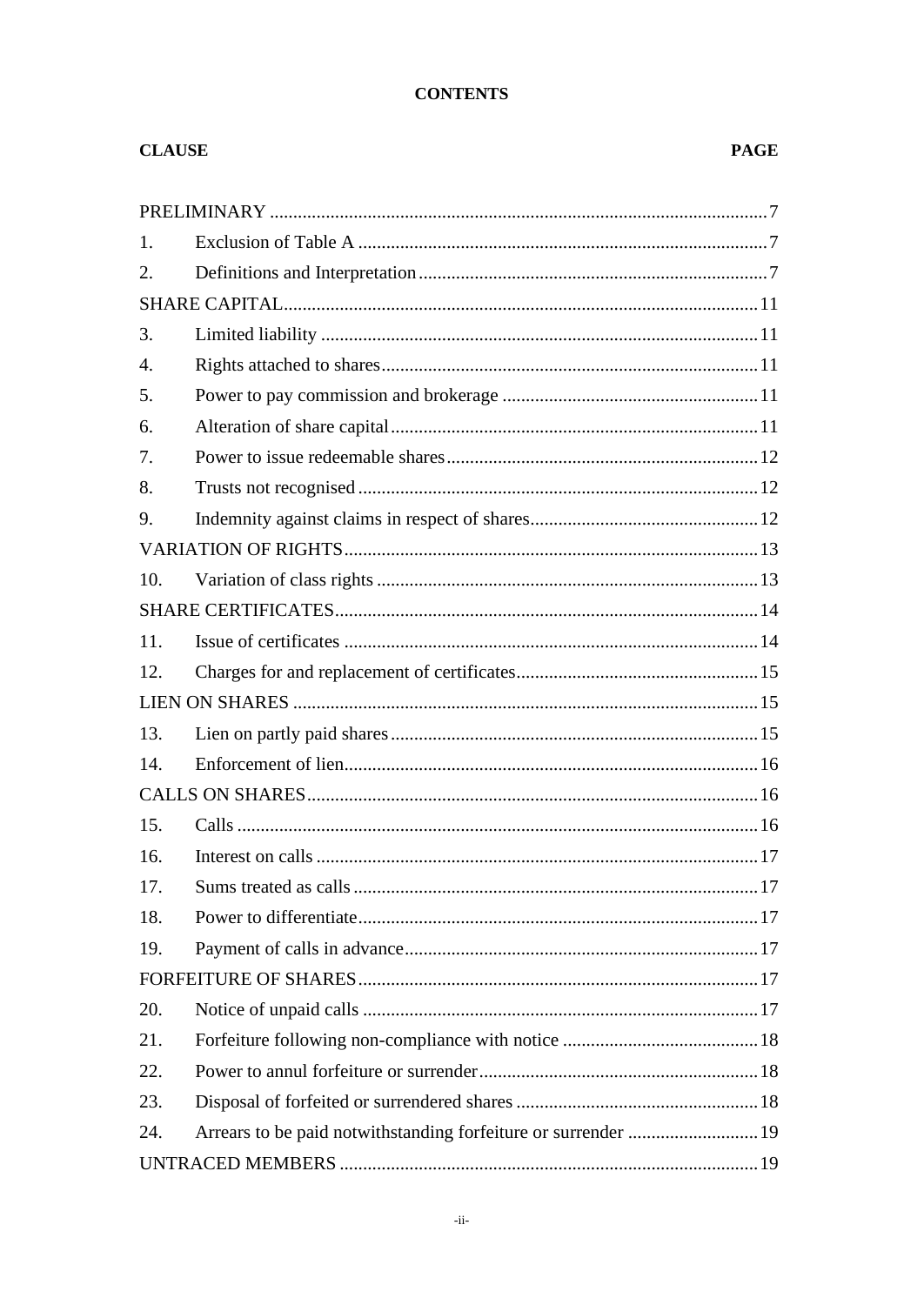| 25. |                                                                      |  |
|-----|----------------------------------------------------------------------|--|
| 26. |                                                                      |  |
|     |                                                                      |  |
| 27. |                                                                      |  |
| 28. |                                                                      |  |
| 29. |                                                                      |  |
| 30. |                                                                      |  |
| 31. | Power to refuse registration of transfers of uncertificated shares22 |  |
| 32. |                                                                      |  |
| 33. |                                                                      |  |
| 34. |                                                                      |  |
|     |                                                                      |  |
| 35. |                                                                      |  |
| 36. |                                                                      |  |
| 37. |                                                                      |  |
|     |                                                                      |  |
| 38. |                                                                      |  |
| 39. |                                                                      |  |
|     |                                                                      |  |
| 40. |                                                                      |  |
|     |                                                                      |  |
| 41. |                                                                      |  |
| 42. |                                                                      |  |
| 43. |                                                                      |  |
|     |                                                                      |  |
| 44. |                                                                      |  |
| 45. |                                                                      |  |
| 46. |                                                                      |  |
|     |                                                                      |  |
| 47. |                                                                      |  |
| 48. |                                                                      |  |
| 49. |                                                                      |  |
| 50. |                                                                      |  |
| 51. |                                                                      |  |
| 52. |                                                                      |  |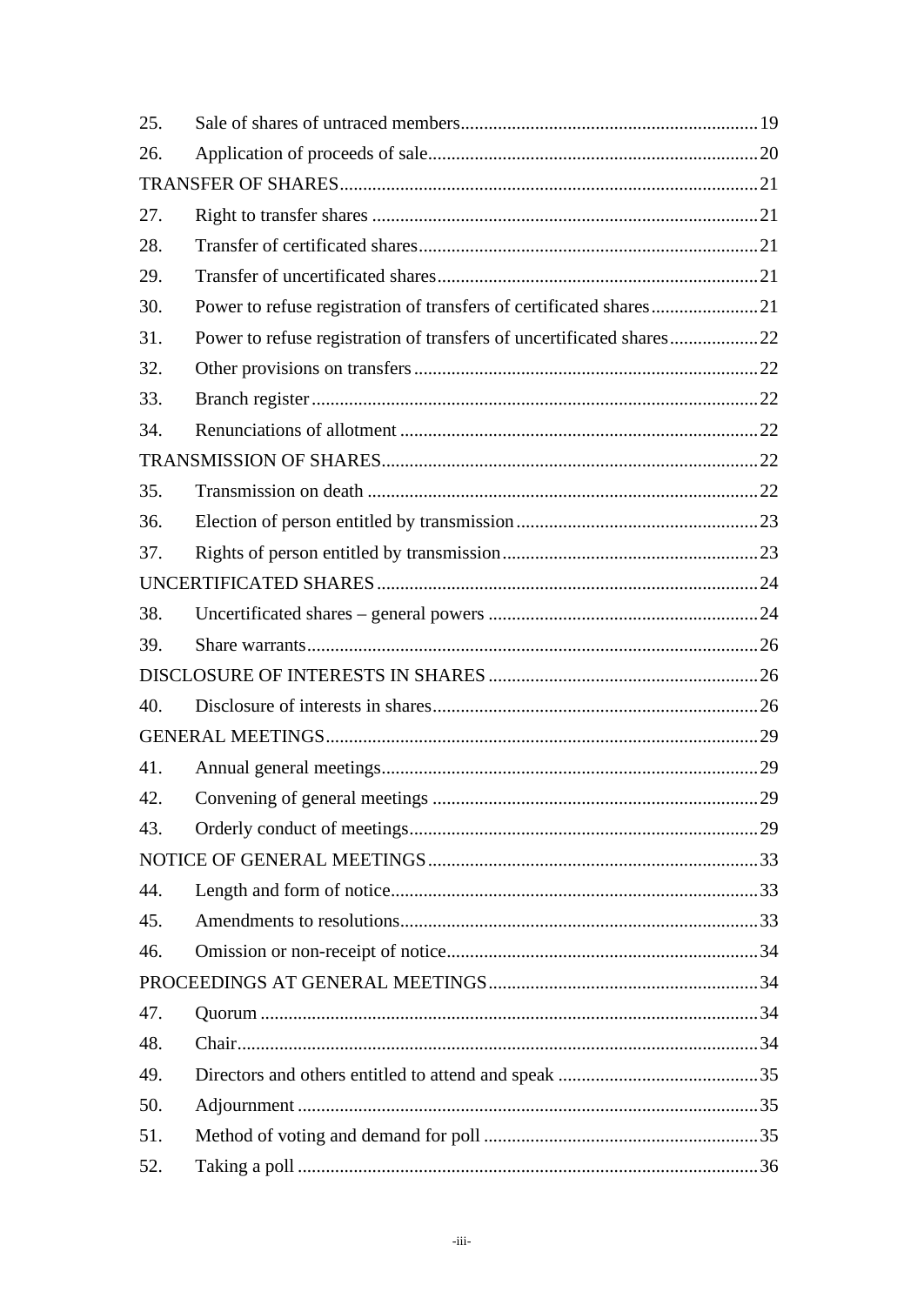| 53. |                                                                 |  |  |  |
|-----|-----------------------------------------------------------------|--|--|--|
|     |                                                                 |  |  |  |
| 54. |                                                                 |  |  |  |
| 55. |                                                                 |  |  |  |
| 56. | Voting rights of members incapable of managing their affairs 38 |  |  |  |
| 57. |                                                                 |  |  |  |
| 58. |                                                                 |  |  |  |
|     |                                                                 |  |  |  |
| 59. |                                                                 |  |  |  |
| 60. |                                                                 |  |  |  |
| 61. |                                                                 |  |  |  |
| 62. |                                                                 |  |  |  |
|     |                                                                 |  |  |  |
| 63. |                                                                 |  |  |  |
| 64. |                                                                 |  |  |  |
| 65. |                                                                 |  |  |  |
|     | APPOINTMENT, RETIREMENT AND REMOVAL OF DIRECTORS  43            |  |  |  |
| 66. |                                                                 |  |  |  |
| 67. |                                                                 |  |  |  |
| 68. |                                                                 |  |  |  |
| 69. |                                                                 |  |  |  |
| 70. |                                                                 |  |  |  |
| 71. |                                                                 |  |  |  |
|     |                                                                 |  |  |  |
| 72. |                                                                 |  |  |  |
|     |                                                                 |  |  |  |
| 73. |                                                                 |  |  |  |
| 74. |                                                                 |  |  |  |
| 75. |                                                                 |  |  |  |
| 76. |                                                                 |  |  |  |
|     |                                                                 |  |  |  |
| 77. |                                                                 |  |  |  |
| 78. |                                                                 |  |  |  |
| 79. |                                                                 |  |  |  |
| 80. |                                                                 |  |  |  |
|     |                                                                 |  |  |  |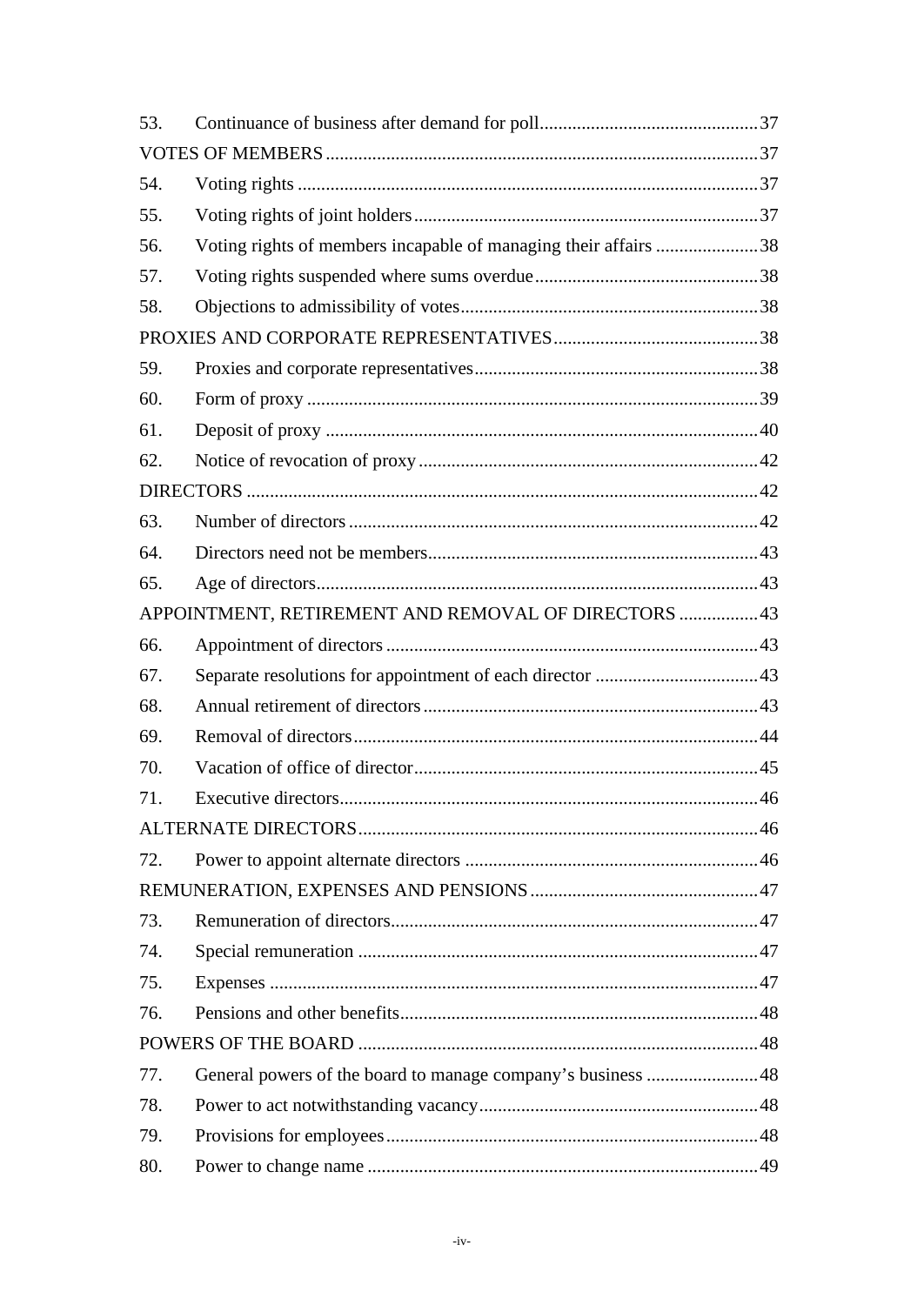| 81.  |  |
|------|--|
|      |  |
| 82.  |  |
| 83.  |  |
| 84.  |  |
| 85.  |  |
| 86.  |  |
|      |  |
| 87.  |  |
| 88.  |  |
|      |  |
| 89.  |  |
| 90.  |  |
| 91.  |  |
| 92.  |  |
| 93.  |  |
| 94.  |  |
| 95.  |  |
| 96.  |  |
| 97.  |  |
| 98.  |  |
|      |  |
| 99.  |  |
|      |  |
| 100. |  |
|      |  |
| 101. |  |
|      |  |
| 102. |  |
| 103. |  |
| 104. |  |
| 105. |  |
| 106. |  |
| 107. |  |
| 108. |  |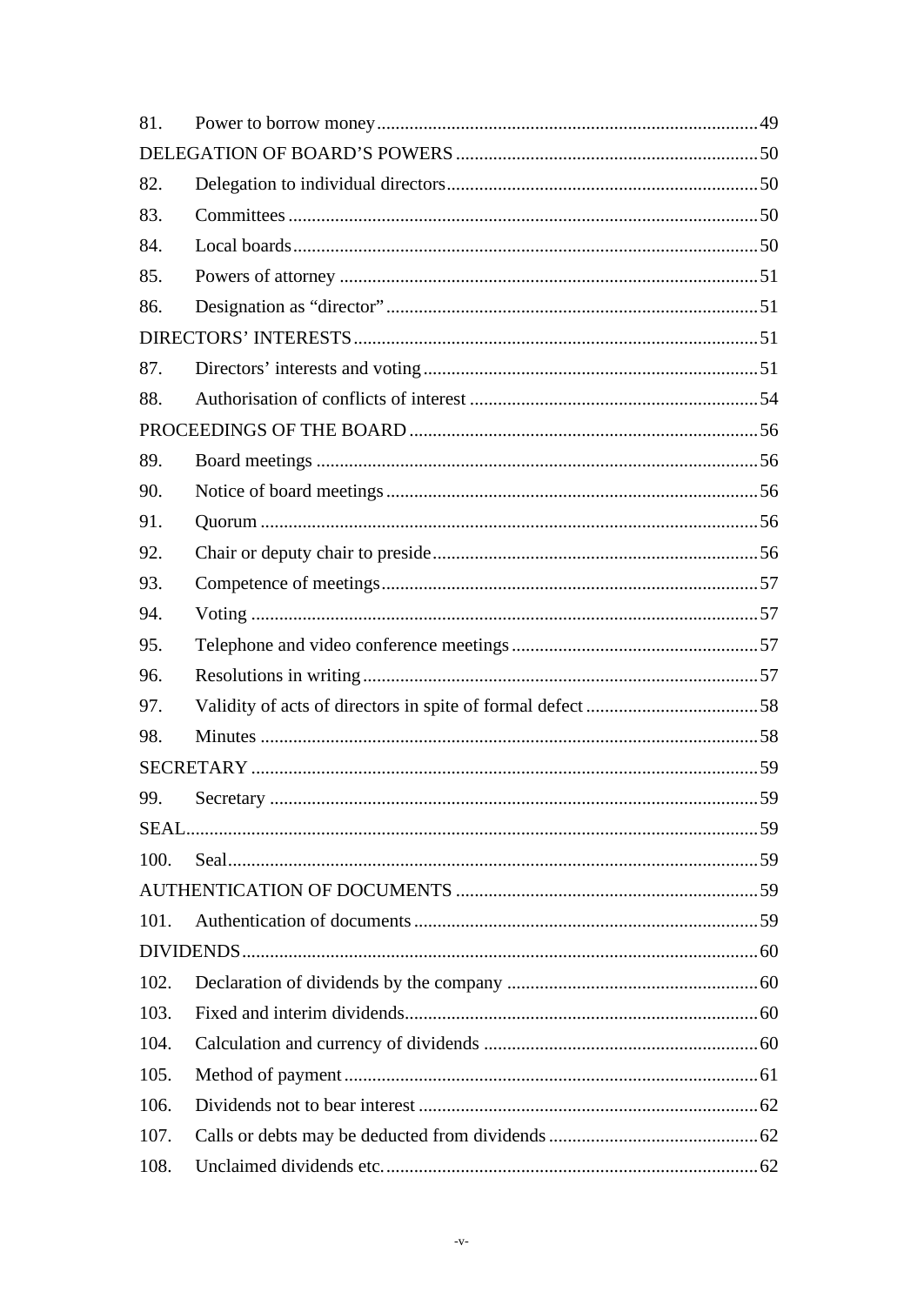| 109. |                                                  |    |
|------|--------------------------------------------------|----|
| 110. |                                                  |    |
| 111. |                                                  |    |
|      |                                                  |    |
| 112. |                                                  |    |
| 113. |                                                  |    |
|      |                                                  |    |
| 114. |                                                  |    |
|      |                                                  |    |
| 115. |                                                  |    |
| 116. |                                                  |    |
|      |                                                  |    |
| 117. |                                                  |    |
| 118. |                                                  |    |
| 119. |                                                  |    |
| 120. |                                                  |    |
| 121. |                                                  |    |
| 122. |                                                  |    |
| 123. |                                                  |    |
| 124. |                                                  |    |
| 125. |                                                  |    |
|      |                                                  |    |
| 126. | Destruction of documents.                        | 72 |
|      |                                                  |    |
| 127. |                                                  |    |
| 128. |                                                  |    |
| 129. |                                                  |    |
|      | INDEMNITY AND FUNDING OF DEFENCE PROCEEDINGS AND |    |
|      |                                                  |    |
| 130. |                                                  |    |
| 131. |                                                  |    |
| 132. |                                                  |    |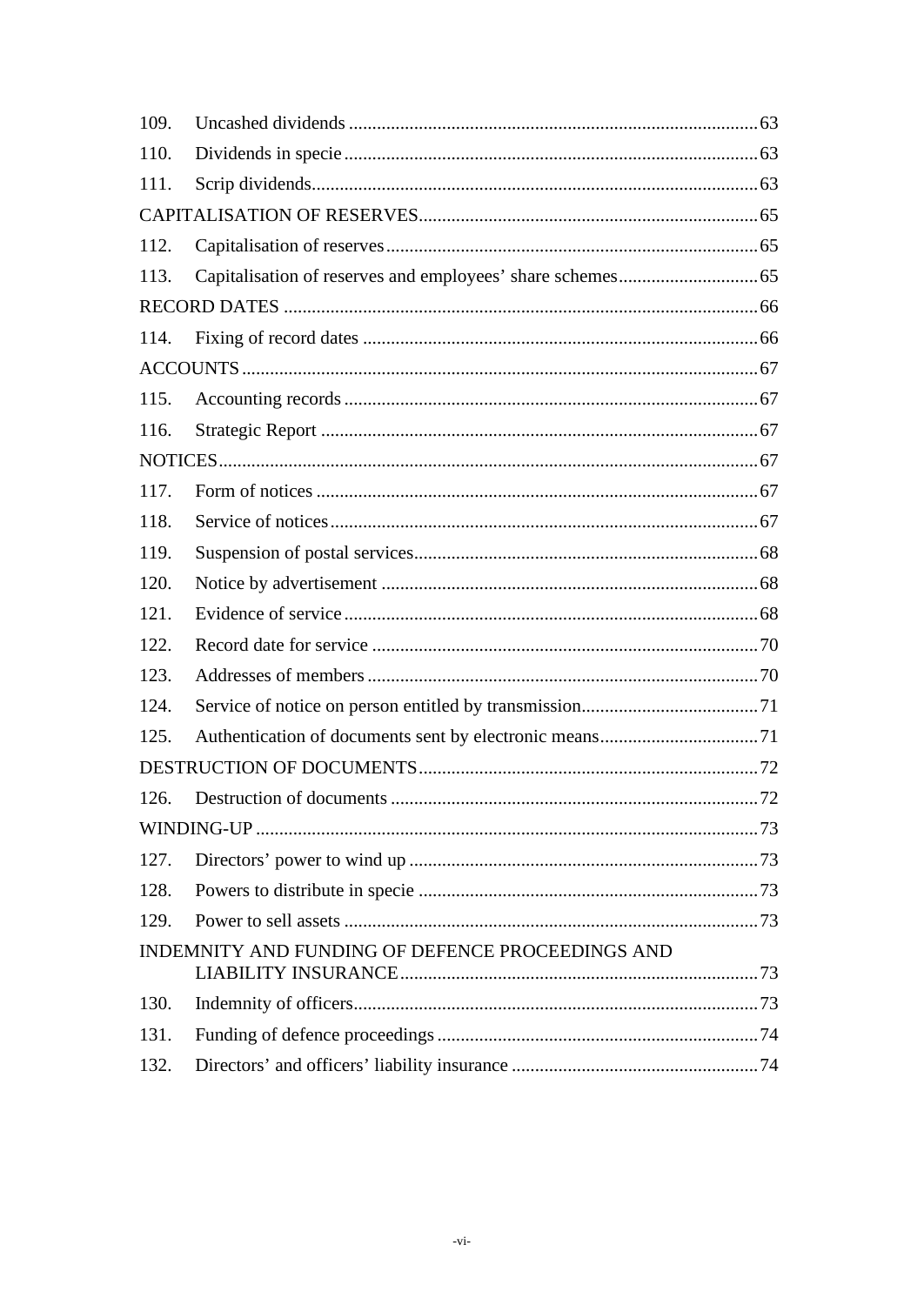# **THE COMPANIES ACT 2006 A PUBLIC COMPANY LIMITED BY SHARES NEW ARTICLES OF ASSOCIATION**

#### **of**

#### **TESCO PLC**

(Adopted by Special Resolution passed on 2 July 2010)

#### **PRELIMINARY**

#### <span id="page-6-1"></span><span id="page-6-0"></span>**1. Exclusion of Table A**

The regulations in (i) Table A in the First Schedule to the Companies Act 1948; and (ii) the regulations in Table A in the Schedule to the Companies (Tables A to F) Regulations 1985 as amended from time to time, shall not apply to the Company.

#### <span id="page-6-2"></span>**2. Definitions and Interpretation**

#### 2.1 In these Articles:

*CA2006* means the Companies Act 2006 as amended from time to time;

*address* means in relation to a notice or other communication in writing, a postal address and, in relation to a notice or another communication in electronic form, a number or address used for the purposes of sending or receiving documents or information by electronic means (including in the case of an Uncertificated Proxy Instruction permitted pursuant to Article [61.3](#page-39-1) an identification number of a participant in the relevant system concerned);

*Articles* means these Articles of association, as amended from time to time;

*Associated Company* means a company or other body corporate which is (or, where the context admits, was at any relevant time) associated with the Company for the purposes of section 256 of the CA2006;

*auditor* means the auditor of the Company;

*board* means the directors or any of them acting as the board of directors of the Company;

*business day* means a day (except Saturday or Sunday) on which banks in the City of London are open for business;

*certificated* means in relation to a share, that title to the share is recorded on the register as being held in certificated form;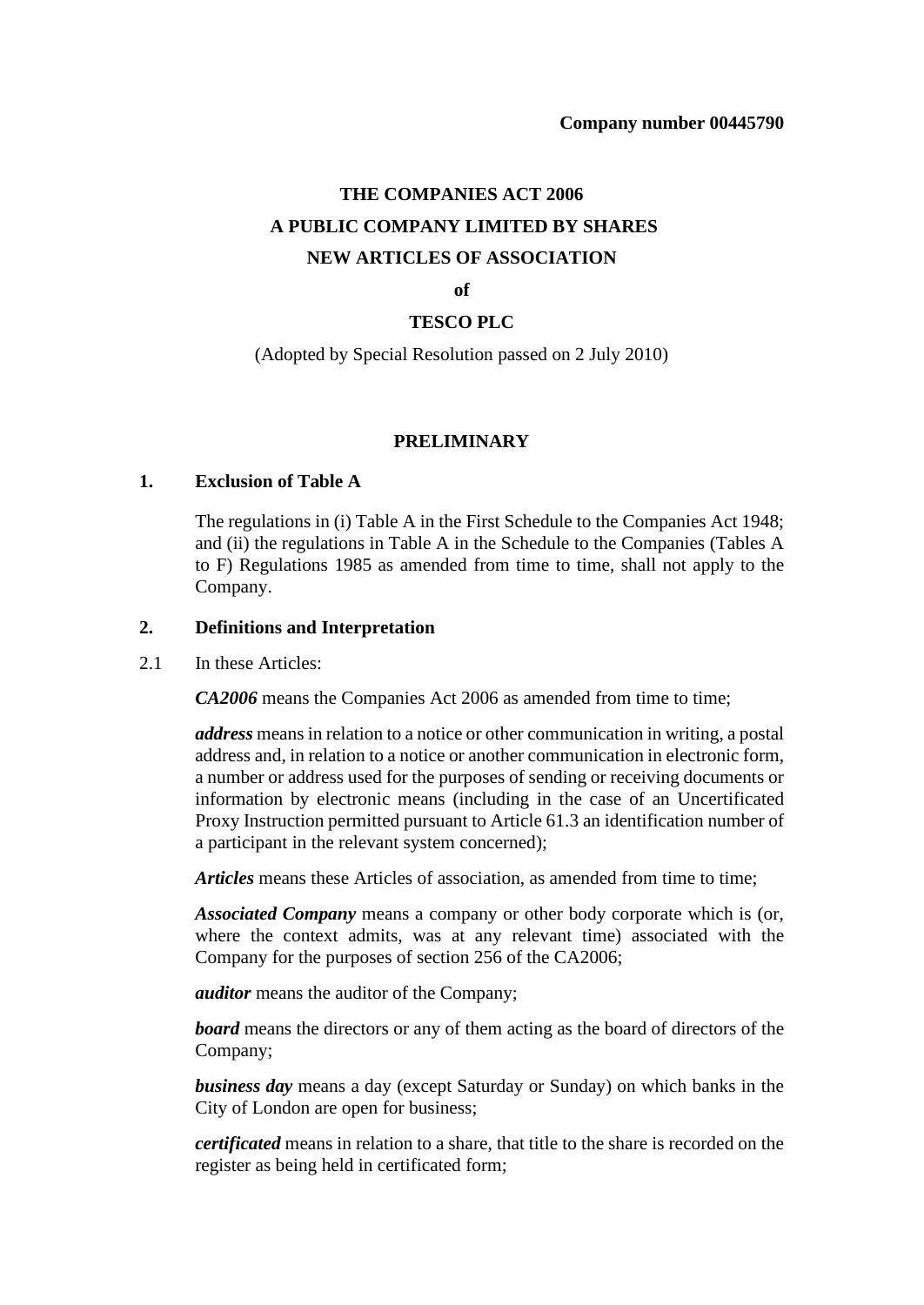*clear days* means in relation to the period of a notice or other communication, that period excluding the day on which the notice or other communication is given or deemed to be given and the day for which it is given or on which it is to take effect;

*committee* means a committee of the board;

*Company* means Tesco PLC;

*Companies Acts* has the meaning given to it in section 2 of the CA2006;

*director* means a director for the time being of the Company;

*electronic form* has the meaning given to it in section 1168(3) of the CA2006;

*electronic means* has the meaning given to it in section 1168(4) of the CA2006;

*equity securities* has the meaning given to it in section 560 of the CA2006. *FSMA* means the Financial Services and Markets Act 2000;

*financial institution* has the meaning given to it in section 778(2) of the CA2006.

*Group* means the Company and its subsidiary undertakings from time to time;

*Group Company* means any company in the Group;

*hard copy form* has the meaning given to it in section 1168(2) of the CA2006;

*holder* means in relation to any share in the capital of the Company, the member whose name is entered in the register as the holder of that share;

*London Stock Exchange* means the London Stock Exchange PLC or other principal stock exchange in the United Kingdom for the time being;

*Main Meeting Place* has the meaning given to it in Article [43.5\(a\);](#page-29-0)

*office* means the registered office for the time being of the Company;

*paid up* means paid up or credited as paid up;

*person entitled by transmission* means a person whose entitlement to a share in consequence of the death or bankruptcy of a member or of any other event giving rise to its transmission by operation of law has been noted in the register;

*register* means the register of members of the Company comprising, in respect of certificated shares, the issuer register of members and, in respect of uncertificated shares, the Operator register of members;

*registered address* means in relation to a member, any address for the time being shown as a current address in relation to that person in the part of the register available for public inspection;

*Regulations* means The Uncertificated Securities Regulations 2001 (SI 2001 No 3755) including any modifications of them or any regulations made in substitution for them from time to time;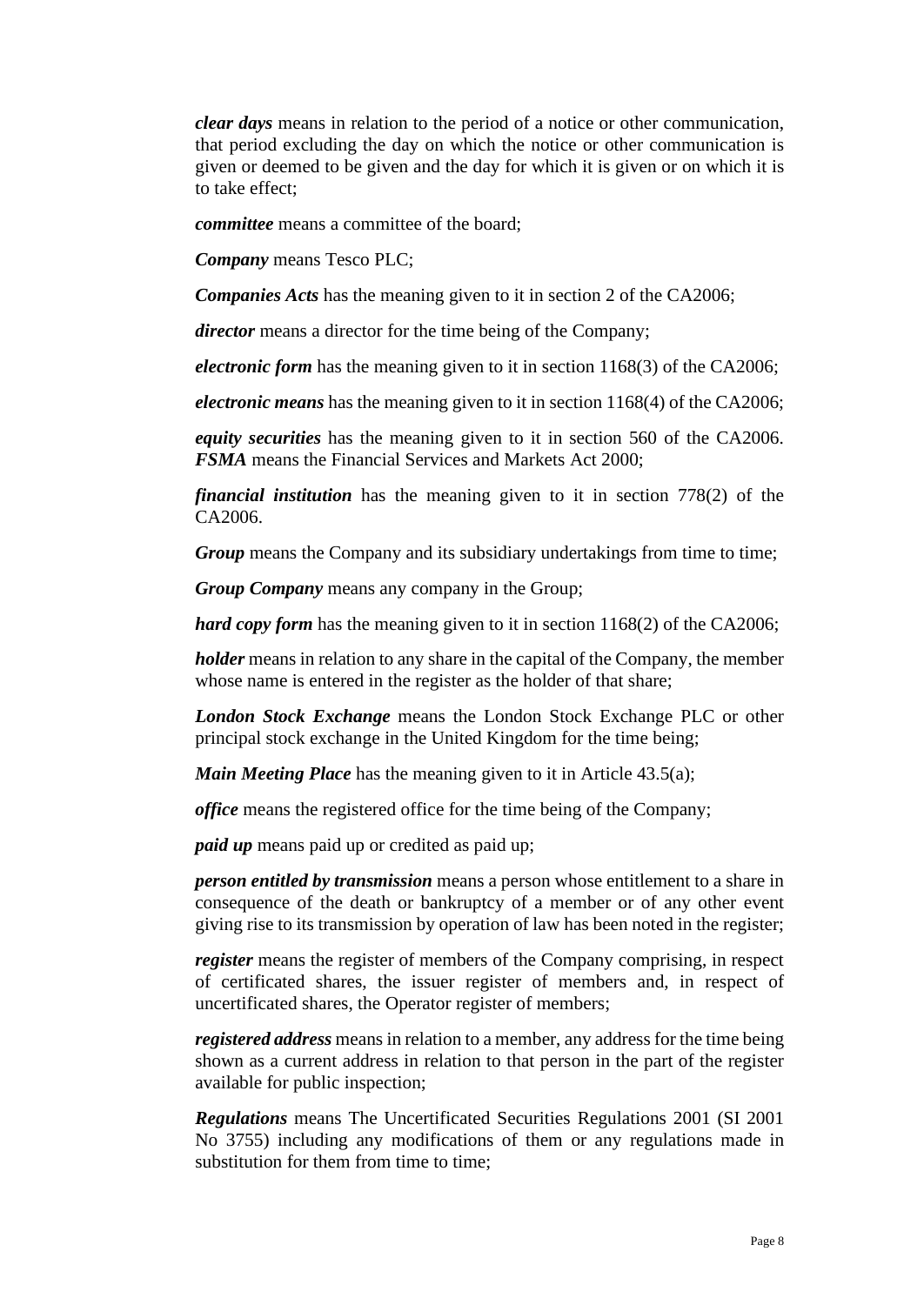*Retiring Directors* has the meaning given to it in Article [68.4;](#page-43-1)

*rights issue* means an offer or issue to or in favour of ordinary shareholders on the register on a date fixed by the board where the equity securities respectively attributable to the interests of all those shareholders are proportionate (as nearly as practicable) to the respective number of ordinary shares held by them on that date subject to such exclusions or other arrangements as the board considers expedient in relation to fractional entitlements or legal or practical problems under the laws in any territory or the requirements of any relevant regulatory body or stock exchange;

*seal* means any common seal of the Company or any official seal or securities seal which the Company may have or be permitted to have under the Statutes;

*secretary* means the secretary of the Company or, if there are joint secretaries, any of the joint secretaries and includes an assistant or deputy secretary and any person appointed by the board to perform any of the duties of the secretary of the Company;

*Statutes* means the Companies Acts and every other statute, statutory instrument, regulation or order for the time being in force concerning companies registered under the Companies Acts;

*subsidiary undertaking* has the meaning given to it in section 1162 CA2006;

*uncertificated* means (subject to regulation 42(11)(a) of the Regulations) a share in the capital of the Company title to which is recorded on the Operator register of members of the Company and which may, by virtue of the Regulations, be transferred by means of a relevant system and references in these Articles to a share being held in uncertificated form shall be construed accordingly;

*United Kingdom* means the United Kingdom of Great Britain and Northern Ireland;

*writing* means the representation or reproduction of words, symbols or other information in a visible form by any method or combination of methods, whether sent or supplied in electronic form or otherwise; and

*year* means a period of 12 months.

- 2.2 The expressions *Operator*, *participating security*, *properly authenticated dematerialised instruction* and *relevant system* have the same meanings given to them in the Regulations.
- 2.3 Nothing in these Articles shall preclude the holding and conducting of a meeting in such a way that persons who are not present together at the same place may by electronic means attend and speak and vote at it.
- 2.4 References to a person's *participation* in the business of any general meeting include without limitation and as relevant the right (including, in the case of a corporation, through a duly appointed representative) to speak, vote, be represented by a proxy and have access in hard copy or electronic form to all documents which are required by the Companies Acts or these Articles to be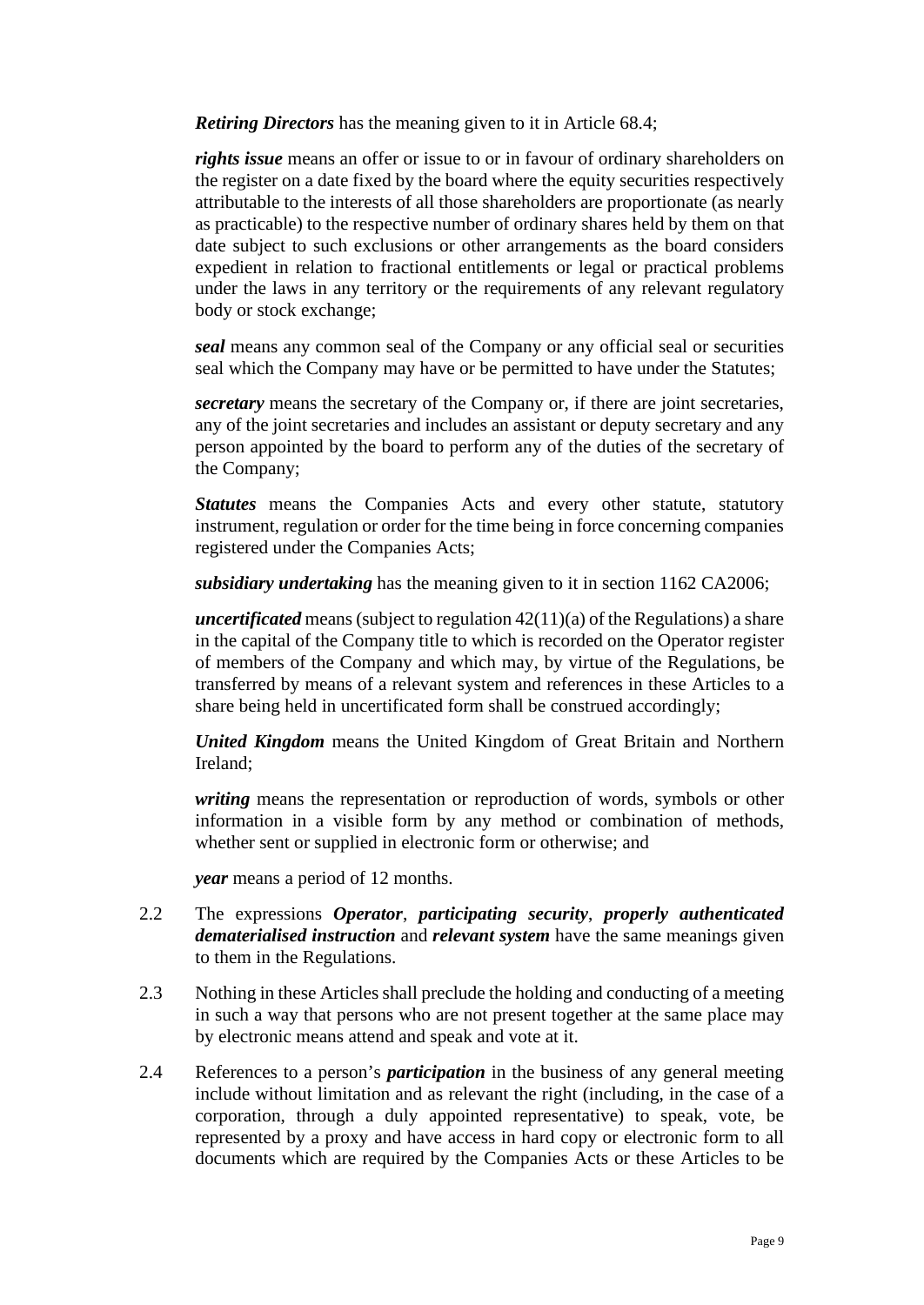made available at the meeting and *participate* and *participating* shall be construed accordingly.

- 2.5 References to *electronic facility* mean a device, system, procedure, method or facility providing an electronic means of attendance at or participation in (or both attendance at and participation in) a general meeting determined by the board pursuant to Article [43.8.](#page-30-0)
- 2.6 References to a *meeting* mean a meeting convened and held in any manner permitted by these Articles, including without limitation a general meeting of the Company at which some persons entitled to be present attend and participate by means of electronic facility or facilities, and such persons shall be deemed to be *present* at that meeting for all purposes of the Act and the Articles and *attend* and *participate*, *attending* and *participating* and *attendance* and *participation* shall be construed accordingly.
- 2.7 Unless expressly provided otherwise, a reference to a statute or statutory provision includes a reference to:
	- (a) any statutory modification, consolidation or re-enactment of it to the extent in force from time to time;
	- (b) all statutory instruments or subordinate legislation (as defined in section 21(1), Interpretation Act 1978) or orders from time to time made under it; and
	- (c) any statute or statutory provision of which it is a modification, consolidation or re-enactment.
- 2.8 Any reference to:
	- (a) a person includes a legal or natural person, partnership, trust, company, government or local authority department or other body (whether corporate or unincorporated);
	- (b) an individual includes, where appropriate, his or her personal representatives;
	- (c) the singular includes the plural and vice versa; and
	- (d) one gender includes all genders.
- 2.9 Any reference to a document being sealed or executed under seal or under the common seal of any body corporate (including the Company) or any similar expression includes a reference to it being executed in any other manner which has the same effect as if it were executed under seal.
- 2.10 Headings to these Articles are inserted for convenience only and shall not affect their construction.
- 2.11 Unless expressly provided otherwise, any words and expressions defined in the Statutes (as in force on the date of adoption of these Articles) shall have the same meanings in these Articles.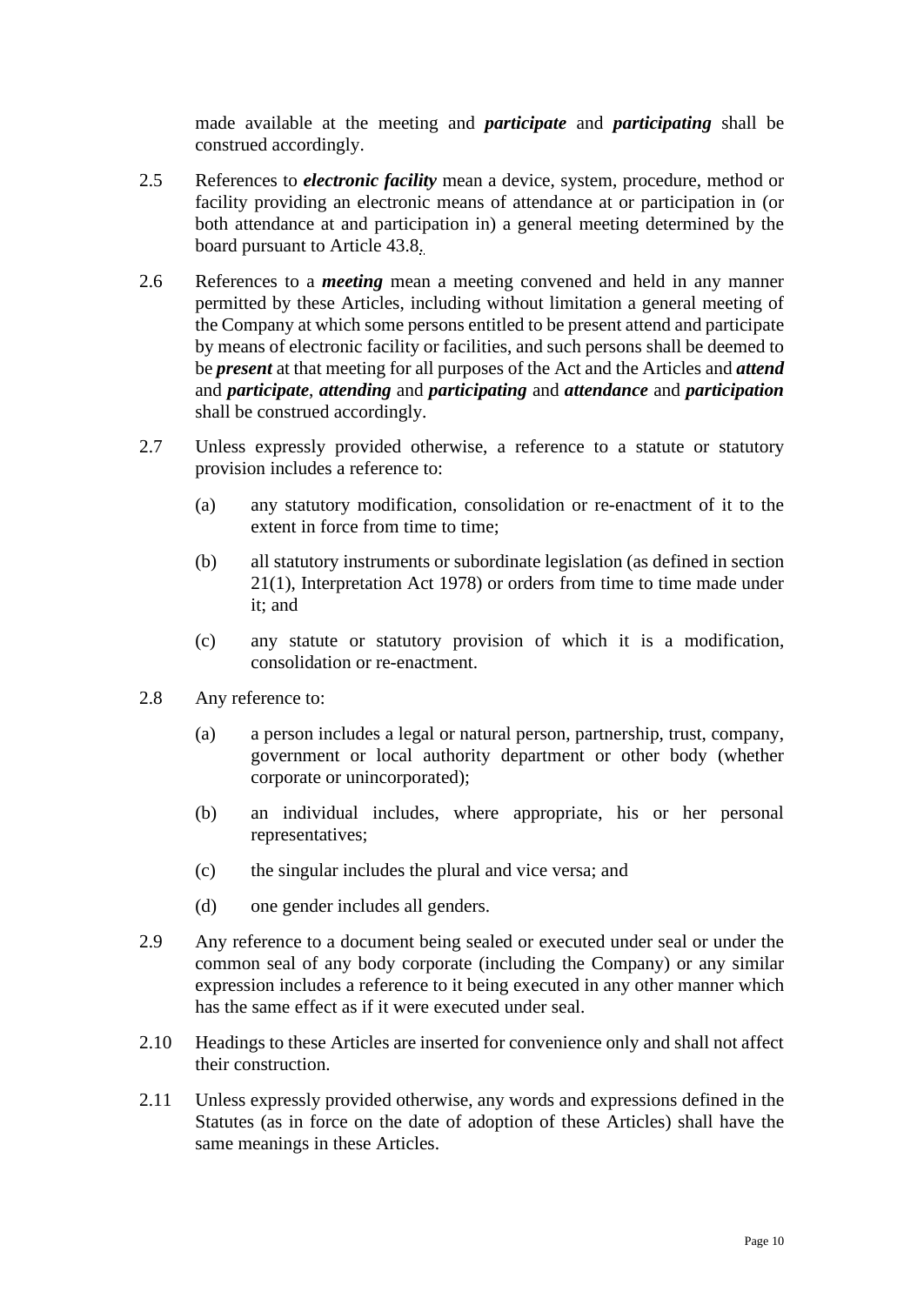2.12 In these Articles, (a) powers of delegation shall not be restrictively construed but the widest interpretation shall be given to them; (b) the word *board* in the context of the exercise of any power contained in these Articles includes any committee consisting of one or more directors, any director, any other officer of the Company and any local or divisional board, manager or agent of the Company to which or, as the case may be, to whom the power in question has been delegated; (c) no power of delegation shall be limited by existence or, except where expressly provided by the terms of delegation, the exercise of that or any other power of delegation; (d) except where expressly provided by the terms of delegation, the delegation of a power shall not exclude the concurrent exercise of that power by any other body or person who is for the time being authorised to exercise it under these Articles or under another delegation of the power; and (e) any power of the Directors, or of any of the Directors, or of any person to whom such powers have been delegated in accordance with these Articles, to exercise a discretion, make a determination, take a decision or take any action shall be construed as conferring a right to exercise such power in such a way as he, she or they, in his, her or their absolute discretion, think fit.

## **SHARE CAPITAL**

## <span id="page-10-1"></span><span id="page-10-0"></span>**3. Limited liability**

The liability of the Company's members is limited to the amount, if any, unpaid on the shares held by them.

### <span id="page-10-2"></span>**4. Rights attached to shares**

Subject to the provisions of the Statutes and to any special rights conferred on the holders of any other shares, any share may be issued with or have attached to it such rights and restrictions as the Company may by ordinary resolution decide or, if no such resolution has been passed or so far as the resolution does not make specific provision, as the board may decide.

#### <span id="page-10-3"></span>**5. Power to pay commission and brokerage**

The Company may in connection with the issue of any shares exercise all powers of paying commission and brokerage conferred or permitted by the Statutes. Subject to the provisions of the Companies Acts, any such commission or brokerage may be satisfied by the payment of cash or by the allotment of fully or partly paid shares or partly in one way and partly in the other.

#### <span id="page-10-4"></span>**6. Alteration of share capital**

- 6.1 The Company may alter its share capital in accordance with the provisions in any manner permitted by the Statutes.
- 6.2 All shares created by increase of the Company's share capital, by consolidation, division or sub-division of its share capital or the conversion of stock into paidup shares shall be subject to all the provisions of these Articles, including without limitation provisions relating to payment of calls, lien, forfeiture, transfer and transmission.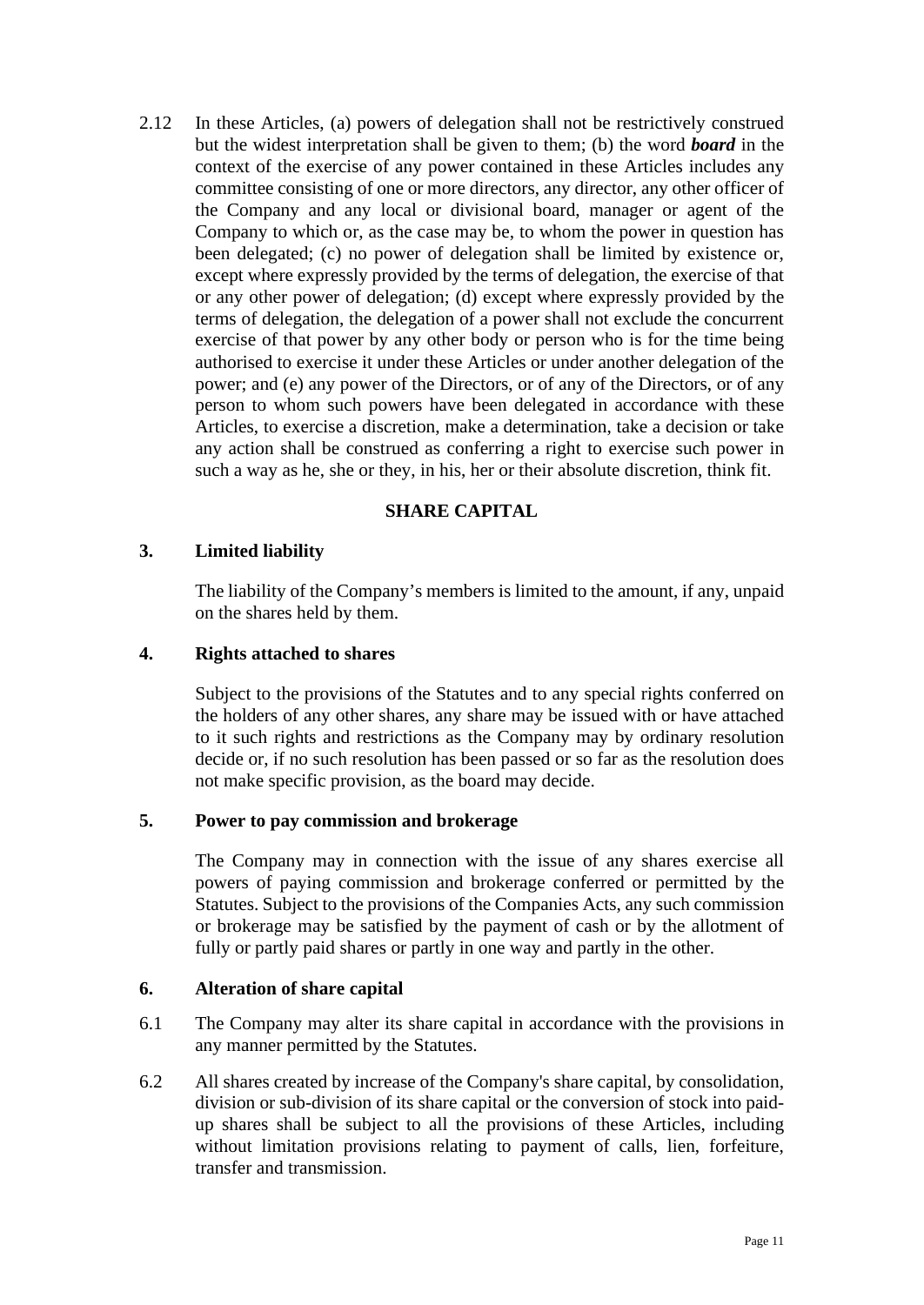6.3 If as a result of any consolidation or division of shares any members would become entitled to fractions of a share, the board may deal with the fractions as it thinks fit and in particular may (on behalf of those members) sell the shares representing the fractions to any person (including, subject to the provisions of the Statutes, the Company) and distribute the net proceeds as the board thinks fit (except that any proceeds less than a sum fixed by the board may be retained for the benefit of the Company). Where the shares to be sold are held in certificated form the board may authorise some person to execute an instrument of transfer of the shares to, or in accordance with the directions of, the buyer. Where the shares to be sold are held in uncertificated form, the board may do all acts and things it considers necessary or expedient to effect the transfer of the shares to, or in accordance with the directions of, the buyer. The buyer shall not be bound to see to the application of the purchase money; nor shall his or her title to the shares be affected by any irregularity in or invalidity of the proceedings relating to the sale.

#### <span id="page-11-0"></span>**7. Power to issue redeemable shares**

Subject to the provisions of the Statutes any share may be issued on terms that it is to be redeemed or is liable to be redeemed at the option of the Company or the shareholder and the board may determine the terms, conditions and manner of redemption of any such shares.

## <span id="page-11-1"></span>**8. Trusts not recognised**

Except as required by law or these Articles or as ordered by a court of competent jurisdiction, no person shall be recognised by the Company as holding any share upon any trust and the Company shall not be bound by or required to recognise (even when having notice of it) any interest or other right in or in respect of any share, except the holder's absolute right to the entirety of the share.

#### <span id="page-11-2"></span>**9. Indemnity against claims in respect of shares**

- 9.1 Whenever any law for the time being of any country, state or place imposes or purports to impose any immediate or future or possible liability on the Company to make any payment, or empowers any government or taxing authority or government official to require the Company to make any payment, in respect of any shares held either jointly or solely by any holder or in respect of any dividends or other moneys due or payable or accruing due or which may become due or payable to such holder by the Company or in respect of any such shares or for or on account or in respect of any holder, and whether in consequence of:
	- (a) the death of such holder;
	- (b) the non-payment of any income tax or other tax by such holder;
	- (c) the non-payment of any estate, probate, succession, death, stamp, or other duty by the executor or administrator of such holder or by or out of his or her estate; or (without limitation)
	- (d) any other act or thing;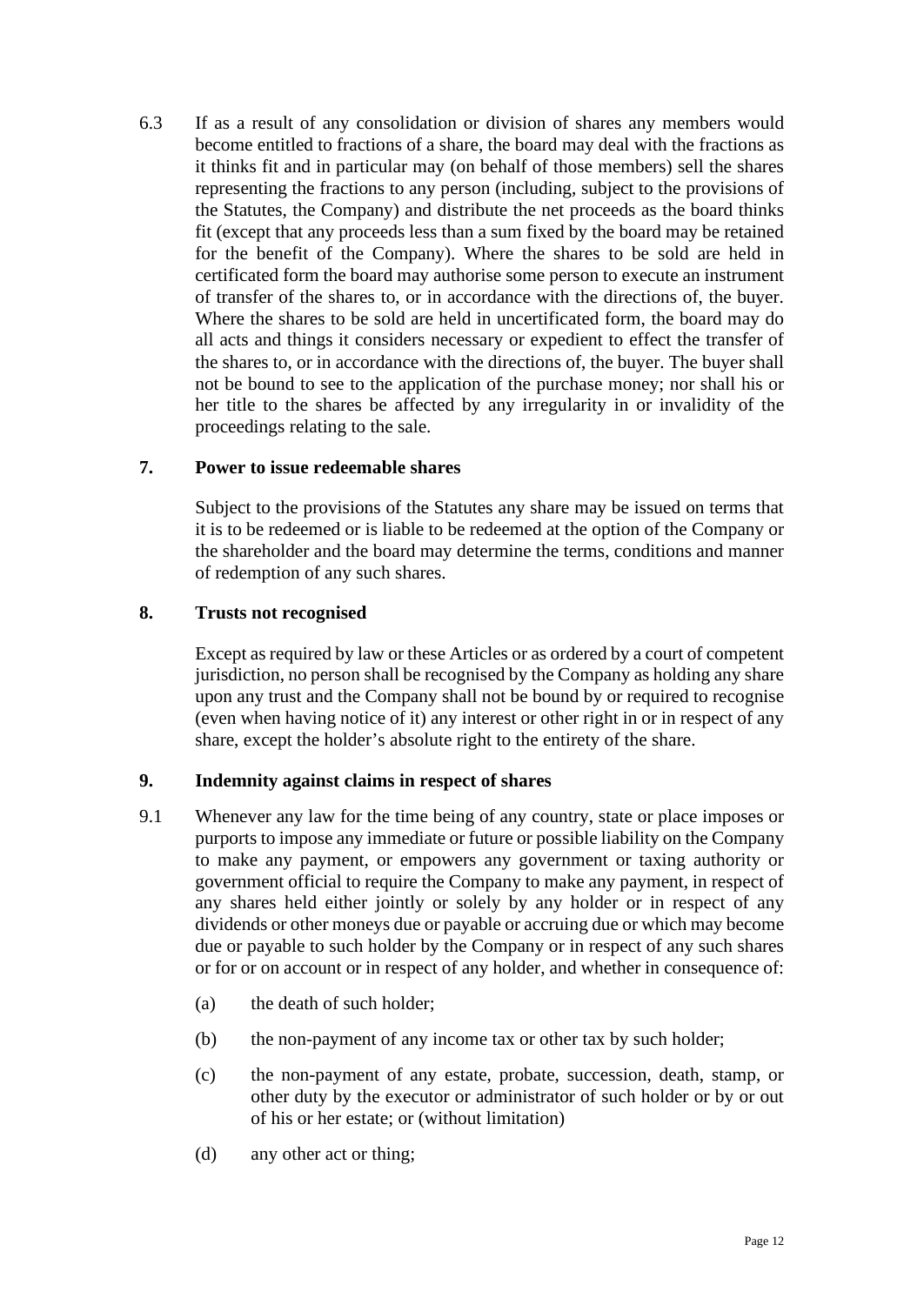the Company in every such case shall be fully indemnified by such holder or his or her executor or administrator from all liability arising by virtue of such law and may recover as a debt due from such holder or his or her executor or administrator (wherever constituted or residing) any moneys paid by the Company under or in consequence of any such law, together with interest thereon at such rate as the Board may determine from the date of payment to the date of repayment.

9.2 Nothing contained in this Article shall prejudice or affect any right or remedy which any law may confer or purport to confer on the Company and as between the Company and any holder, his or her executor, administrator and estate wherever constituted or situated, any right or remedy which such law shall confer or purport to confer on the Company shall be enforceable by the Company.

## **VARIATION OF RIGHTS**

#### <span id="page-12-1"></span><span id="page-12-0"></span>**10. Variation of class rights**

- 10.1 Whenever the capital of the Company is divided into different classes of shares, all or any of the rights for the time being attached to any class of shares in issue may from time to time (whether or not the Company is being wound up) be varied, either:
	- (a) in such manner (if any) as may be provided by those rights;
	- (b) with the consent in writing of the holders of three-fourths in nominal value of the issued shares of that class (excluding any shares of that class held as treasury shares), which consent shall be in hard copy form or in electronic form sent to such address (if any) for the time being specified by or on behalf of the Company for that purpose, or in default of such specification to the office, and may consist of several documents, each executed or authenticated in such manner as the board may approve by or on behalf of one or more holders, or a combination of both; or
	- (c) with the sanction of a special resolution passed at a separate general meeting of the holders of those shares.
- 10.2 All the provisions of these Articles relating to general meetings of the Company or to the proceedings at general meetings shall apply, *mutatis mutandis*, to every such separate general meeting of the holders of any class of shares, except that:
	- (a) the necessary quorum at any such meeting (other than an adjourned meeting) shall be two persons holding or representing by proxy at least one-third in nominal amount of the issued shares of the class (excluding any shares of that class held as treasury shares);
	- (b) at an adjourned meeting the necessary quorum shall be two persons holding shares of the class (other than treasury shares) or his or her proxy;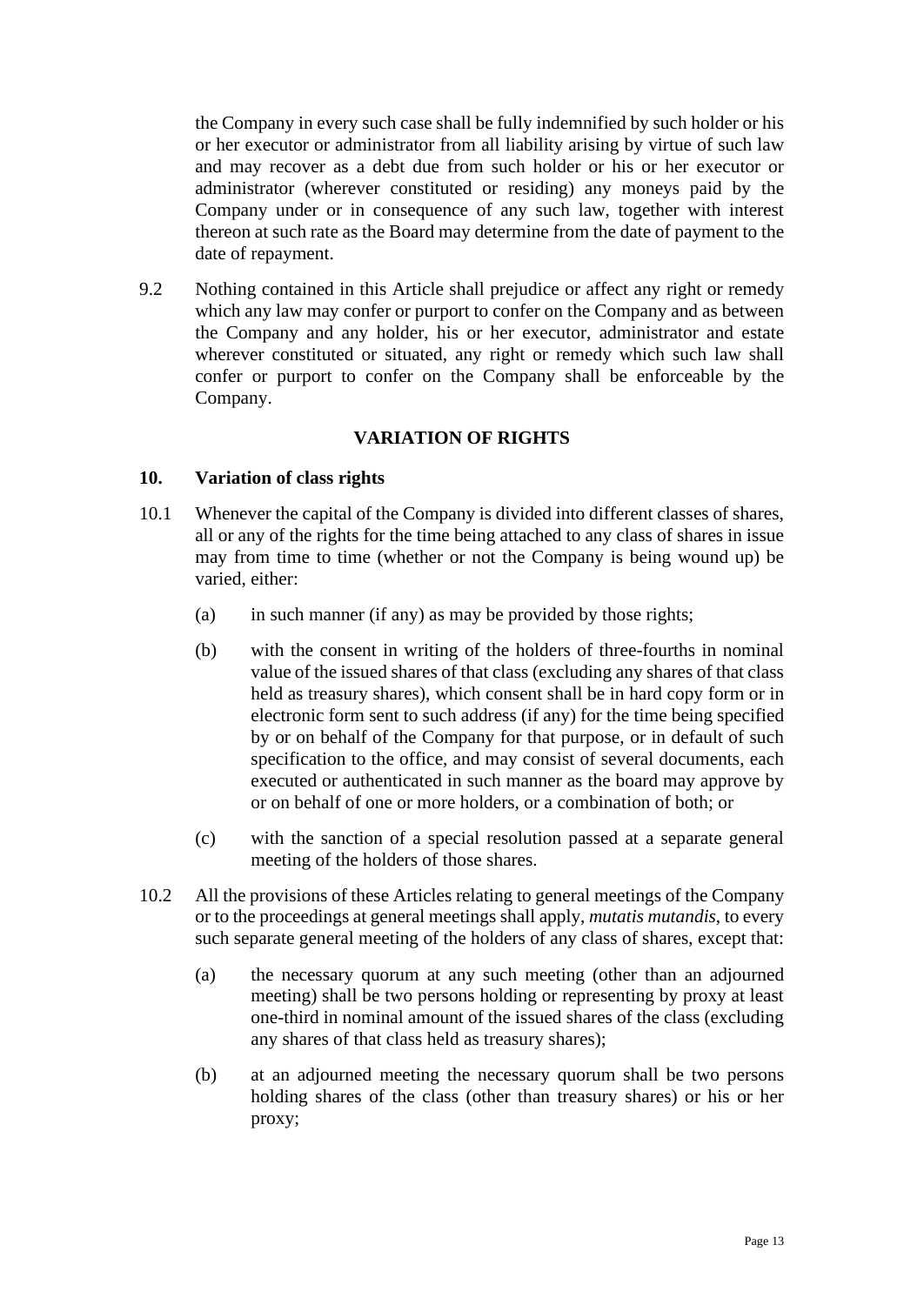- (c) every holder of shares of the class shall have one vote in respect of every share of the class held by him or her (excluding any shares of that class held as treasury shares); and
- (d) a poll may be demanded by any one holder of shares of the class whether present in person or by proxy.

For the purposes of this Article, where a person is present by proxy or proxies, the person is treated only as holding the shares in respect of which those proxies are authorised to exercise voting rights.

- 10.3 Unless otherwise expressly provided by the terms of their issue, the rights attached to any share or class of shares, those rights shall be deemed to be varied by:
	- (a) the reduction of the capital paid up on that share or class of shares otherwise than by a purchase or redemption by the Company of its own shares; and
	- (b) the allotment of another share ranking in priority for payment of a dividend or in respect of capital or which confers on its holder voting rights more favourable than those conferred by that share or class of shares,

but shall not be deemed to be varied or abrogated by:

- (a) the creation or issue of further shares ranking *pari passu* with, or subsequent to, them but in no respect in priority thereto; or
- (b) the purchase by the Company of any of its own shares; or
- (c) the holding of and transfer of title to shares of that or any other class in uncertificated form by means of a relevant system in accordance with the provisions of the Statutes.

#### **SHARE CERTIFICATES**

#### <span id="page-13-1"></span><span id="page-13-0"></span>**11. Issue of certificates**

- 11.1 A person whose name is entered in the register as the holder of any certificated shares shall be entitled to receive without charge within two months after the allotment to him or her of those shares or five business days after the lodgement of evidence of his or her entitlement to shares (or within such other period as the conditions of issue may provide) one certificate for those shares, or one certificate for each class of those shares, but no certificate shall be issued to a recognised person in respect of whom the Company is not required by law to complete and have ready for delivery a certificate.
- 11.2 In the case of joint holders, the Company shall not be bound to issue more than one certificate for all the shares in any particular class registered in their joint names and delivery of a certificate for a share to any one of the joint holders shall be sufficient delivery to all. Shares of different classes may not be included in the same certificate.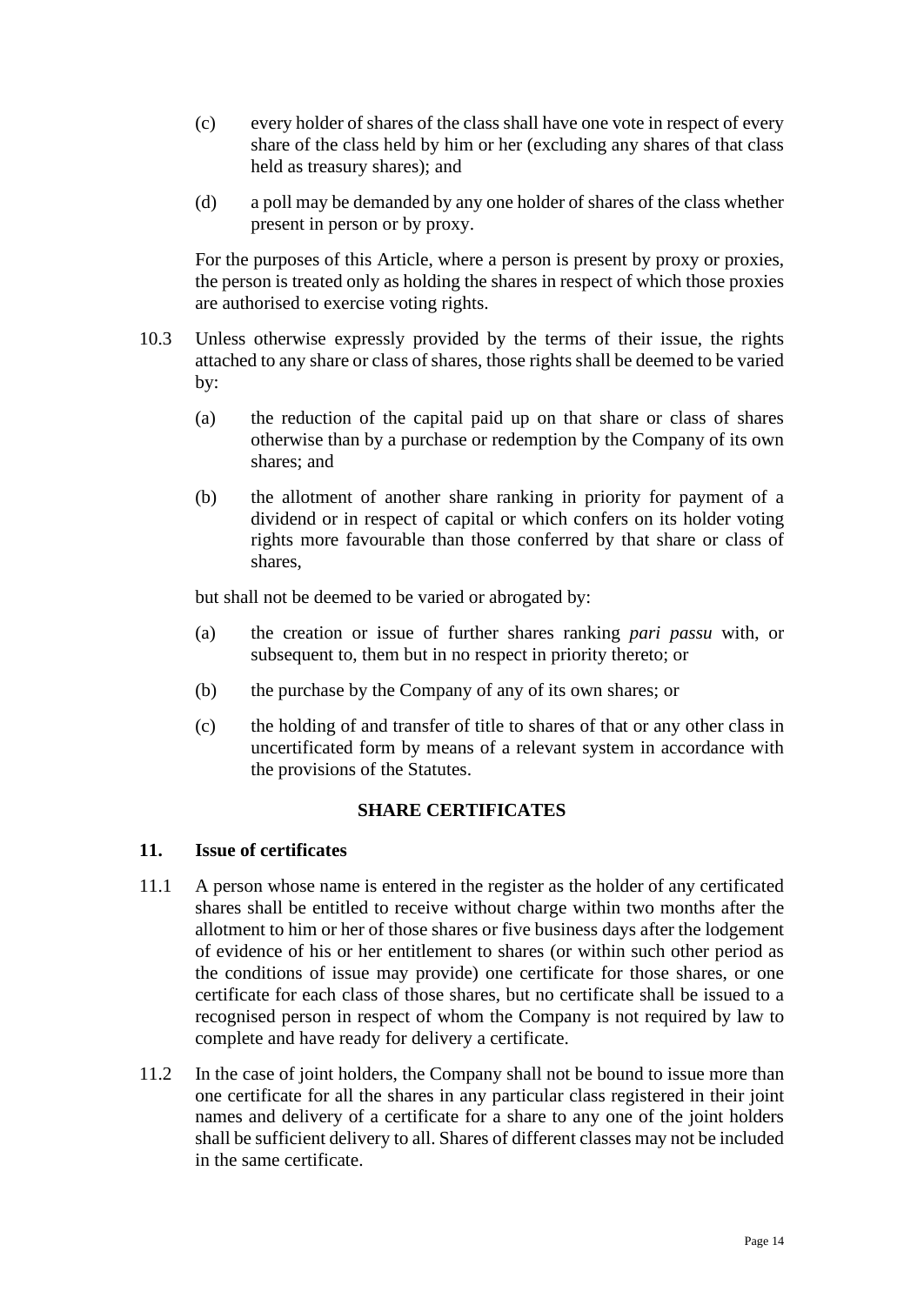- 11.3 This Article does not apply to uncertificated shares or to shares in respect of which a share warrant has been issued.
- 11.4 Every share certificate shall be executed under seal, as may be otherwise permitted by law, in accordance with Article [100](#page-58-3) or in such manner as the board may approve and shall specify the number and class of the shares to which it relates and the amount or respective amounts paid upon the shares.
- 11.5 Each share certificate sent by the Company (or its agent) shall be sent at the risk of the member or other person entitled to the certificate and neither the Company (nor its agent) shall be responsible for any share certificate lost or destroyed in the course of delivery.
- 11.6 The Company shall enter in the register of members the number of shares which are held by each member in certificated form.

#### <span id="page-14-0"></span>**12. Charges for and replacement of certificates**

- 12.1 Except as expressly provided to the contrary in these Articles, no fee shall be charged for the issue of a share certificate.
- 12.2 Any two or more certificates representing shares of any one class held by any member may at his or her request be cancelled and a single new certificate issued.
- 12.3 Where a member has transferred part only of the shares comprised in a certificate, he or she shall be entitled without charge to a certificate for the balance of his or her shares.
- 12.4 If any member surrenders for cancellation a certificate representing shares held by him or her and requests the Company to issue two or more certificates representing those shares in such proportions as he or she may specify, the board may, if it thinks fit, comply with the request on payment of such fee (if any) as the board may decide.
- 12.5 In the case of shares held jointly by several persons any such request may be made by any one of the joint holders.
- 12.6 If a certificate is damaged or defaced or alleged to have been lost, stolen or destroyed, a new certificate representing the same shares may be issued on compliance with such conditions as to evidence and indemnity as the board may think fit without charge (other than exceptional out of pocket expenses reasonably incurred by the Company in investigating evidence and preparing the requisite form of indemnity as the board may determine) and, if damaged or defaced, on delivery up of the old certificate.

## **LIEN ON SHARES**

#### <span id="page-14-2"></span><span id="page-14-1"></span>**13. Lien on partly paid shares**

13.1 The Company shall have a first and paramount lien on every share (not being a fully paid share) for all amounts payable (whether or not due) in respect of that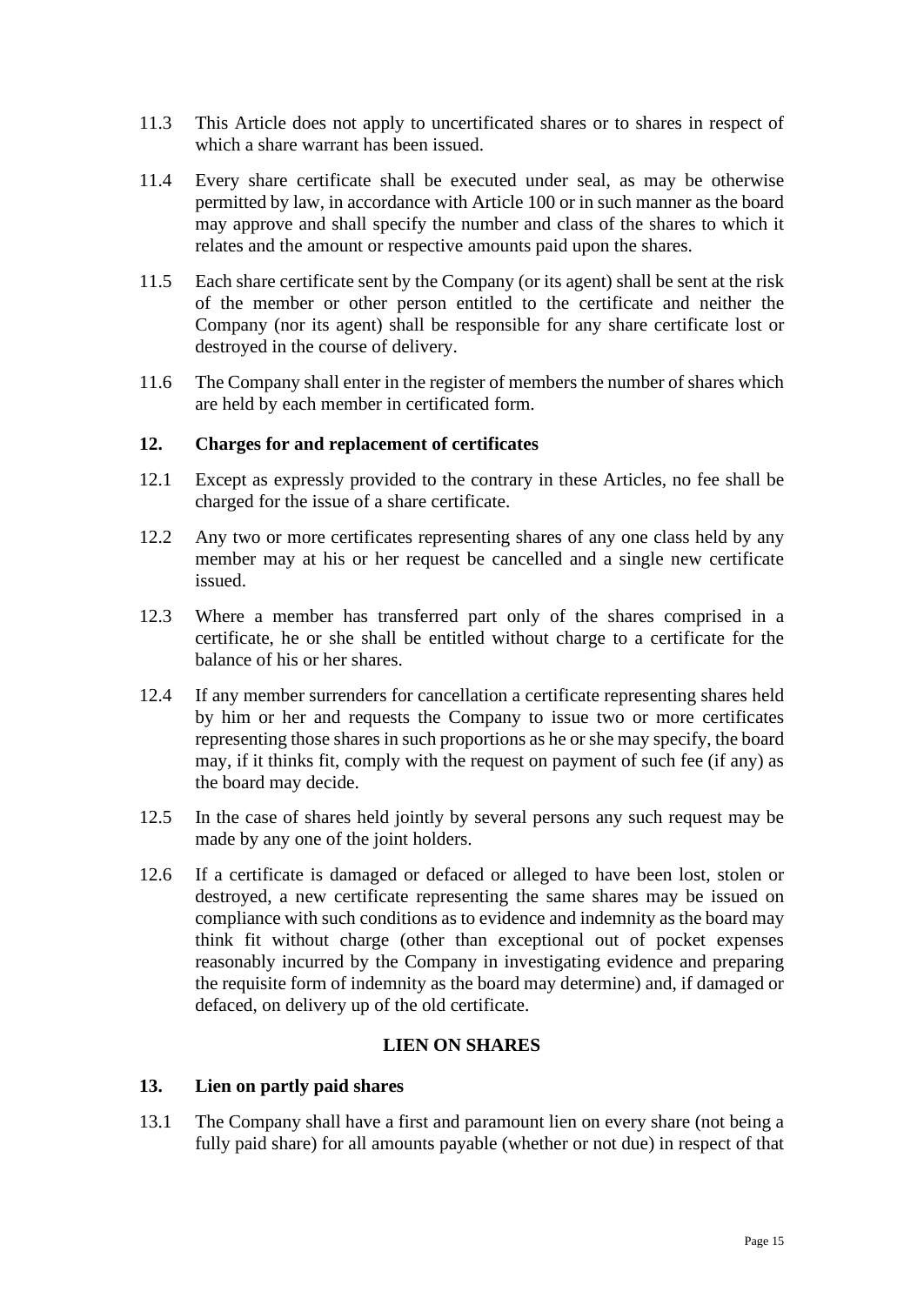share. The lien shall extend to every amount (including, without limitation, dividends) payable in respect of that share.

- 13.2 The board may at any time either generally or in any particular case waive any lien or declare any share to be wholly or partly exempt from the provisions of this Article.
- 13.3 Subject to Article [30,](#page-20-4) the board may also decline to register any transfer of shares on which the Company has a lien.

## <span id="page-15-0"></span>**14. Enforcement of lien**

- 14.1 The Company may sell any share subject to a lien in such manner as the board may decide if any amount payable on the share is due and is not paid within 14 clear days after a notice has been served on the holder or any person entitled by transmission to the share demanding payment of that amount and giving notice of intention to sell in default.
- 14.2 To give effect to any sale under this Article, the board may, if the share is a certificated share, authorise some person to execute an instrument of transfer in respect of the share sold to, or in accordance with the directions of, the purchaser. If the share is an uncertificated share, the board may exercise any of the Company's powers under Article [38](#page-23-1) to effect the sale of the share to, or in accordance with the directions of, the purchaser. The purchaser shall not be bound to see to the application of the purchase money; nor shall his or her title to the share be affected by any irregularity in or invalidity of the proceedings connected with the sale.
- 14.3 The net proceeds of the sale, after payment of the costs, shall be applied in or towards satisfaction of the amount due and any residue shall (if the share sold is a certificated share, on surrender to the Company for cancellation of the certificate in respect of the share sold and, whether the share sold is a certificated or uncertificated share, subject to a like lien for any amounts not presently due as existed on the share before the sale), be paid to the holder or person entitled by transmission to the share immediately before the sale.

#### **CALLS ON SHARES**

#### <span id="page-15-2"></span><span id="page-15-1"></span>**15. Calls**

- 15.1 Subject to the terms of allotment, the board may make calls on the members in respect of any monies unpaid on their shares (whether in respect of nominal amount or premium) and each member shall (subject to his or her receiving at least 14 clear days' notice specifying when and where payment is to be made) pay to the Company as required by the notice the amount called on his or her shares. A call may be revoked in whole or part and the time fixed for payment of a call may be postponed as the board may decide.
- 15.2 Any call may be made payable in one sum or by instalments and shall be deemed to be made at the time when the resolution of the board authorising that call is passed.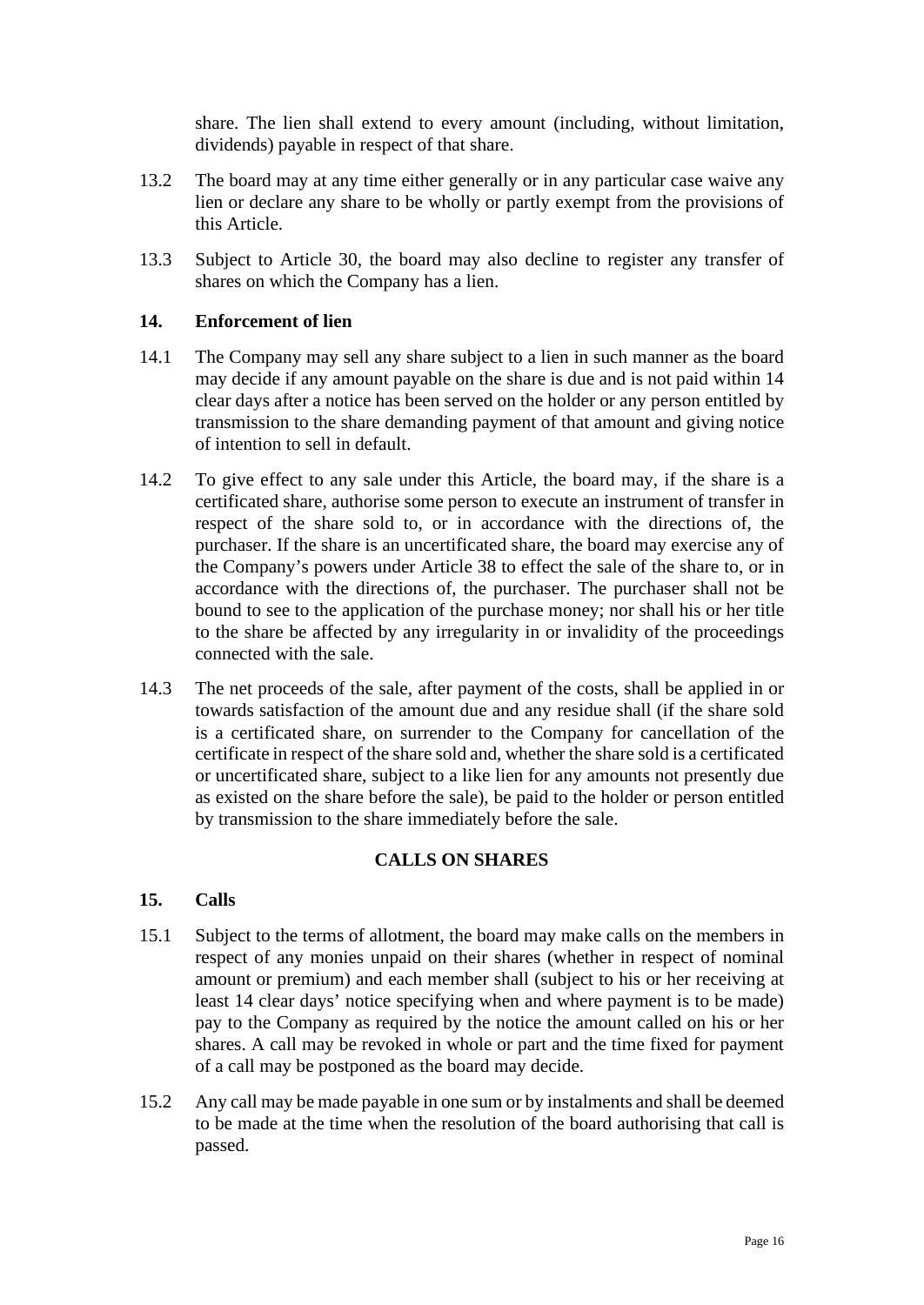- 15.3 A person on whom a call is made shall remain liable for calls made on that person notwithstanding the subsequent transfer of the share in respect of which the call is made.
- 15.4 The joint holders of a share shall be jointly and severally liable for the payment of all calls in respect of that share.

## <span id="page-16-0"></span>**16. Interest on calls**

If a call is not paid before or on the due date for payment, the person from whom it is due shall pay interest on the amount unpaid from the due date for payment to the date of actual payment at the rate fixed by the terms of allotment of the share or in the notice of the call or, if no rate is fixed, such rate as the board may decide and shall pay all costs, charges and expenses that the Company may have incurred by reason of such non-payment, but the board may waive payment of the interest, costs, charges or expenses, wholly or in part.

## <span id="page-16-1"></span>**17. Sums treated as calls**

A sum which by the terms of allotment of a share is payable on allotment, or at a fixed time, or by instalments at fixed times, shall for all purposes of these Articles be deemed to be a call duly made and payable on the date or dates fixed for payment and, in case of non-payment, the provisions of these Articles as to interest, costs, charges or expenses shall apply as if that sum had become payable by virtue of a call.

## <span id="page-16-2"></span>**18. Power to differentiate**

On any issue of shares the board may make arrangements for a difference between the allottees or holders of the shares in the amounts and times of payment of calls on their shares.

#### <span id="page-16-3"></span>**19. Payment of calls in advance**

The board may, if it thinks fit, receive all or any part of the monies payable on a share beyond the sum actually called up on it if the holder is willing to make payment in advance and, on any monies so paid in advance, may (until they would otherwise be due) pay interest at such rate as may be agreed between the board and the member paying the sum in advance but no dividend shall be payable in respect of any monies so paid in advance.

## **FORFEITURE OF SHARES**

#### <span id="page-16-5"></span><span id="page-16-4"></span>**20. Notice of unpaid calls**

20.1 If the whole or any part of any call or instalment remains unpaid on any share after the due date for payment, the board may serve a notice on the holder requiring him or her to pay so much of the call or instalment as remains unpaid, together with any accrued interest and any costs, charges and expenses that may have been incurred by the Company by reason of such non-payment.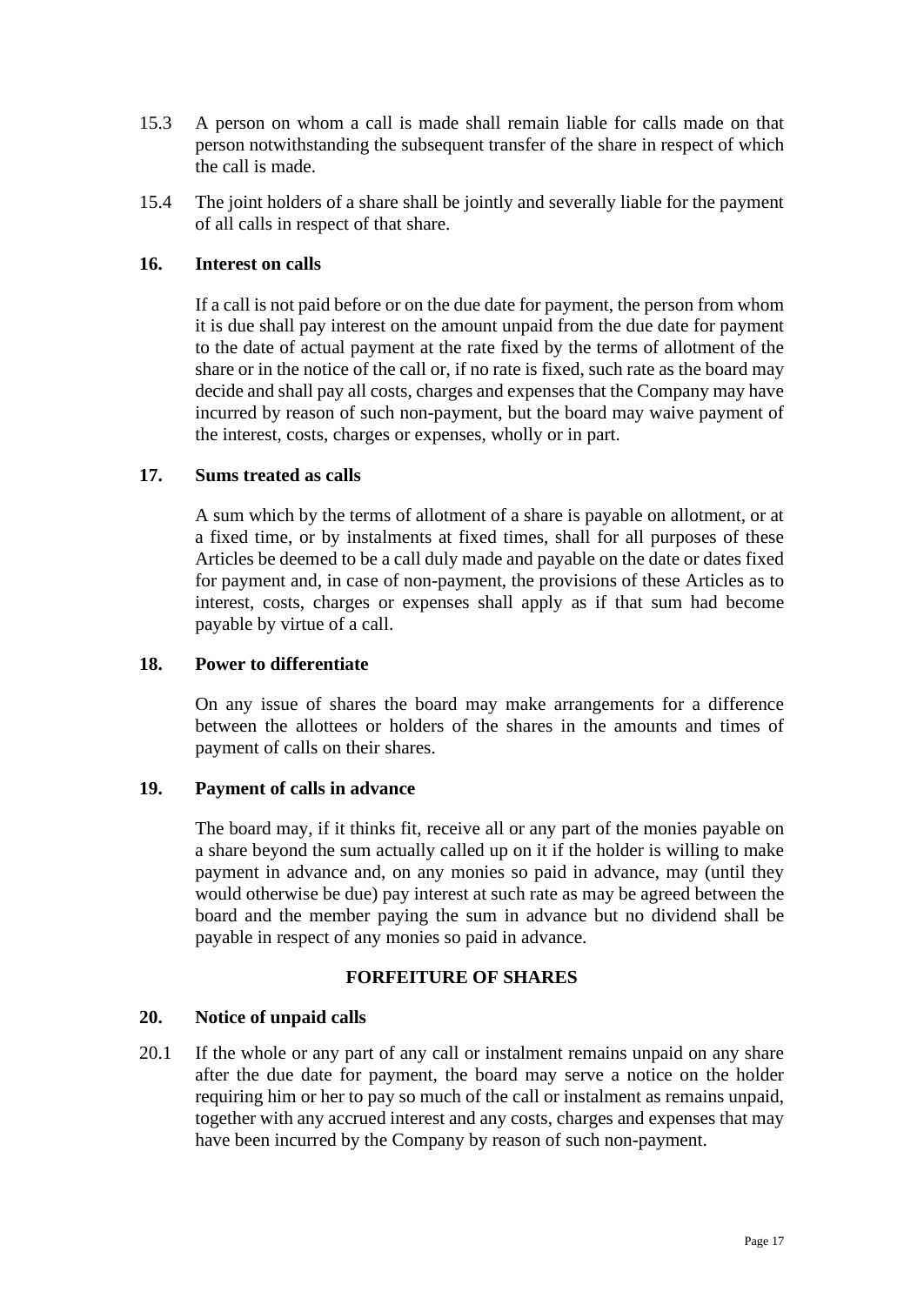- 20.2 The notice shall state a further day, being not less than fourteen clear days from the date of the notice, on or before which, and the place where, payment is to be made and shall state that, in the event of non-payment on or before the day and at the place appointed, the share in respect of which the call was made or instalment is payable will be liable to be forfeited.
- 20.3 The board may accept a surrender of any share liable to be forfeited on such terms and conditions as may be agreed. Subject to those terms and conditions, a surrendered share shall be treated as if it had been forfeited.

## <span id="page-17-0"></span>**21. Forfeiture following non-compliance with notice**

- 21.1 If the requirements of a notice served under the preceding Article are not complied with, any share in respect of which it was given may (before the payment required by the notice is made) be forfeited by a resolution of the board. The forfeiture shall include all dividends declared and other monies payable in respect of the forfeited share and not actually paid before the forfeiture.
- 21.2 If a share is forfeited, notice of the forfeiture shall be given to the person who was the holder of the share or (as the case may be) the person entitled to the share by transmission. Where the forfeited share is held in certificated form, an entry that notice of the forfeiture has been given, with the relevant date, shall be made in the register but no forfeiture shall be invalidated by any omission to give such notice or to make such entry.

#### <span id="page-17-1"></span>**22. Power to annul forfeiture or surrender**

The board may, at any time before the forfeited or surrendered share has been sold, re-allotted or otherwise disposed of, annul the forfeiture or surrender upon payment of all calls and interest due on or incurred in respect of the share and on such further conditions (if any) as it thinks fit.

#### <span id="page-17-2"></span>**23. Disposal of forfeited or surrendered shares**

- 23.1 Every share which is forfeited or surrendered shall become the property of the Company and (subject to the provisions of the Statutes) may be sold, re-allotted or otherwise disposed of, upon such terms and in such manner as the board shall decide either to the person who was before the forfeiture the holder of the share or to any other person and whether with or without all or any part of the amount previously paid up on the share being credited as so paid up. Where for the purposes of its disposal a forfeited share held in certificated form is to be transferred to any person, the board may for the purposes of a disposal authorise some person to execute an instrument of transfer of the forfeited or surrendered share to, or in accordance with the directions of, any person to whom the same has been sold or disposed of. Where for the purposes of its disposal a forfeited share held in uncertificated form is to be transferred to any person, the board may exercise any of the Company's powers under Article [38.](#page-23-1) The Company may receive the consideration given for the share on its disposal and may register the transferee as holder of the share.
- 23.2 A statutory declaration by a director or the secretary that a share has been forfeited or surrendered on a specified date shall, as against all persons claiming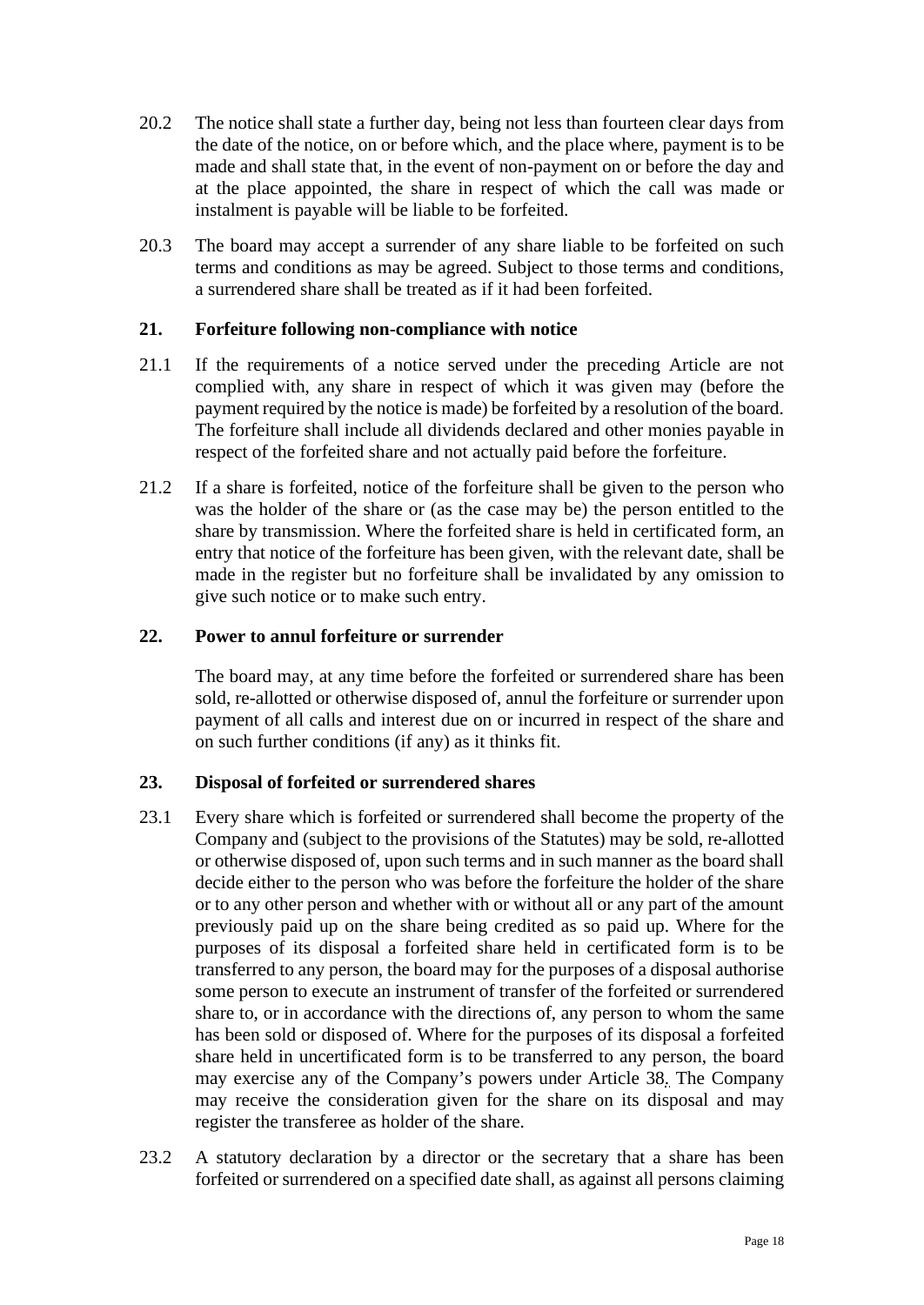to be entitled to the share, be conclusive evidence of the facts stated in it and shall (subject to the execution of an instrument of transfer or transfer by means of the relevant system, as the case may be) constitute a good title to the share. The new holder of the share shall not be bound to see to the application of the consideration for the disposal (if any); nor shall his or her title to the share be affected by any irregularity in or invalidity of the proceedings connected with the forfeiture, surrender, sale, re-allotment or disposal of the share.

### <span id="page-18-0"></span>**24. Arrears to be paid notwithstanding forfeiture or surrender**

- 24.1 A person, any of whose shares have been forfeited or surrendered, shall cease to be a member in respect of the forfeited or surrendered share and shall, if the forfeited shares are certificated, surrender to the Company for cancellation the certificate for the share forfeited or surrendered, but shall remain liable (unless payment is waived in whole or in part by the board) to pay to the Company all monies payable by him or her on or in respect of that share at the time of forfeiture or surrender, together with interest at such rate as the board shall decide and all costs, charges and expenses incurred by the Company from the time of forfeiture or surrender until payment, in the same manner as if the share had not been forfeited or surrendered. He or she shall also be liable to satisfy all the claims and demands (if any) which the Company might have enforced in respect of the share at the time of forfeiture or surrender. No deduction or allowance shall be made for the value of the share at the time of forfeiture or surrender or for any consideration received on its disposal.
- 24.2 The forfeiture of a share shall involve the extinction at the time of forfeiture of all interest in and all claims and demands against the Company in respect of the share and all other rights and liabilities incidental to the share as between the person whose share is forfeited and the Company, except only those rights and liabilities expressly saved by these Articles, or as are given or imposed in the case of past members by the Statutes.

#### **UNTRACED MEMBERS**

#### <span id="page-18-2"></span><span id="page-18-1"></span>**25. Sale of shares of untraced members**

- <span id="page-18-4"></span><span id="page-18-3"></span>25.1 The Company may sell any share of a member, or any share to which a person is entitled by transmission, by giving to a person authorised to conduct business on the London Stock Exchange an instruction to sell it at the best price reasonably obtainable, if:
	- (a) during the relevant period at least three dividends have become payable in respect of the share to be sold and have been sent by the Company in accordance with Article [105](#page-60-0) (*Method of payment*);
	- (b) no dividend payable during the relevant period in respect of the share has been claimed;
	- (c) during the relevant period no warrant or cheque in respect of the share sent to the registered address and in the manner provided by these Articles for sending such payments has been cashed;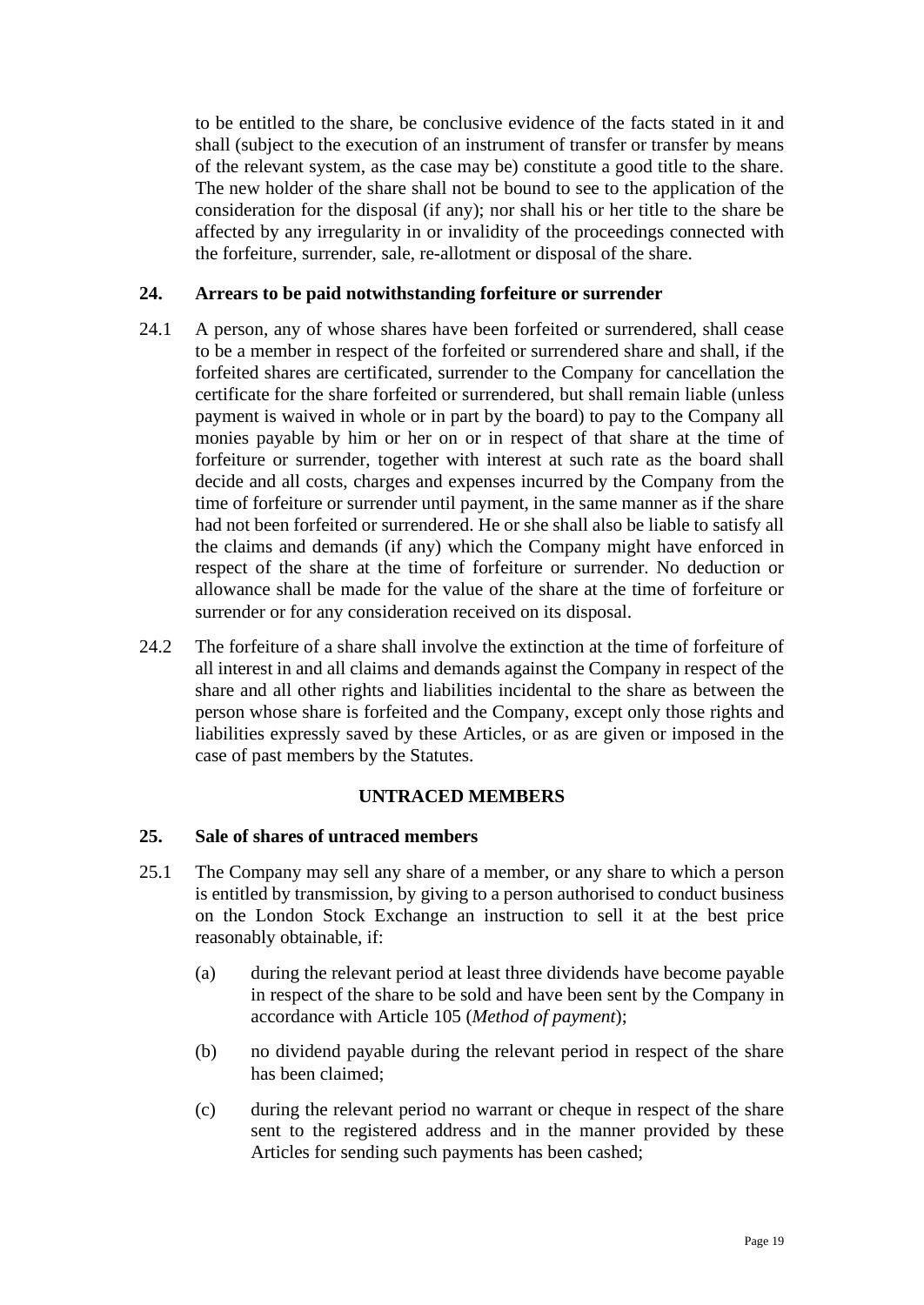- <span id="page-19-1"></span>(d) after the relevant period, the Company has sent a notice to the registered address of the relevant member, stating that the Company intends to sell the share. Before sending such a notice to a member, the Company must have used reasonable efforts to trace the shareholder; and
- <span id="page-19-3"></span>(e) during the relevant period and for three months after sending the notice referred to in Article [25.1\(d\)](#page-19-1) above, no communication has been received by the Company from the member or the person entitled by transmission to the share.

For the purposes of this Article [25.1](#page-18-3) the *relevant period* means the period of 12 years immediately preceding the date of the notice sent pursuant to Article  $25.1(d)$ .

- <span id="page-19-2"></span>25.2 The Company's power of sale shall extend to any further share which on or before the date of the notice sent pursuant to Article [25.1\(d\),](#page-19-1) is issued in respect of a share to which Article [25.1](#page-18-3) applies (or in respect of any share to which this Article [25.2](#page-19-2) applies) if the conditions set out in Article [25.1\(a\)](#page-18-4) to Article [25.1\(e\)](#page-19-3) (inclusive) have been satisfied in relation to the further share since the date of allotment of the further share but for this purpose the relevant period shall be deemed to be the period commencing on the date of allotment of the further share and ending immediately prior to the notice sent pursuant to Article  $25.1(d)$ .
- <span id="page-19-5"></span><span id="page-19-4"></span>25.3 A sale pursuant to Article [25.1](#page-18-3) or [25.2](#page-19-4) may be made at such time and price and on such terms as the board may determine and to give effect to any such sale the board may:
	- (a) where the shares are held in certificated form, authorise any person to execute an instrument of transfer of the shares to, or in accordance with the directions of, the purchaser; or
	- (b) where the shares are held in uncertificated form, do all acts and things it considers necessary or expedient to effect the transfer of the shares to, or in accordance with the directions of, the purchaser.
- <span id="page-19-6"></span>25.4 An instrument of transfer executed by that person in accordance with Article [25.3\(a\)](#page-19-5) shall be as effective as if it had been executed by the holder of, or person entitled by transmission to, the shares. An exercise by the Company of its powers in accordance with Article [25.3\(b\)](#page-19-6) shall be as effective as if exercised by the registered holder of or person entitled by transmission to the shares. The purchaser and the new holder of the share shall not be bound to see to the application of the purchase money; nor shall his or her title to the share be affected by any irregularity in, or invalidity of, the proceedings connected with the sale.

#### <span id="page-19-0"></span>**26. Application of proceeds of sale**

26.1 Subject to Article [26.2,](#page-20-5) the net proceeds of sale, after payment of the costs thereof, shall belong to the Company which shall be obliged to account to the former member or other person previously entitled as aforesaid for an amount equal to such proceeds and shall enter the name of such former member or other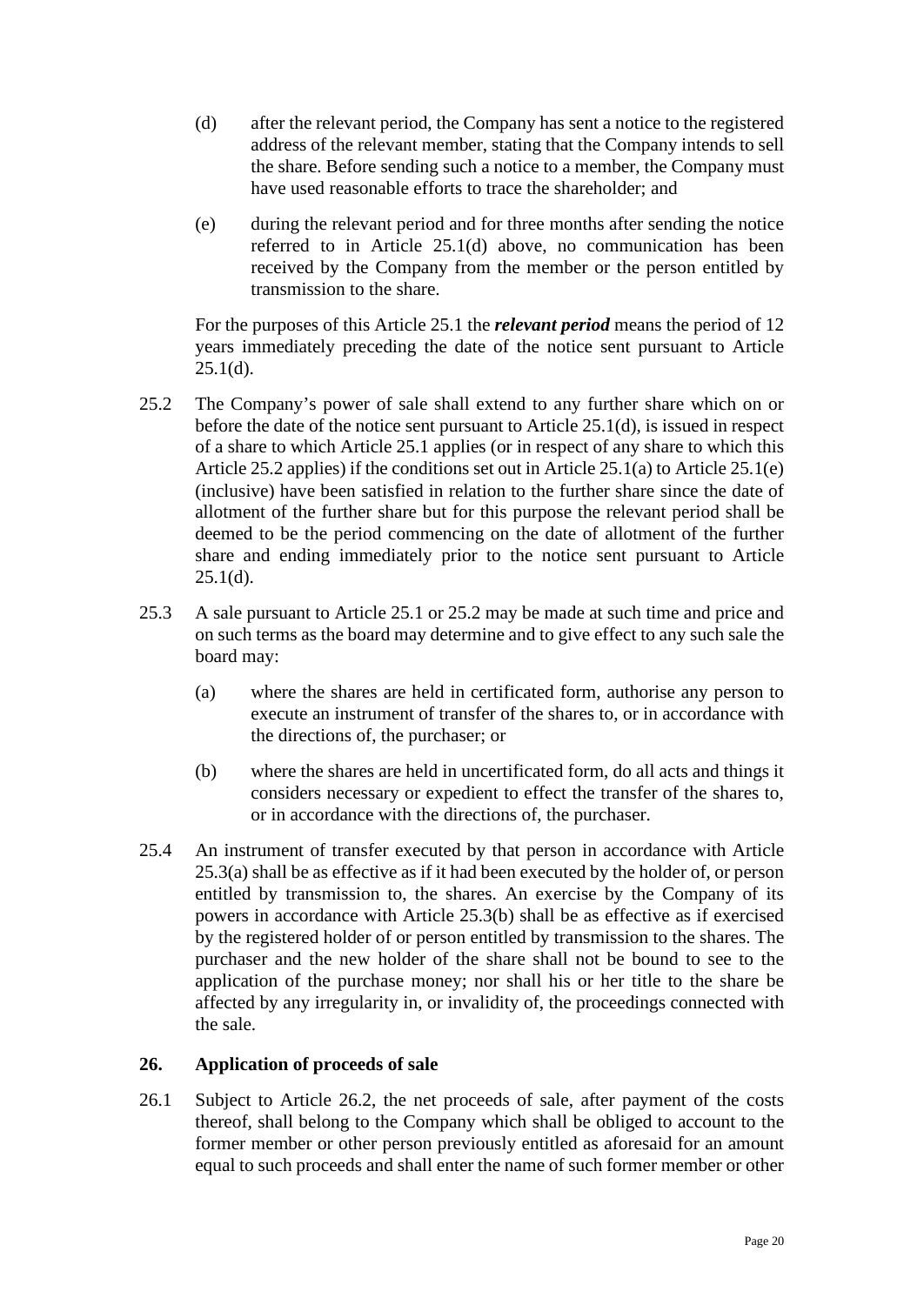person in the books of the Company as a creditor for such amount. No trust shall be created in respect of the debt, no interest shall be payable in respect of the same and the Company can keep any money which it has earned on the net sale proceeds, which the Company may use for any purpose as the board may from time to time decide.

<span id="page-20-5"></span>26.2 If no valid claim for the proceeds has been received by the Company during a period of two years from the date on which the relevant shares were sold by the Company under this Article, the net proceeds of sale shall be forfeited by such former holder of, or person entitled by transmission to, the shares (and accordingly such person shall no longer be a creditor for such amount). Upon such forfeiture of the net proceeds, the net proceeds shall belong to the Company and the Company shall no longer be obliged to account for the proceeds of sale to the former holder of, or person entitled by transmission to, the shares and shall not be liable to such person in any respect, and the Company shall be entitled to use the proceeds in any way the Board may from time to time think fit.

## **TRANSFER OF SHARES**

#### <span id="page-20-1"></span><span id="page-20-0"></span>**27. Right to transfer shares**

Subject to these Articles, a member may transfer all or any of his or her shares in any manner which is permitted by the Statutes or in any other manner which is from time to time approved by the board.

#### <span id="page-20-2"></span>**28. Transfer of certificated shares**

A transfer of a certificated share shall be in writing in the usual common form or in any other form permitted by the Statutes or approved by the board. The instrument of transfer shall be executed by or on behalf of the transferor and, if the certificated share is not fully paid, by or on behalf of the transferee. An instrument of transfer need not be under seal.

#### <span id="page-20-3"></span>**29. Transfer of uncertificated shares**

Subject to these Articles, a member may transfer an uncertificated share by means of the relevant system or in any other manner which is permitted by the Statutes and is from time to time approved by the board.

#### <span id="page-20-4"></span>**30. Power to refuse registration of transfers of certificated shares**

- 30.1 The board may, in its absolute discretion, refuse to register any transfer of a certificated share of any class which is not fully paid provided that, where any such shares are admitted to the Official List of the Financial Conduct Authority or to trading on AIM, such discretion may not be exercised in such a way as to prevent dealings in the shares of that class from taking place on an open and proper basis.
- 30.2 The board may also refuse to register any transfer of a certificated share unless the transfer is in respect of one class of shares and is in favour of no more than four transferees and the instrument of transfer, duly stamped (if stampable), is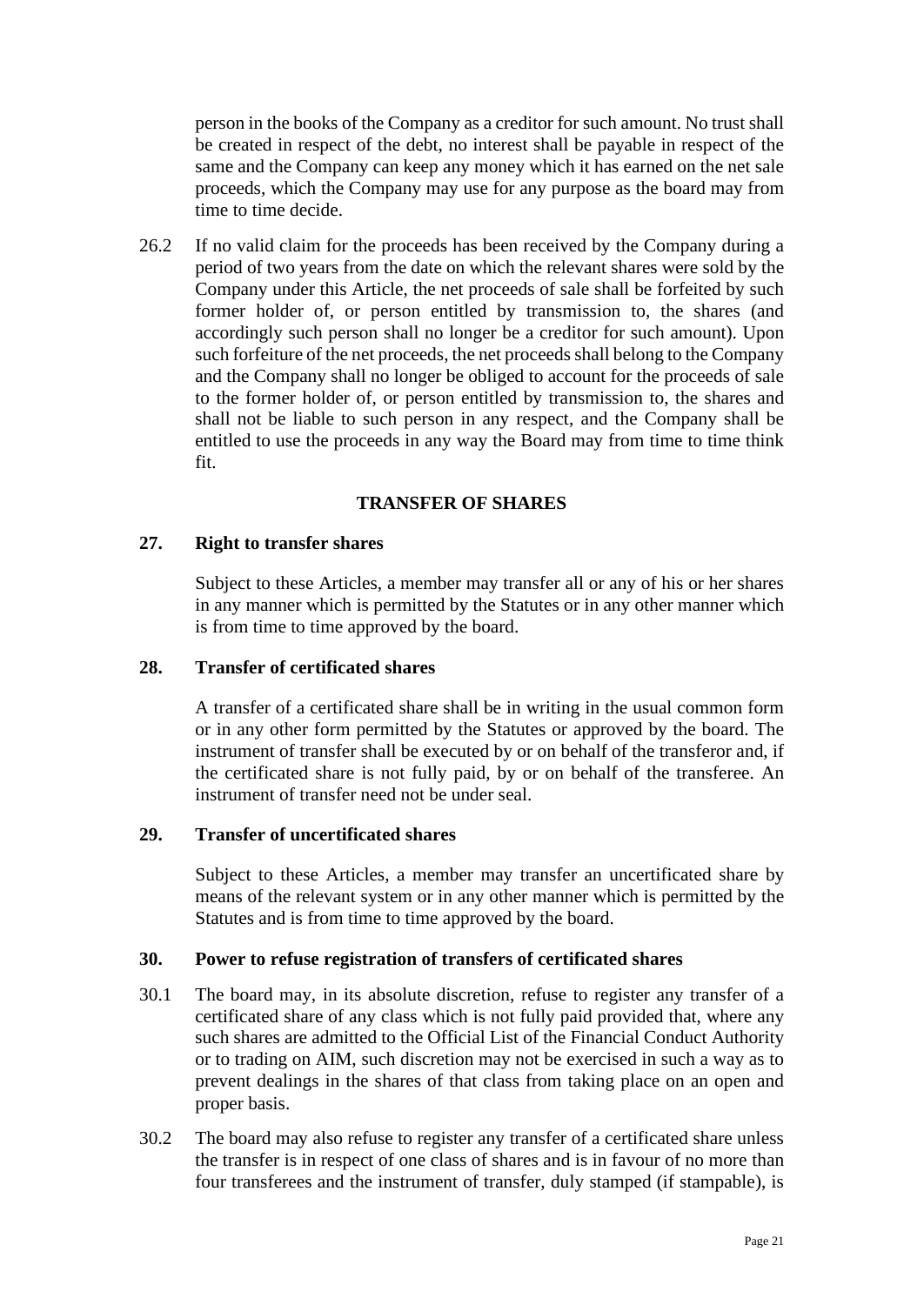deposited at the office or such other place as the board may appoint, accompanied by the certificate for the share(s) to which it relates if it has been issued, and such other evidence as the board may reasonably require to show the right of the transferor to make the transfer.

30.3 If the board refuses to register a transfer of a share in certificated form, it shall send the transferee notice of its refusal within two months after the date on which the instrument of transfer was lodged with the Company.

#### <span id="page-21-0"></span>**31. Power to refuse registration of transfers of uncertificated shares**

The board may refuse to register any transfer of an uncertificated share where permitted by the Regulations.

#### <span id="page-21-1"></span>**32. Other provisions on transfers**

- 32.1 The transferor shall be deemed to remain the holder of the certificated shares transferred until the name of the transferee is entered in the register in respect of those shares.
- 32.2 No fee shall be charged in respect of the registration of any transfer, probate, letters of administration or other document or instruction relating to or affecting the title to any shares.
- 32.3 Any instrument of transfer which is registered shall, subject to Article [126](#page-71-1) (*Destruction of documents*), be retained by the Company, but any instrument of transfer which the board refuses to register shall (except in any case of fraud) be returned to the person depositing the same with the notice of refusal.

#### <span id="page-21-2"></span>**33. Branch register**

- 33.1 Subject to Article [33.2](#page-21-6) and to the extent permitted by the Statutes, the Company or the board on behalf of the Company may cause to be kept in any territory a branch register of members resident in such territory and the board may make and vary such regulations as it thinks fit respecting the keeping of any such register.
- <span id="page-21-6"></span>33.2 A member of the Company who holds a share in uncertificated form shall not be entered as the holder of that share on an overseas branch register.

#### <span id="page-21-3"></span>**34. Renunciations of allotment**

Nothing in these Articles shall preclude the board from recognising a renunciation of the allotment of any share by the allottee in favour of some other person.

#### **TRANSMISSION OF SHARES**

#### <span id="page-21-5"></span><span id="page-21-4"></span>**35. Transmission on death**

If a member dies, the survivor or survivors where the deceased was a joint holder, and his or her personal representatives where he or she was a sole holder or the only surviving holder, shall be the only person or persons recognised by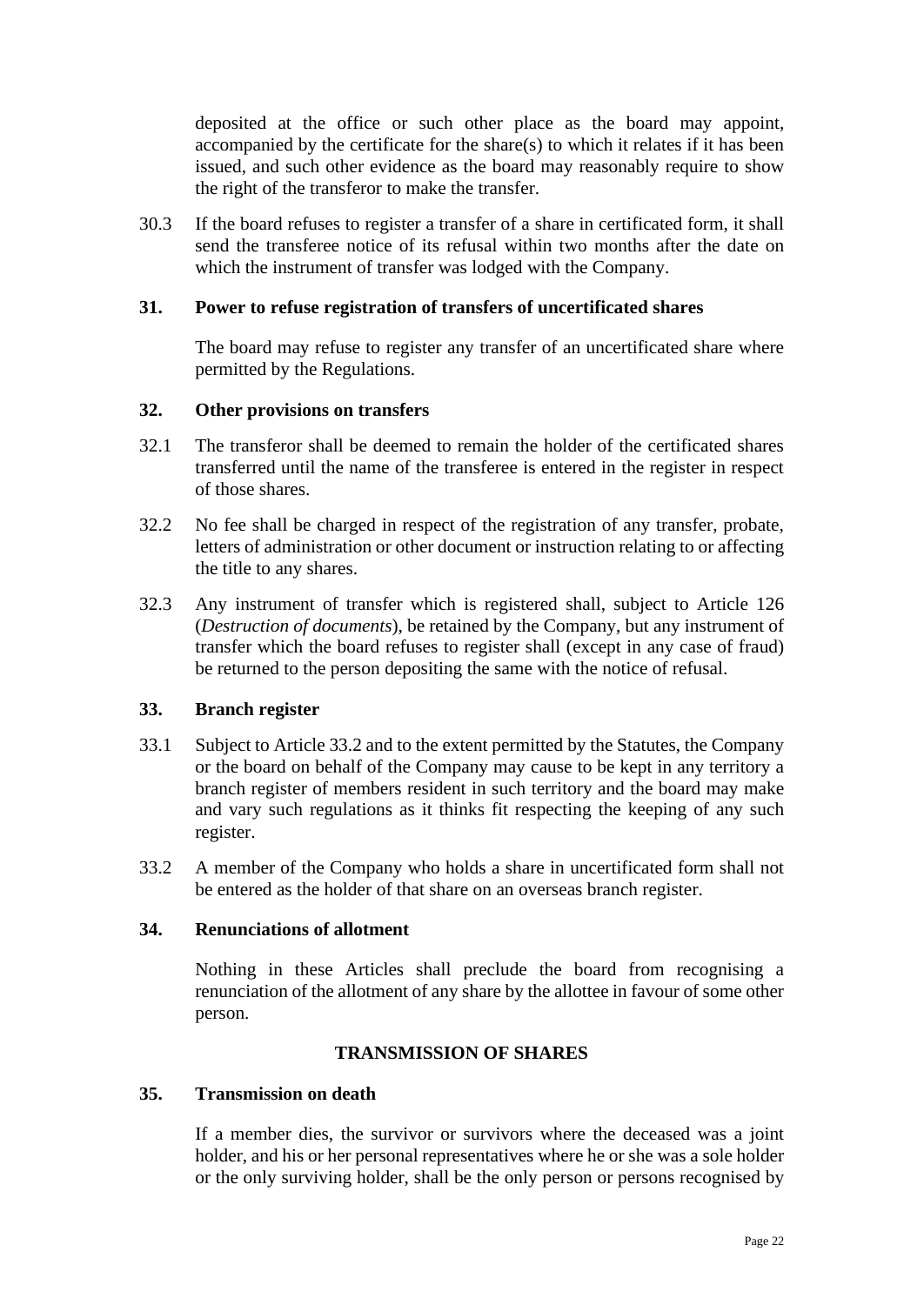the Company as having any title to his or hershares; but nothing in these Articles shall release the estate of a deceased holder (whether a sole or joint holder) from any liability in respect of any share held by him or her solely or jointly.

## <span id="page-22-0"></span>**36. Election of person entitled by transmission**

- 36.1 A person becoming entitled to a share in consequence of the death or bankruptcy of a member or of any other event giving rise to a transmission by operation of law may, on producing such evidence as the board may require and subject as provided in this Article, elect either to be registered himself as the holder of the share or to have some person nominated by him or her registered as the holder of the share.
- 36.2 If he or she elects to be registered himself, he or she shall give to the Company a notice signed by him or her to that effect. If he or she elects to have another person registered, and the share is a certificated share, he or she shall execute an instrument of transfer of the share to that person.
- 36.3 A person entitled by transmission to a share in uncertificated form who elects to have some other person registered as the holder of the share shall either:
	- (a) procure that instructions are given by means of a relevant system to effect transfer of such uncertificated share to that person; or
	- (b) change the uncertificated share into certificated form and execute an instrument of transfer of that certificated share to that person.
- 36.4 All the provisions of these Articles relating to the transfer of shares shall apply to the notice or instrument of transfer as if it were an instrument of transfer executed by the person from whom the title by transmission is derived and the death or bankruptcy of the member or other event giving rise to the transmission by operation of law had not occurred.

## <span id="page-22-1"></span>**37. Rights of person entitled by transmission**

- 37.1 A person becoming entitled to a share in consequence of a death or bankruptcy of a member or of any other event giving rise to a transmission by operation of law shall, on production of any evidence as to their entitlement properly required by the board and subject to the requirements of Article [36,](#page-22-0) have the right to receive and give a discharge for any dividends or other monies payable in respect of the share and shall have the same rights in relation to the share as he or she would have if he or she were the holder except that, until he or she becomes the holder, he or she shall not be entitled to attend or vote at any meeting of the Company or any separate general meeting of the holders of any class of shares in the Company.
- 37.2 The board may at any time give notice requiring any such person to elect either to be registered or to transfer the share and, if after 60 days the notice has not been complied with, the board may withhold payment of all dividends or other monies payable in respect of the share until the requirements of the notice have been complied with.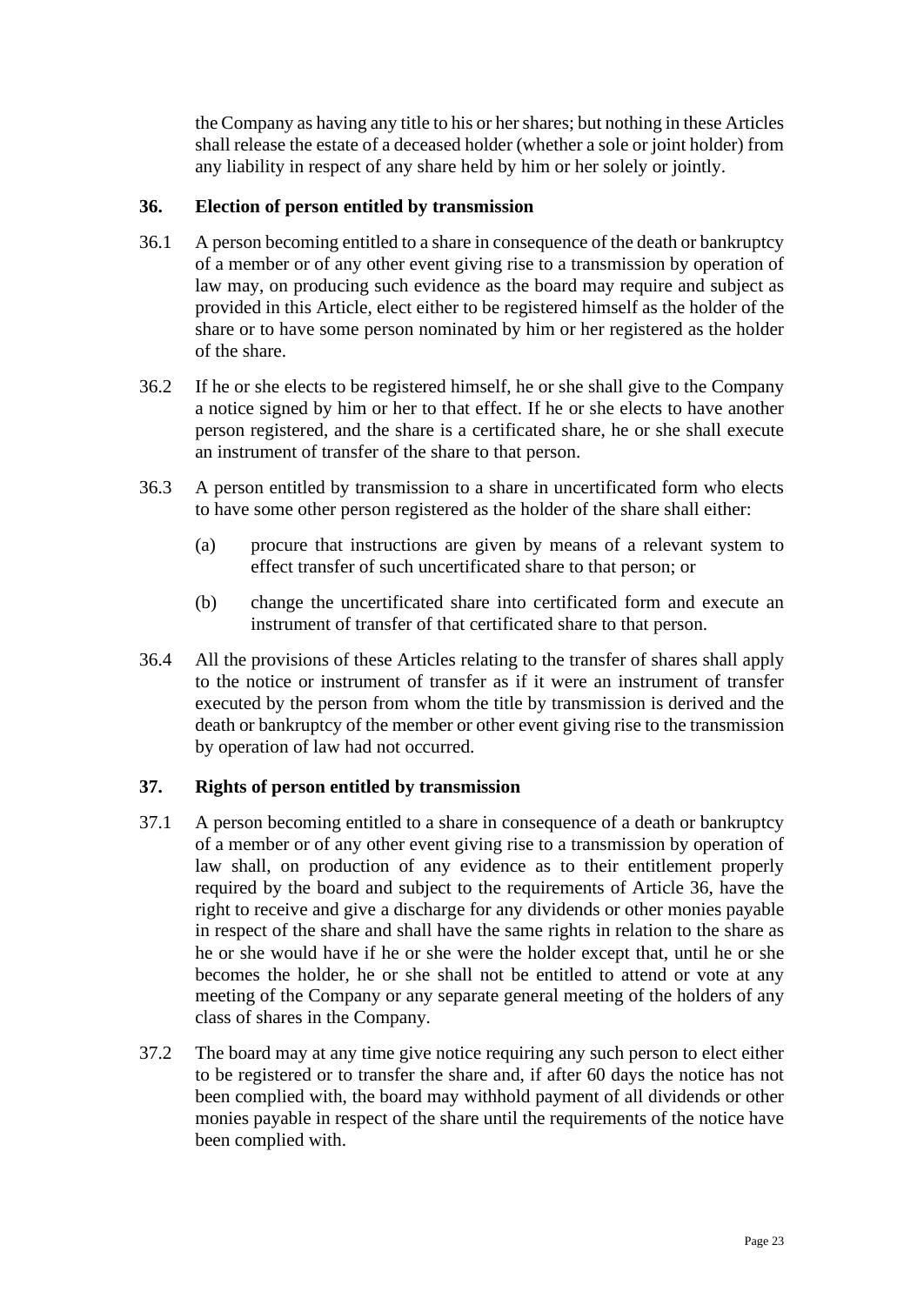## **UNCERTIFICATED SHARES**

#### <span id="page-23-1"></span><span id="page-23-0"></span>**38. Uncertificated shares – general powers**

- 38.1 Notwithstanding anything in these Articles to the contrary, any share may be issued, held, registered, converted to or transferred in uncertificated form and may be converted from uncertificated form to certificated form in accordance with the Regulations and the requirements and practices of the Operator of the relevant system.
- 38.2 In relation to any share which is for the time being held in uncertificated form:
	- (a) the Company may utilise the relevant system in which it is held to the fullest extent available from time to time in the exercise of any of its powers or functions under the Statutes or these Articles or otherwise in effecting any actions and the board may from time to time determine the manner in which such powers, functions and actions shall be so exercised or effected;
	- (b) any provision in these Articles which is inconsistent with:
		- (i) the holding or transfer of that share in the manner prescribed or permitted by the Statutes;
		- (ii) any other provision of the Statutes relating to shares held in uncertificated form; or
		- (iii) the exercise of any powers or functions by the Company or the effecting by the Company of any actions by means of a relevant system,

shall not apply;

- (c) the Company may, by notice to the holder of any such share, require the holder to convert such share into certificated form within such period as may be specified in the notice or, alternatively, may, to the extent permitted by the Regulations, give notice to the Operator of the relevant system requiring such share to be converted into certificated form; and
- (d) the Company shall not issue a certificate.
- 38.3 Unless the board otherwise determines, holdings of the same holder or joint holders in certificated form and uncertificated form shall be treated as separate holdings.
- 38.4 References in these Articles to a requirement to execute or deliver an instrument of transfer or certificate or other document which shall not be appropriate in the case of uncertificated shares shall, in the case of uncertificated shares, be treated as references to a requirement to comply with any relevant requirements of the relevant system and any relevant arrangements or regulations which the board may make from time to time pursuant to Article [38.7.](#page-24-0)
- 38.5 A class of share shall not be treated as two classes by virtue only of that class comprising both certificated shares and uncertificated shares or as a result of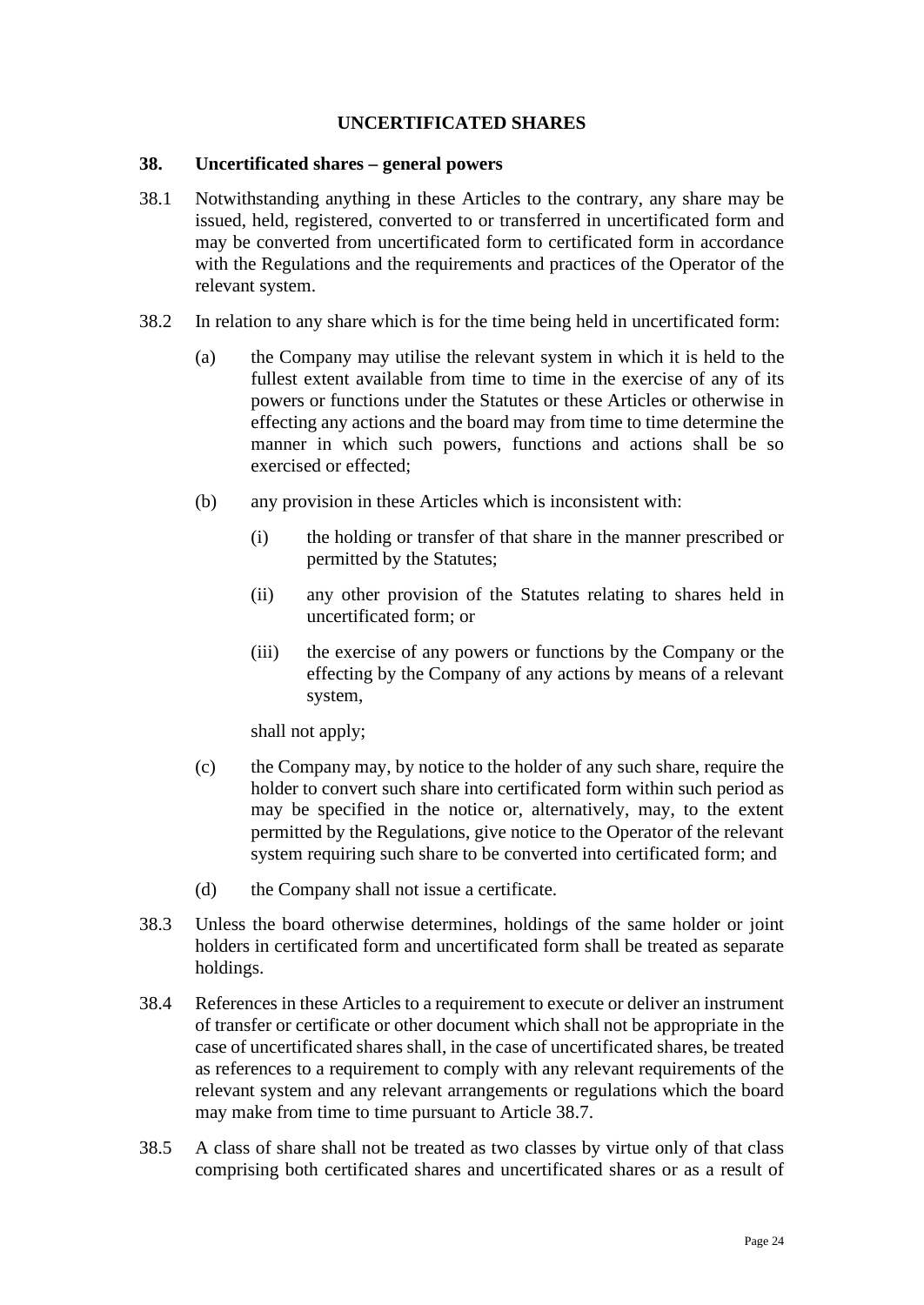any provision of these Articles or the Regulations which applies only in respect of certificated shares or uncertificated shares.

- 38.6 References in these Articles to instruments of transfer shall, so far as may be consistent with the Regulations and the requirements of the relevant system, include, in relation to uncertificated shares, instructions and/or notifications made in accordance with the relevant system relating to the transfer of such shares.
- <span id="page-24-0"></span>38.7 Subject to the Regulations and the requirements of the relevant system, the board may make such arrangements or regulations (if any) as it may from time to time in its absolute discretion think fit in relation to the evidencing and transfer of uncertificated shares or otherwise for the purpose of implementing and/or supplementing the provisions of this Article and the Regulations and the facilities and requirements of the relevant system and such arrangements and regulations (as the case may be) shall have the same effect as if set out in this Article.
- 38.8 The board may resolve that a class of shares is to become a participating security and may at any time determine that a class of shares shall cease to be a participating security.
- 38.9 Where any class of shares in the capital of the Company is a participating security and the Company is entitled under any provisions of the Statutes or the rules made and practices instituted by the Operator of any relevant system or under these Articles to dispose of, forfeit, enforce a lien or sell or otherwise procure the sale of any share which is held in uncertificated form, such entitlement (to the extent permitted by the Regulations and the rules made and practices instituted by the Operator of the relevant system) shall include the right to:
	- (a) request or require the deletion of any entries in the Operator register of members;
	- (b) require any holder of any uncertificated share which is the subject of any exercise by the Company of any such entitlement, by notice in writing to the holder concerned, to change his or her holding of such uncertificated share into certificated form within such period as may be specified in the notice, prior to completion of any disposal, sale or transfer of such share or direct the holder to take such steps, by instructions given by means of a relevant system or otherwise, as may be necessary to sell or transfer such share;
	- (c) appoint any person to take such other steps, by instruction given by means of a relevant system or otherwise, in the name of the holder of such share as may be required to effect a transfer of such share and such steps shall be as effective as if they had been taken by the registered holder of the uncertificated share concerned;
	- (d) otherwise rectify or change the issuer register of members in respect of that share in such manner as may be appropriate; and/or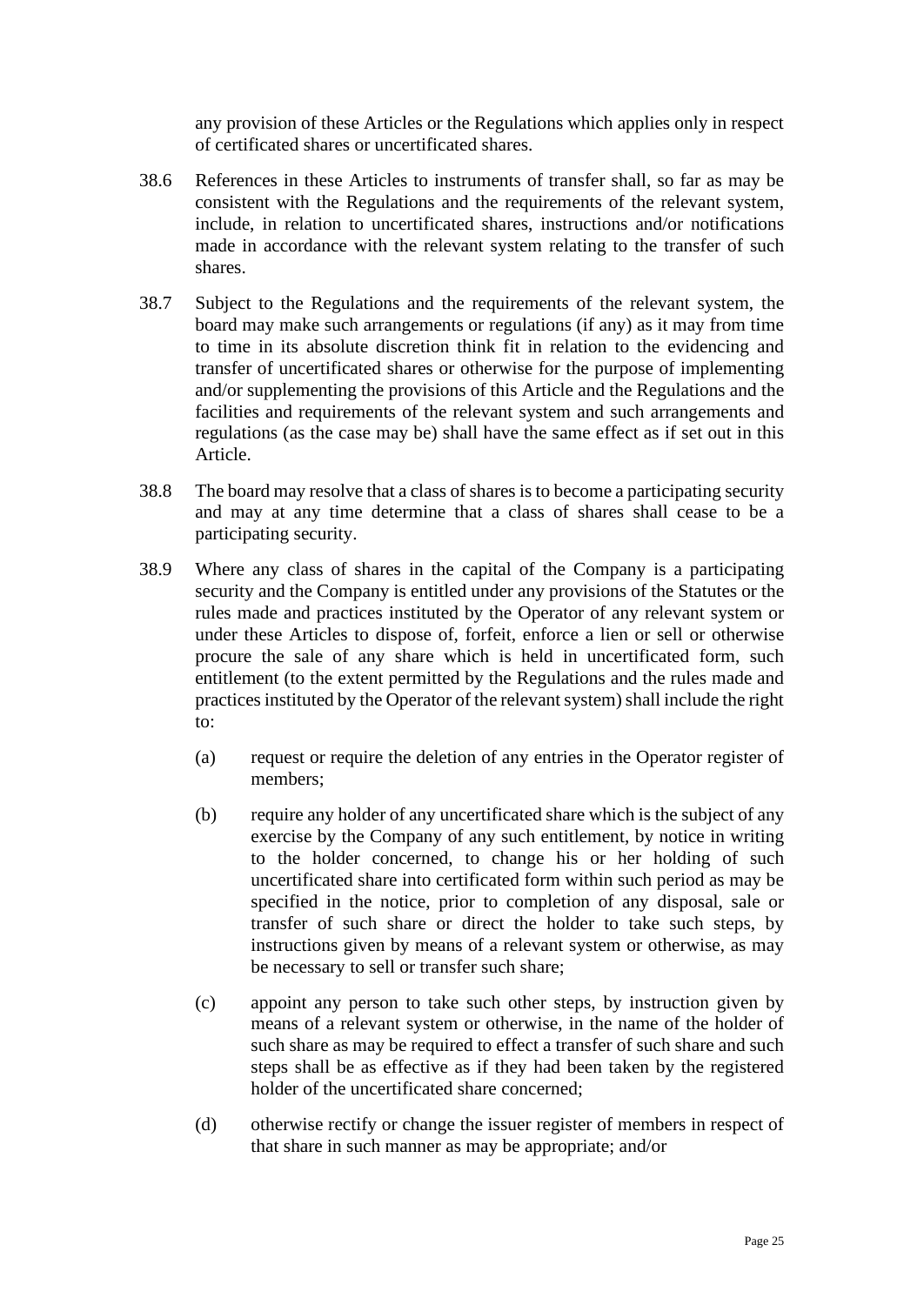(e) take such other action as may be necessary to enable that share to be registered in the name of the person to whom the share has been sold or disposed of or as directed by him or her.

#### <span id="page-25-0"></span>**39. Share warrants**

- 39.1 The board may issue a share warrant in respect of any fully paid share.
- 39.2 Share warrants must be issued in such form, and executed in such manner, as the board decide.
- 39.3 A share represented by a share warrant may be transferred by delivery of the warrant representing it.
- 39.4 The board may make provision for the payment of dividends in respect of any share represented by a share warrant.
- 39.5 Subject to these Articles, the board may decide the conditions on which any share warrant is issued. In particular, they may:
	- (a) decide the conditions on which new warrants are to be issued in place of warrants which are damaged or defaced, or said to have been lost, stolen or destroyed;
	- (b) decide the conditions on which bearers of warrants are entitled to attend and vote at general meetings;
	- (c) decide the conditions subject to which bearers of warrants may surrender their warrant so as to hold their shares in certificated or uncertificated form instead; and
	- (d) vary the conditions of issue of any warrant from time to time, and the bearer of a warrant is subject to the conditions and procedures in force in relation to it, whether or not they were decided or specified before the warrant was issued.
- 39.6 Subject to the conditions on which the warrants are issued from time to time, bearers of share warrants have the same rights and privileges as they would if their names had been included in the register as holders of the shares represented by their warrants.
- 39.7 The Company must not in any way be bound by or recognise any interest in a share represented by a share warrant other than the absolute right of the bearer of that warrant to that warrant.

#### **DISCLOSURE OF INTERESTS IN SHARES**

#### <span id="page-25-2"></span><span id="page-25-1"></span>**40. Disclosure of interests in shares**

40.1 This Article applies where the Company gives to the holder of a share or to any person appearing to be interested in a share a notice requiring any of the information mentioned in section 793 of the CA2006 (a *section 793 notice*).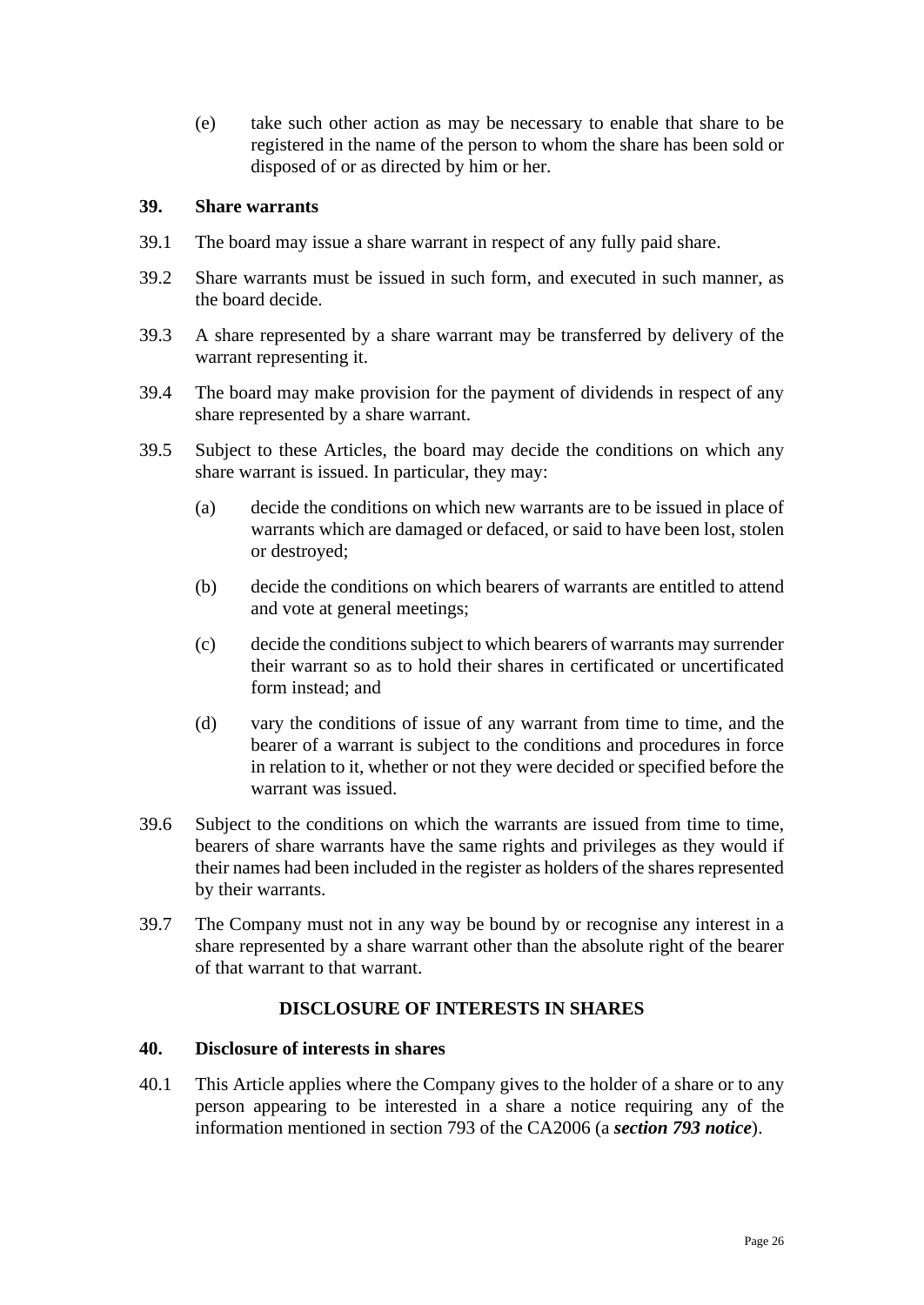- 40.2 If a section 793 notice is given by the Company to a person appearing to be interested in any share, a copy shall at the same time be given to the holder, but the accidental omission to do so or the non-receipt of the copy by the holder shall not prejudice the operation of the following provisions of this Article.
- 40.3 If the holder of, or any person appearing to be interested in, any share has been served with a section 793 notice and, in respect of that share (a *default share*), has been in default for a period of 14 days after service of the section 793 notice in supplying to the Company the information required by the section 793 notice, the restrictions referred to below shall apply. Those restrictions shall continue for the period specified by the board provided that such period shall end not later than seven days after the earliest of:
	- (a) due compliance to the satisfaction of the board with the section 793 notice; or
	- (b) receipt by the Company of notice that the shareholding has been sold to a third party pursuant to an arm's length transfer, and provided further that the board may waive all or any of such restrictions.
- <span id="page-26-0"></span>40.4 The restrictions referred to above are as follows:
	- (a) if the default shares in which any one person is interested or appears to the Company to be interested represent less than 0.25% of the issued shares of the class (calculated exclusive of treasury shares), the holders of the default shares shall not be entitled, in respect of those shares, to attend and vote at a general meeting of the Company or at a separate meeting of the holders of that class of shares or on a poll, either personally or by proxy; or
	- (b) if the default shares in which any one person is interested or appears to the Company to be interested represent at least 0.25% of the issued shares of the class (calculated exclusive of treasury shares), the holders of the default shares shall not be entitled, in respect of those shares:
		- (i) to attend and vote at a general meeting of the Company or at a separate meeting of the holders of that class of shares or on a poll, either personally or by proxy; or
		- (ii) to receive any dividend (including shares issued in lieu of dividend); or
		- (iii) to transfer or agree to transfer any of those shares or any rights in them.
- <span id="page-26-1"></span>40.5 The restrictions in Article [40.4](#page-26-0) shall not prejudice the right of either the member holding the default shares or, if different, any person having a power of sale over those shares to sell or agree to sell those shares under an arm's length transfer.
- 40.6 If any dividend is withheld under Article [40.4\(b\)\(ii\)](#page-26-1) the member shall be entitled to receive it as soon as practicable after the restriction contained in Article [40.4\(b\)\(ii\)](#page-26-1) shall cease to apply.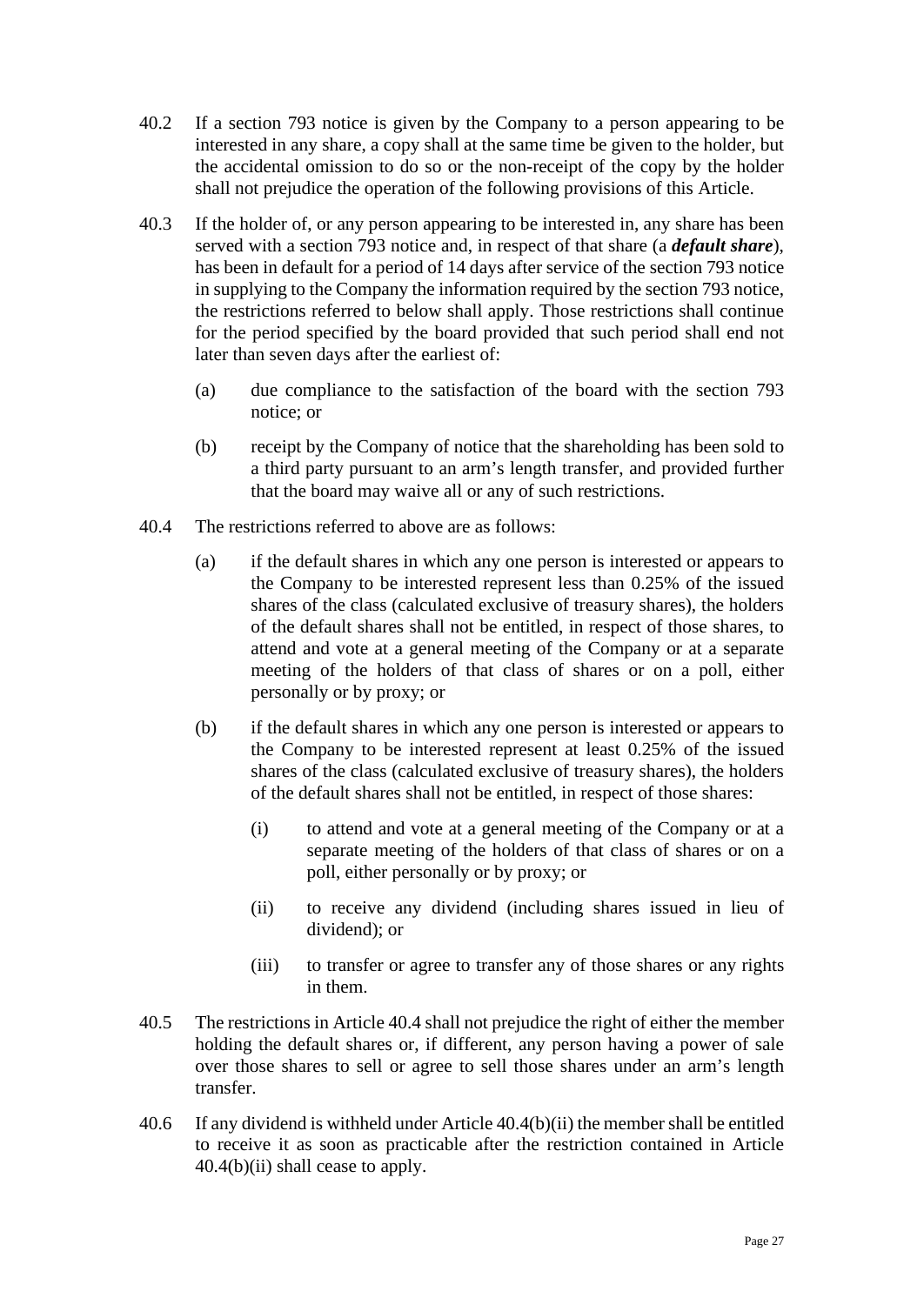- 40.7 If, while any of the restrictions referred to above apply to a share, another share is allotted as of right pursuant to the rights attached to such share, the same restrictions shall apply to that other share as if it were a default share. For this purpose, shares which the Company allots, or procures to be offered, pro rata (disregarding fractional entitlements and shares not offered to certain members by reason of legal or practical problems associated with issuing or offering shares outside the United Kingdom) to holders of shares of the same class as the default share shall be treated as shares allotted in right of existing shares from the date on which the allotment is unconditional or, in the case of shares so offered, the date of the acceptance of the offer.
- 40.8 For the purposes of this Article:

an *arm's length transfer* in relation to any shares is a transfer pursuant to:

- (a) a sale of the whole of the beneficial ownership of those shares to a *bona fide* third party not connected in any respect with the member or with any person appearing to be interested in such shares including any such sale on a recognised investment exchange as defined in the Financial Services and Markets Act 2000 or on any stock exchange outside the United Kingdom on which the shares are listed or normally traded; or
- (b) a takeover offer (being an offer made to all the holders, or all the holders other than the person making the offer and his or her nominees, of the shares in the Company to acquire those shares or a specified proportion of them or to all the holders, or all the holders other than the person making the offer and his or her nominees, of a particular class of those shares to acquire the shares of that class or a specified proportion of them) which relates to those shares;
- 40.9 For the purpose of this Article:
	- (a) the percentage of the issued shares of a class represented by a particular holding shall be calculated by reference to the shares in issue (including any shares held as treasury shares) at the time when the section 793 notice is given;
	- (b) sections 820 to 825 of the CA2006 shall apply to determine whether a person has an interest in shares for the purpose of these Articles; and
	- (c) a person shall be treated as appearing to be interested in any share if the Company has given to the member holding such share a section 793 notice and either (i) the member has named the person as being interested in the share or (ii) (after taking into account any response to any section 793 notice and any other relevant information) the Company knows or has reasonable cause to believe that the person in question is or may be interested in the share.
- 40.10 The provisions of this Article are without prejudice to the provisions of section 794 of the CA2006 and, in particular, the Company may apply to the court under section 794(1) of the CA2006 whether or not the provisions of this Article apply or have been applied.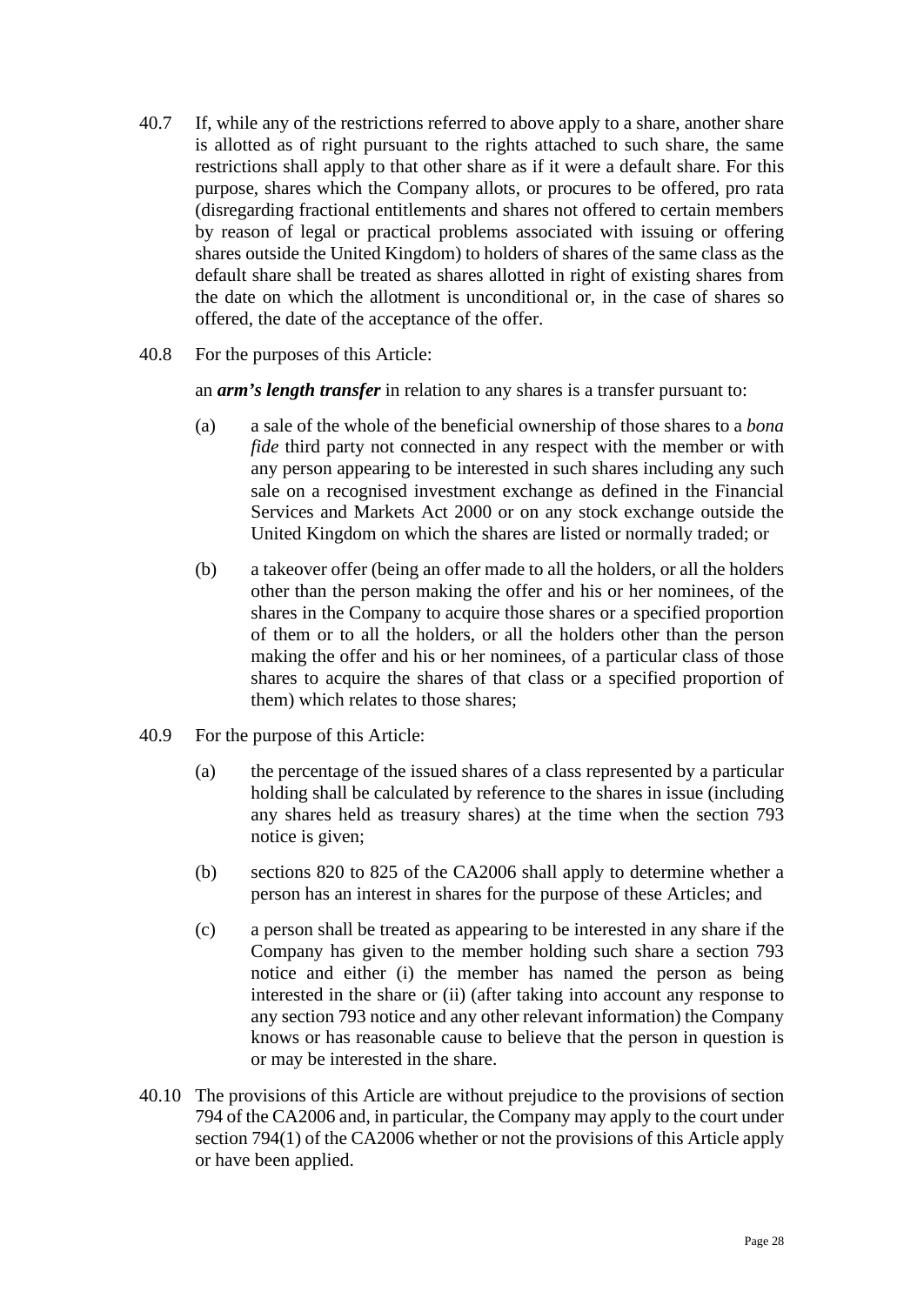## **GENERAL MEETINGS**

#### <span id="page-28-1"></span><span id="page-28-0"></span>**41. Annual general meetings**

The board shall convene and the Company shall hold annual general meetings in accordance with the requirements of the Statutes.

#### <span id="page-28-2"></span>**42. Convening of general meetings**

- 42.1 All meetings other than annual general meetings shall be called general meetings. The board may convene a general meeting whenever it thinks fit.
- 42.2 A general meeting may also be convened in accordance with Article [78](#page-47-3) (*Power to act notwithstanding vacancy*).
- 42.3 A general meeting shall also be convened by the board on the requisition of members pursuant to the provisions of the Statutes or, in default, may be convened by such requisitions, as provided by the Statutes.
- 42.4 The board shall comply with the provisions of the Statutes regarding the giving and circulation, on the requisition of members, of notices of resolutions and of statements with respect to matters relating to any resolution to be proposed or business to be dealt with at any general meeting of the Company.
- 42.5 The board shall determine in relation to each general meeting the means of attendance at and participation in the meeting, including whether the persons entitled to attend and participate in the general meeting shall be enabled to do so by simultaneous attendance and participation at a physical place (or places, in accordance with Article [43.7\)](#page-29-1) anywhere in the world determined by it, or in addition by means of electronic facility or facilities determined by it in accordance with Article [43.8,](#page-30-0) or partly in one way and partly in another.

#### <span id="page-28-3"></span>**43. Orderly conduct of meetings**

- 43.1 The board (and, at a general meeting, the chair) may both prior to and during any general meeting make any arrangements and impose any requirements or restrictions which it considers appropriate to ensure the security and/or the orderly conduct of any such general meeting held at a physical place, or the health, safety and security of those attending the meeting at a physical place, including, without limitation:
	- (a) arranging for any person attending any such meeting to be searched, for items of personal property which may be taken into any such meeting to be restricted; and
	- (b) arranging for any person attending any such meeting to be required to verify their identity.

The board (and, at a general meeting, the chair) are entitled to refuse entry to or exclude from any such general meeting a person (whether or not a member of the Company) who refuses to comply with these arrangements, requirements or restrictions.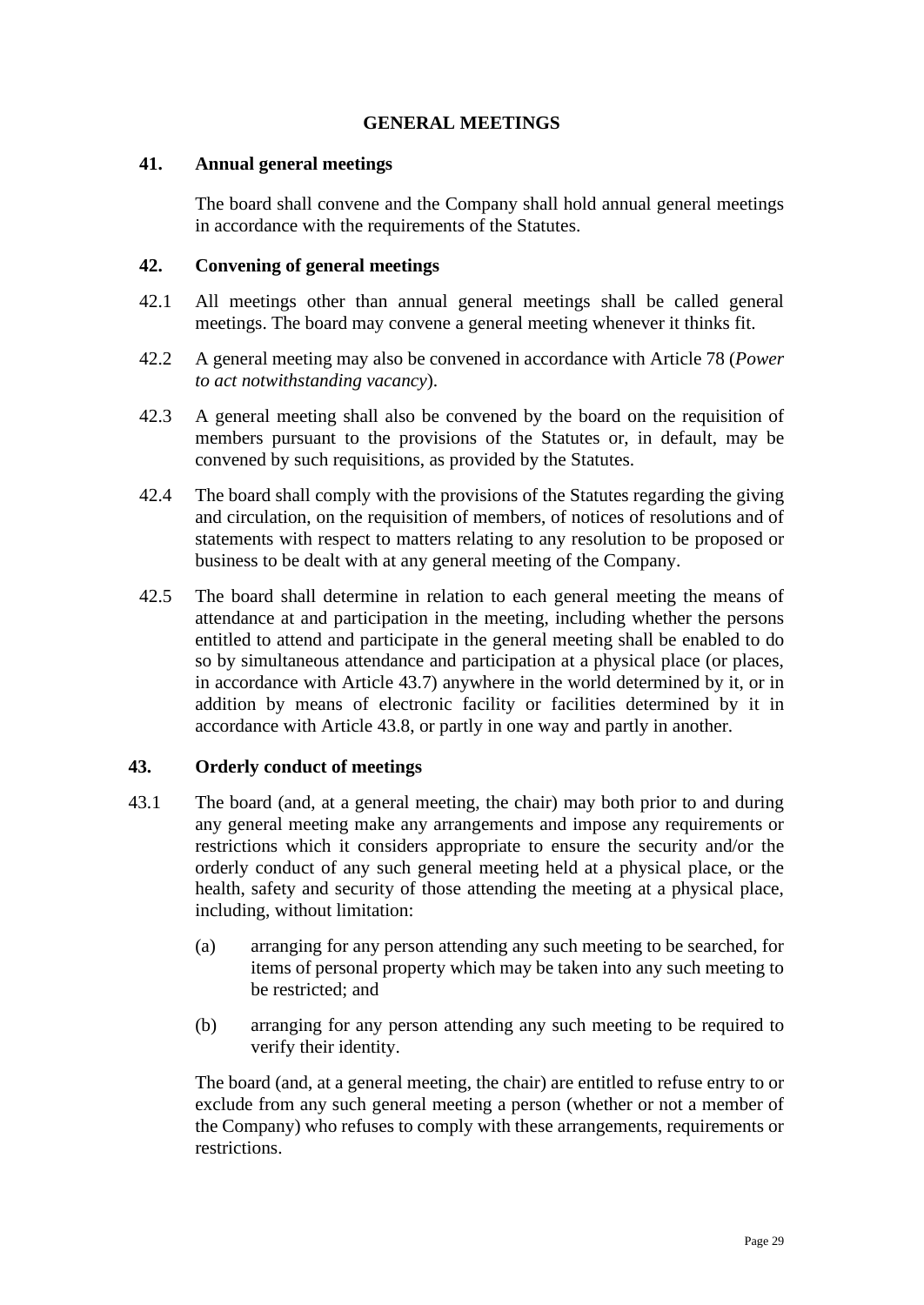- <span id="page-29-3"></span>43.2 If a general meeting is held partly by means of electronic facility or facilities, the board (and, at a general meeting, the chair) may make any arrangement and impose any requirement or restriction that is:
	- (a) necessary to ensure the identification of those taking part and the security of the electronic communication; and
	- (b) proportionate to the achievement of those objectives.
- 43.3 The chair of any general meeting of the Company shall take such action as he or she thinks fit to promote the orderly conduct of the business of the meeting as laid down in the notice of the meeting, including, without limitation, asking any person or persons (whether or not a member or members of the Company) to leave the meeting and, if necessary, having such person or persons excluded from the meeting. The decision of the chair on matters relating to the orderly conduct of a meeting and on any other matters of procedure or arising incidentally from the business of the meeting shall be final as shall be his or her determination, acting in good faith, as to whether any matter is of such nature. Nothing in this Article 43.3 shall limit any other power vested in the chair.
- 43.4 The board may make such arrangements as it shall in its absolute discretion consider to be appropriate for any of the following purposes:
	- (a) to regulate the level of attendance at any place specified for the holding of a general meeting or any adjournment of such a meeting;
	- (b) to ensure the safety and security of people attending at any such place; or
	- (c) to facilitate attendance at such meeting or adjournment, and may from time to time vary any such arrangements or make new arrangements in their place. Such arrangements may include, without prejudice to the generality of the foregoing, the issue of tickets or the use of some random means of selection or otherwise as the board shall consider to be appropriate.
- <span id="page-29-0"></span>43.5 The board may when specifying the place of the meeting:
	- (a) direct that the meeting shall be held at a place specified in the notice at which the chair of the meeting shall preside (*Main Meeting Place*); and
	- (b) make arrangements for simultaneous attendance and participation at a satellite meeting place anywhere in the world.
- <span id="page-29-2"></span>43.6 Such arrangements for simultaneous attendance may include arrangements for regulating the level of attendance in the manner aforesaid at the other place or any of such other places.
- <span id="page-29-1"></span>43.7 The members present in person or by proxy at satellite meeting places pursuant to the provisions of Article [43.5\(b\)](#page-29-2) shall be counted in the quorum for, and entitled to vote at, the meeting in question, and that meeting shall be duly constituted and its proceedings shall be duly constituted and its proceedings valid if the chair of the meeting is satisfied that adequate facilities are available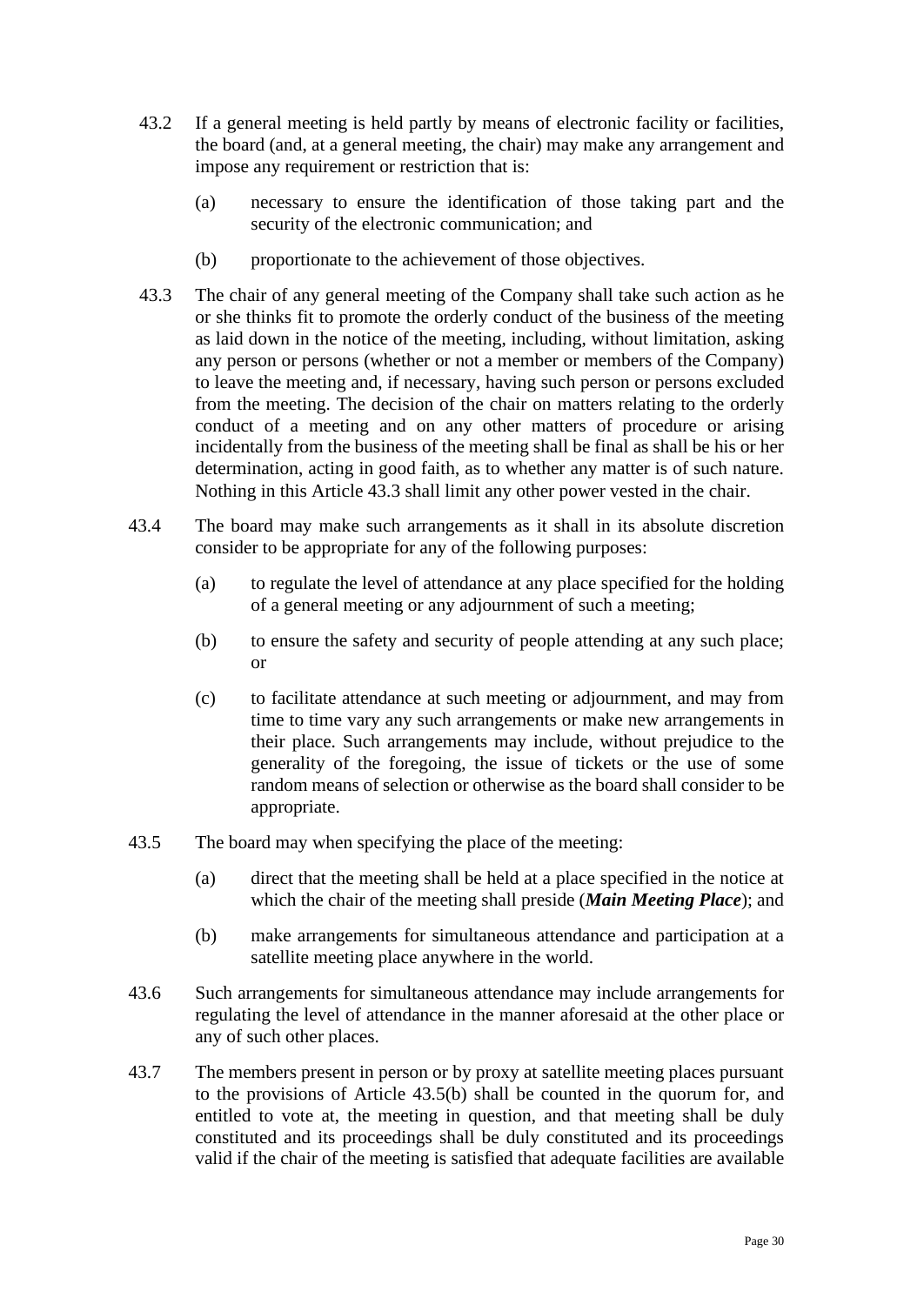throughout the meeting to ensure that members attending all the meeting places are able to:

- (a) participate in the business for which the meeting has been convened;
- (b) hear and see all persons who speak (whether by use of microphones, loudspeakers, audio-visual communications equipment or otherwise) in the Main Meeting Place and any satellite meeting place; and
- (c) be heard and seen by all other persons present in the same way.
- <span id="page-30-0"></span>43.8 The board may resolve to enable persons entitled to attend and participate in a general meeting to do so by simultaneous attendance and participation by means of electronic facility or facilities and determine the means, or all different means, of attendance and participation used in relation to a general meeting. The members present in person or by proxy by means of electronic facility or facilities shall be counted in the quorum for, and entitled to participate in, the general meeting in question. That meeting shall be duly constituted and its proceedings valid if the chair of the meeting is satisfied that adequate facilities are available throughout the meeting to ensure that members attending the meeting by all means (including by means of electronic facility or facilities) are able to:
	- (a) participate in the business for which the meeting has been convened;
	- (b) hear all persons who speak at the meeting; and
	- (c) be heard by all other persons present at the meeting.

A member seeking to be present in person or by proxy at a general meeting by means of electronic facility or facilities is responsible for ensuring they have access to and can use the facility or facilities. That meeting shall be duly constituted and its proceedings valid notwithstanding the inability of the member to gain access to or use the facility or facilities, or the loss of access to or use of the facility or facilities during the meeting.

- 43.9 If it appears to the chair of the meeting that:
	- (a) the facilities at the Main Meeting Place or at any satellite meeting places have become inadequate for the purpose referred to in Article [43.7;](#page-29-1) or
	- (b) an electronic facility has become inadequate for the purposes referred to in Article [43.8,](#page-30-0)

then the chair may, without the consent of the meeting, interrupt or adjourn the meeting. All business conducted at that meeting up to the time of adjournment shall be valid. The provisions of Article [50.2](#page-34-3) shall apply to that adjournment.

<span id="page-30-1"></span>43.10 The board may make arrangements for persons entitled to attend a general meeting or an adjourned general meeting to be able to view and hear the proceedings of the general meeting or adjourned general meeting and to speak at the meeting (whether by the use of microphones, loudspeakers, audio-visual communications equipment or otherwise) by attending at a venue anywhere in the world not being a satellite meeting place. Those attending at any such venue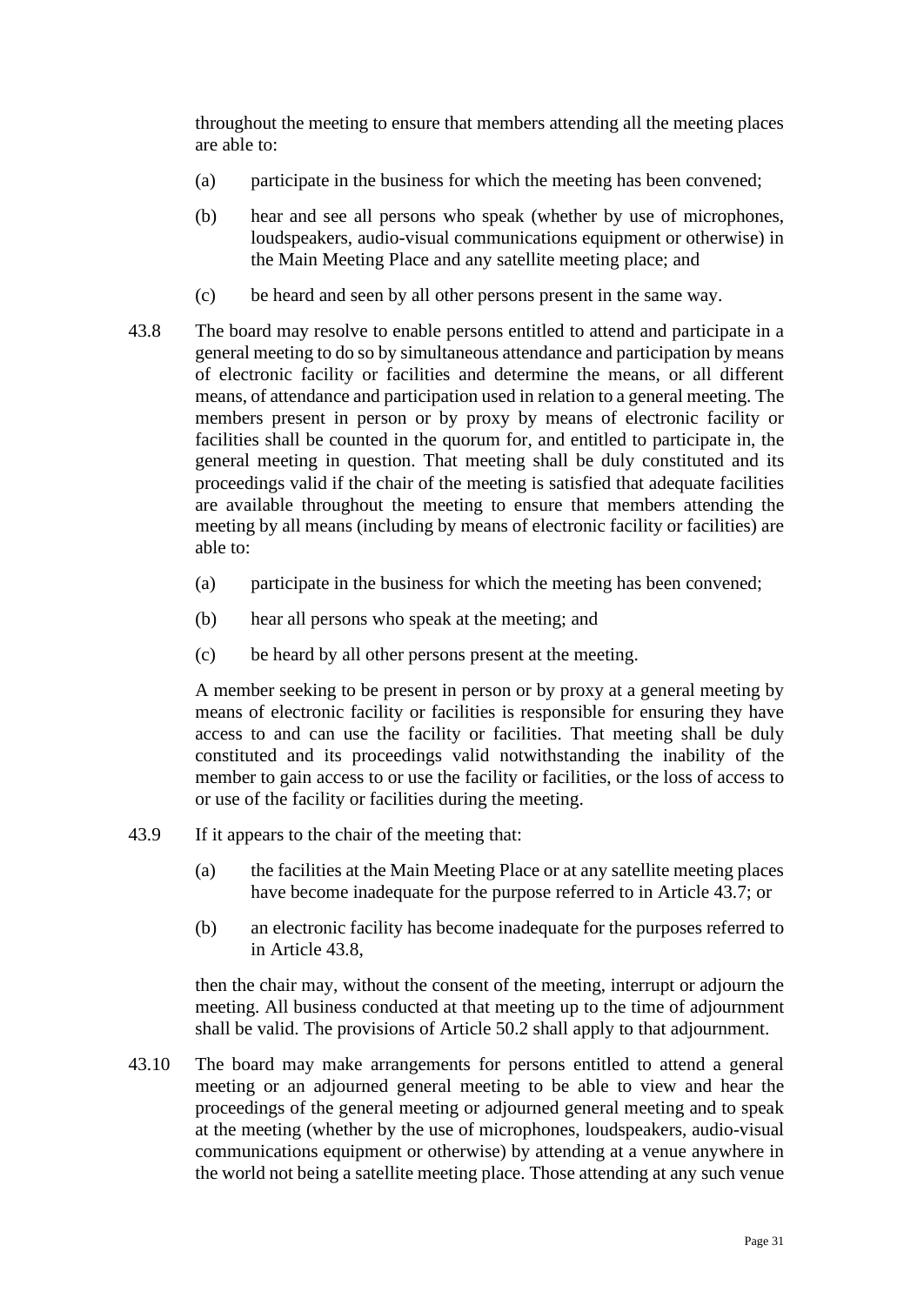shall not be regarded as present at the general meeting or adjourned general meeting and shall not be entitled to vote at the meeting at or from that venue. The inability for any reason of any member present in person or by proxy at such a venue to view or hear all or any of the proceedings of the meeting or to speak at the meeting shall not in any way affect the validity of the proceedings of the meeting.

- 43.11 The board may from time to time make any arrangements for controlling the level of attendance at any venue for which arrangements have been made pursuant to Article [43.10](#page-30-1) (including without limitation the issue of tickets or the imposition of some other means of selection) it in its absolute discretion considers appropriate, and may from time to time change those arrangements. If a member, pursuant to those arrangements, is not entitled to attend in person or by proxy at a particular venue, the member shall be entitled to attend in person or by proxy at any other venue for which arrangements have been made pursuant to Article [43.10.](#page-30-1) The entitlement of any member to be present at such venue in person or by proxy shall be subject to any such arrangement then in force and stated by the notice of meeting or adjourned meeting to apply to the meeting.
- 43.12 If after the sending of notice of a general meeting but before the meeting is held, or after the adjournment of a general meeting but before the adjourned meeting is held (whether or not notice of the adjourned meeting is required), the board decides that it is impracticable or unreasonable to hold the meeting on the date or at the time or at a declared place (including a satellite meeting place to which Article [43.7](#page-29-1) applies), and/or by means of a declared electronic facility, it may postpone the meeting to another date or time and/or change any place and/or electronic facility at which the meeting is to be held. If such a decision is made, the board may then change again any place and/or electronic facility and/or postpone the date or time if it decides that it is reasonable to do so. In any case:
	- (a) No new notice of the meeting need be sent but the board must take reasonable steps to advertise the date and time of the meeting, and the means of attendance and participation (including any place and/or electronic facility) for the meeting, which may include advertising that information by means of a notice on the Company's website or an announcement to a regulatory information service (and those means, if both are used in relation to the board's decision, shall be deemed to constitute reasonable steps to advertise for the purpose of this Article) and shall, if practicable, make arrangements for notices of the change of place or places and/or electronic facility or facilities and/or postponement to appear at the original place or places and/or on the original electronic facility or facilities, in each case at the original time; and
	- (b) An appointment of a proxy in relation to a meeting may, if in hard copy form, be delivered to the office or to such other place within the United Kingdom as may be specified by or on behalf of the Company in accordance with Article [61.1\(a\)](#page-39-2) or, if in electronic form, be received at the address (if any) specified by or on behalf of the Company in accordance with Article [61.1\(b\),](#page-39-3) at any time not less than 48 hours before any time appointed for holding the postponed meeting provided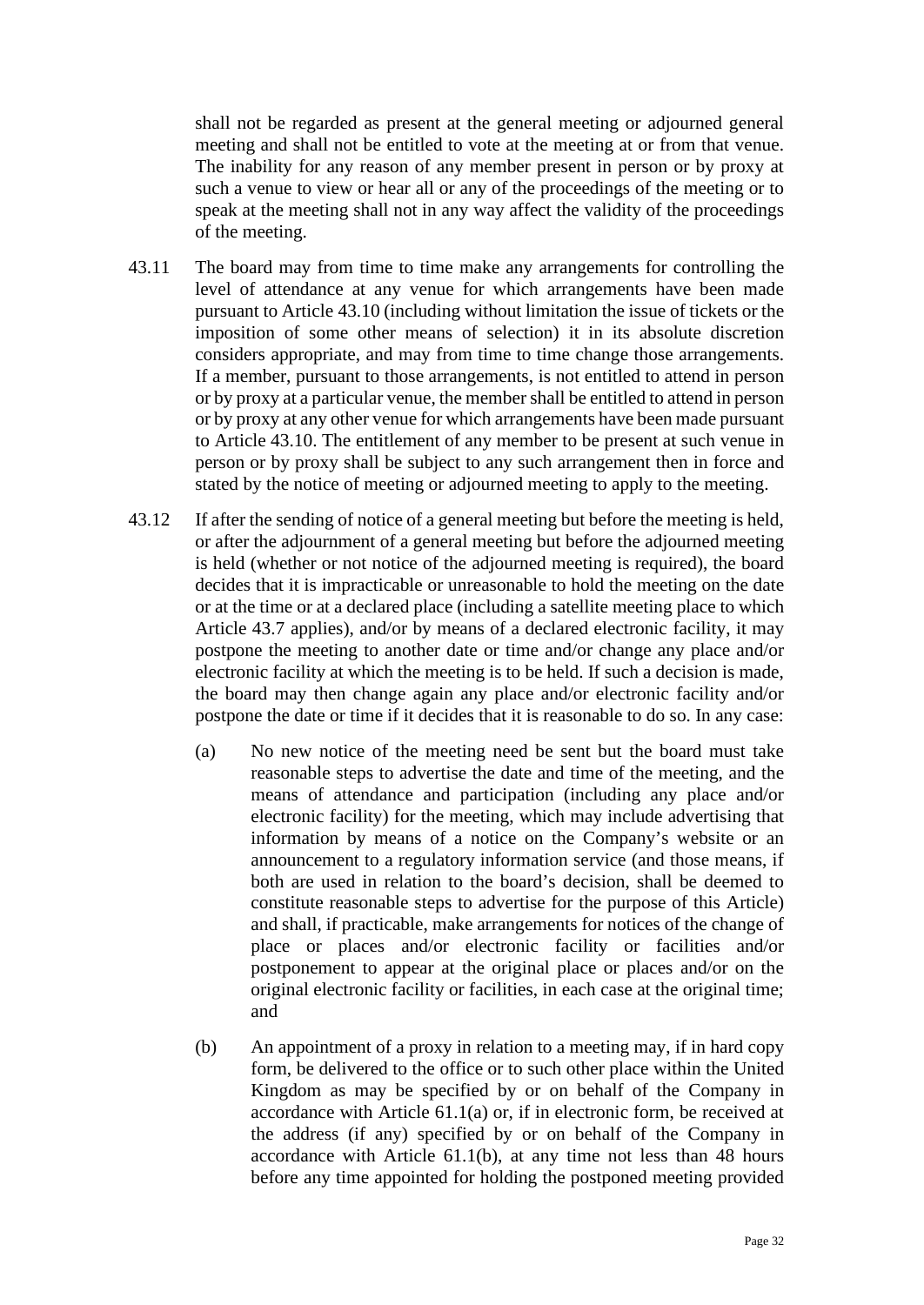that the board may specify, in any case, that in calculating the period of 48 hours, no account shall be taken of any part of a day that is not a working day.

#### **NOTICE OF GENERAL MEETINGS**

#### <span id="page-32-1"></span><span id="page-32-0"></span>**44. Length and form of notice**

- 44.1 Subject to the provisions of the Statutes, an annual general meeting and all other general meetings of the Company shall be called by at least such minimum period of notice as is prescribed under the Statutes for the type of meeting concerned.
- 44.2 The notice shall specify the day and time of the meeting and the general nature of the business to be dealt with.
- 44.3 The notice shall specify the physical place or places at which the general meeting shall be held (wholly or partly) (and any satellite meeting place determined in accordance with Article [43.7](#page-29-1) shall be identified as such in the notice).
- 44.4 If the board determines that a general meeting shall be held partly by means of electronic facility or facilities, the notice shall specify the means, or all different means, of attendance and participation determined in accordance with Article [43.8](#page-30-0) and any access, identification and security arrangements determined in accordance with Article [43.2.](#page-29-3)
- 44.5 Notice of every general meeting shall be given to all members other than any who, under the provisions of these Articles or the terms of issue of the shares which they hold, are not entitled to receive such notices from the Company, and also to the auditors (or, if more than one, each of them) and to each director.
- 44.6 Every notice of meeting shall state with reasonable prominence that a member entitled to attend, speak and vote at the meeting may appoint one or more proxies to attend, speak and vote at that meeting instead of him or her and that a proxy need not be a member of the Company.

#### <span id="page-32-2"></span>**45. Amendments to resolutions**

- 45.1 No amendment to a resolution duly proposed as a special resolution (other than a mere clerical amendment to correct an obvious error) may be considered or voted on.
- 45.2 No amendment to a resolution duly proposed as an ordinary resolution may be considered or voted on (other than a mere clerical amendment to correct an obvious error) unless either:
	- (a) at least 48 hours prior to the time appointed for holding the meeting or adjourned meeting at which such ordinary resolution is to be considered (which, if the board so specifies, shall be calculated taking no account of any part of a day that is not a working day), notice in writing of the terms of the amendment has been lodged by means of an instrument in hard copy form at the office or to such other place as may be specified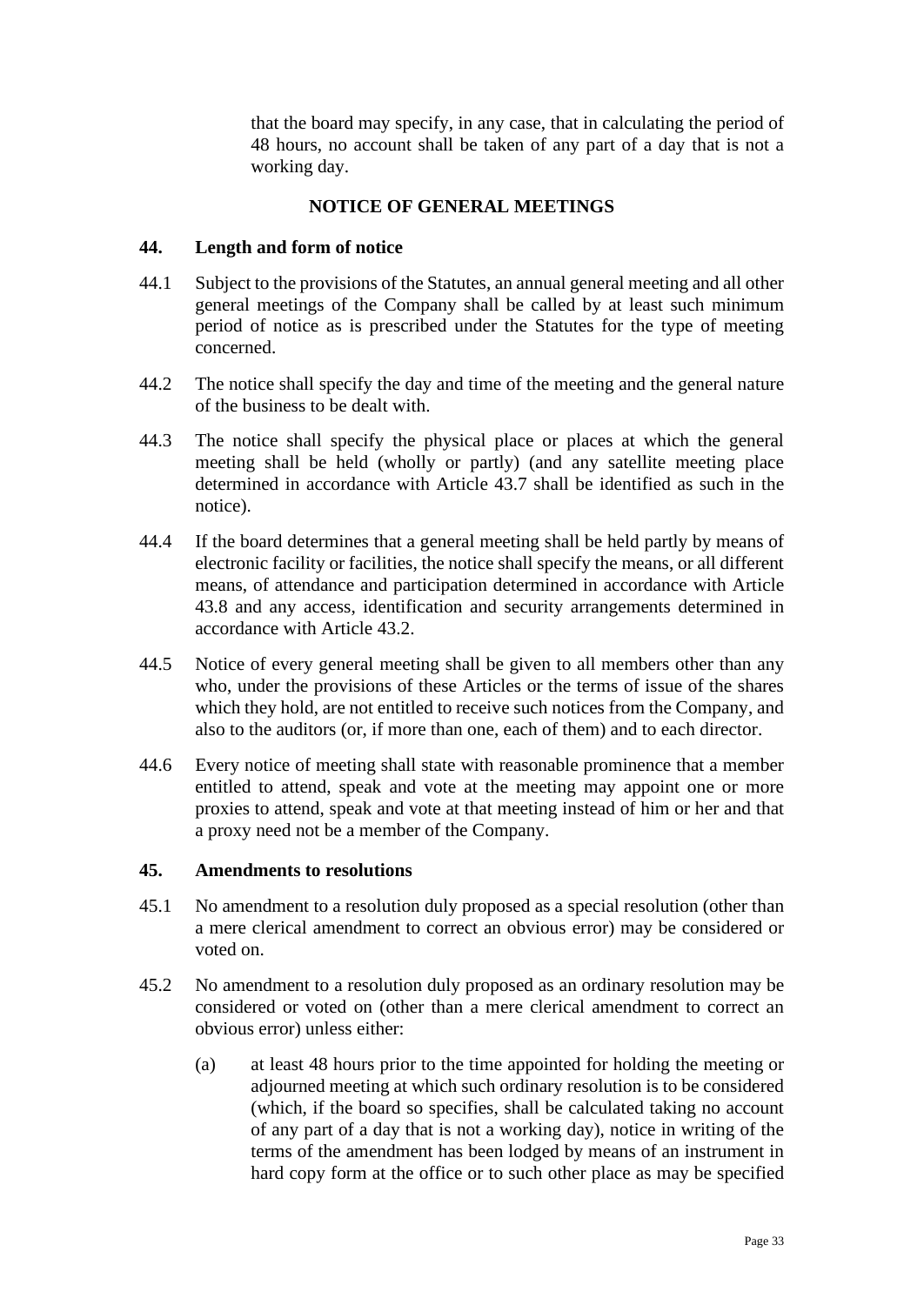by or on behalf of the Company for that purpose, or received in electronic form at such address (if any) as may for the time being have been specified by or on behalf of the Company for that purpose; or

- (b) the chair in their absolute discretion decides that the amendment may be considered and voted on.
- 45.3 If an amendment shall be proposed to any resolution but shall be ruled out of order by the chair, acting in good faith, the proceedings on the substantive resolution shall not be invalidated by any error in such ruling.
- 45.4 With the consent of the chair, an amendment may be withdrawn by its proposer before it is voted on.

#### <span id="page-33-0"></span>**46. Omission or non-receipt of notice**

The accidental omission to send a notice of a meeting or resolution, or to send any notification where required by the Statutes or these Articles in relation to the publication of a notice of meeting on a website, or to send a form of proxy where required by the Statutes or these Articles, to any person entitled to receive it, or the non-receipt for any reason of any such notice or notification or form of proxy by that person, whether or not the Company is aware of such omission or non-receipt, shall not invalidate the proceedings at that meeting.

## **PROCEEDINGS AT GENERAL MEETINGS**

#### <span id="page-33-2"></span><span id="page-33-1"></span>**47. Quorum**

- 47.1 No business, other than the appointment of a chair, shall be transacted at any general meeting unless the requisite quorum is present when the meeting proceeds to business.
- 47.2 Except as otherwise provided by these Articles two persons entitled to attend and to vote on the business to be transacted, each being a member, a person appointed as proxy of a member or a duly authorised representative of a corporation which is a member, shall be a quorum.
- 47.3 If within 15 minutes from the time appointed for the holding of a general meeting a quorum is not present, the meeting, if convened on the requisition of members, shall be dissolved. In any other case, it shall stand adjourned to such time and with such means of attendance and participation (including at such place and/or by means of such electronic facility) as the chair of the meeting may, subject to the provisions of the Statutes, determine. If at an adjourned meeting a quorum is not present within 15 minutes from the time fixed for holding the meeting, the meeting shall be dissolved.

#### <span id="page-33-3"></span>**48. Chair**

At each general meeting, the chair of the board or, if he or she is absent or unwilling, the deputy chair (if any) of the board or (if more than one deputy chair is present and willing) the deputy chair who has been longest in such office or, if no deputy chair is present and willing, then one of the other directors who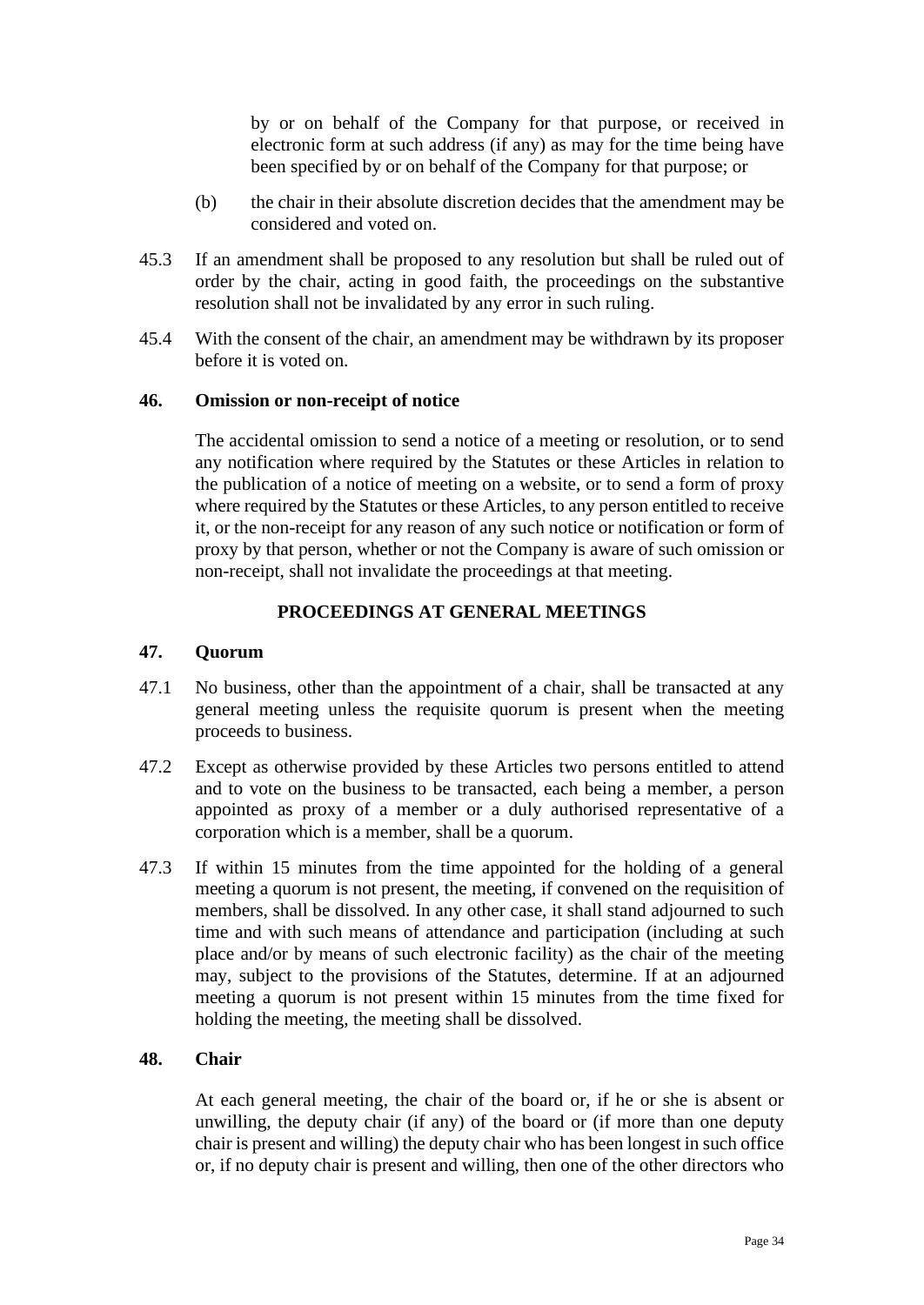is appointed for the purpose by the board or (failing appointment by the board), by the members present, shall preside as chair of the meeting, but if no director is present within 15 minutes after the time fixed for holding the meeting or, if none of the directors present is willing to preside, the members present and entitled to vote shall choose one of their number to preside as chair of the meeting.

### <span id="page-34-0"></span>**49. Directors and others entitled to attend and speak**

- 49.1 Whether or not he or she is a member, a director shall be entitled to attend and speak at any general meeting of the Company and at any separate general meeting of the holders of any class of shares of the Company.
- 49.2 The chair of the meeting may permit other persons who are not members or otherwise entitled to exercise the rights of members in relation to general meetings to attend and speak at a general meeting.

## <span id="page-34-1"></span>**50. Adjournment**

- 50.1 With the consent of any meeting at which a quorum is present the chair of the meeting may (and if so directed by the meeting shall) adjourn the meeting from time to time or sine die and from place to place.
- <span id="page-34-3"></span>50.2 In addition, the chair of the meeting may at any time without the consent of the meeting adjourn the meeting (whether or not it has commenced or a quorum is present) to another time and/or place (including for a combined physical and electronic general meeting, electronic platform) if, in his or her opinion, it would facilitate the conduct of the business of the meeting to do so, notwithstanding that by reason of such adjournment some members may be unable to be present at the adjourned meeting. Any such member may nevertheless appoint a proxy for the adjourned meeting in accordance with Article [61.1.](#page-39-4)
- 50.3 Nothing in this Article shall limit any other power vested in the chair to adjourn the meeting.
- 50.4 Whenever a meeting is adjourned for 30 days or more, at least seven clear days' notice of the adjourned meeting shall be given in any manner in which notice of a meeting may lawfully be given for the time being but otherwise no person shall be entitled to any notice of any adjourned meeting or of the business to be transacted at an adjourned meeting. Such notice shall specify the time of, and means, or all different means, of attendance and participation (including any place and/or electronic facility) for, the adjourned meeting and the general nature of the business to be transacted.
- 50.5 No business shall be transacted at any adjourned meeting other than the business which might have been transacted at the meeting from which the adjournment took place.

## <span id="page-34-2"></span>**51. Method of voting and demand for poll**

51.1 A resolution put to the vote at a general meeting held partly by means of electronic facility or facilities shall, unless the chair of the meeting determines that it shall (subject to the remainder of this Article) be decided on a show of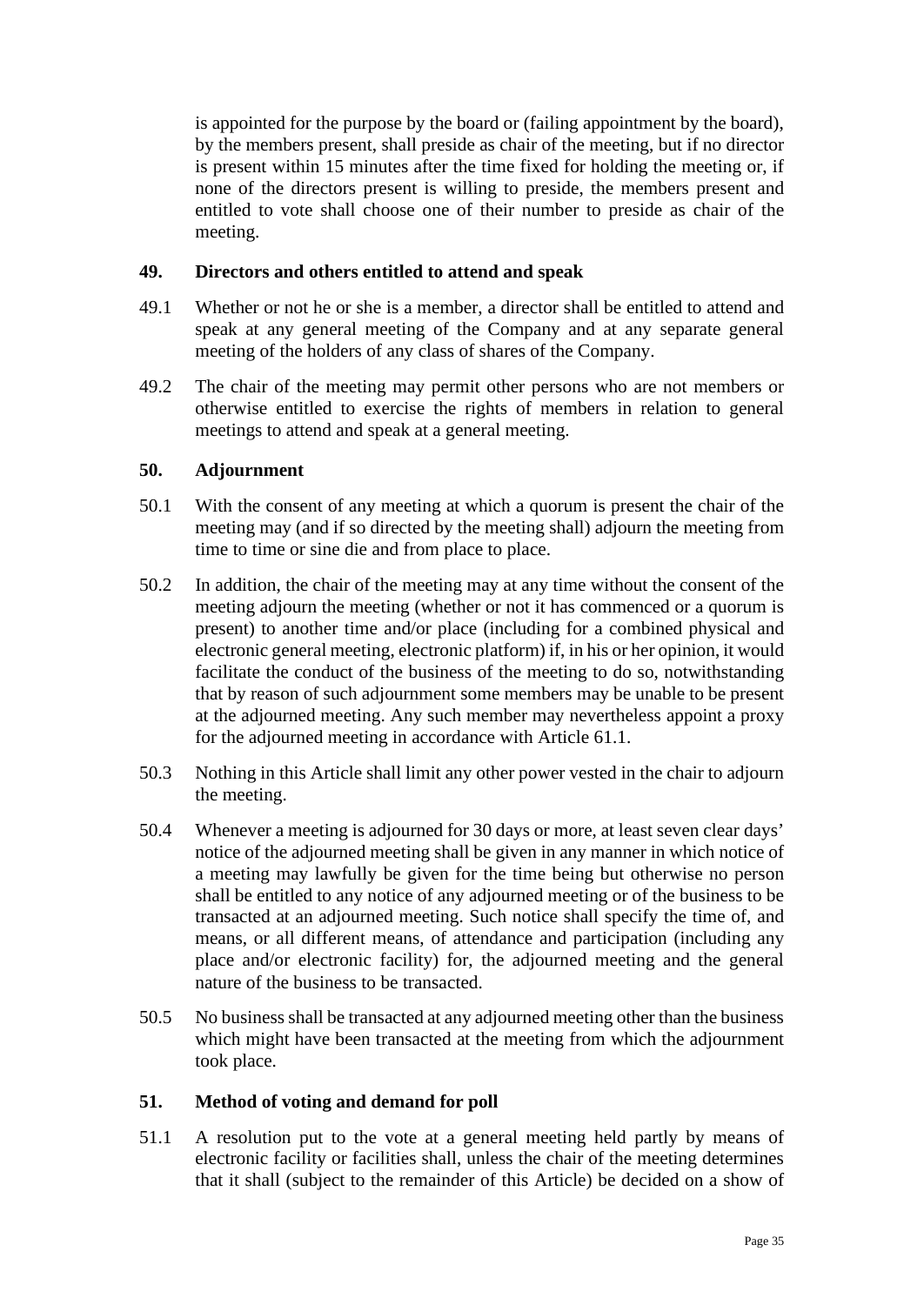hands, be decided on a poll. Subject thereto, at a general meeting a resolution put to the vote of the meeting shall be decided on a show of hands, unless (before or immediately after the declaration of the result of the show of hands or on the withdrawal of any other demand for a poll) a poll is duly demanded. Subject to the provisions of the Statutes, a poll may be demanded by:

- (a) the chair of the meeting;
- (b) by any two directors:
- (c) not less than five members present in person or by proxy having the right to vote on the resolution;
- (d) a member or members present in person or by proxy representing in aggregate not less than 10 per cent. of the total voting rights of all the members having the right to vote on the resolution (excluding any voting rights attached to any shares in the Company held as treasury shares); or
- (e) a member or members present in person or by proxy holding shares conferring the right to vote on the resolution on which an aggregate sum has been paid up equal to not less than 10 per cent. of the total sum paid up on all the shares conferring that right (excluding any shares in the Company conferring a right to vote at the meeting which are held as treasury shares),

and a demand for a poll by a person as proxy for a member shall be as valid as if the demand were made by the member himself.

- 51.2 No poll may be demanded in respect of a resolution to elect a chair of the meeting or on a question of adjournment.
- 51.3 A demand for a poll may, before the poll is taken, be withdrawn but only with the consent of the chair of the meeting and a demand so withdrawn shall not be taken to have invalidated the result of a show of hands declared before the demand was made. If a poll is demanded before the declaration of the result of a show of hands and the demand is duly withdrawn, the meeting shall continue as if the demand had not been made.
- 51.4 Unless a poll is demanded (and the demand is not withdrawn before the poll is taken), a declaration by the chair of the meeting that a resolution has been carried, or carried unanimously, or has been carried by a particular majority, or lost, or not carried by a particular majority, shall be conclusive, and an entry to that effect in the minutes of the meeting shall be conclusive evidence of that fact, without proof of the number or proportion of the votes recorded in favour of or against the resolution or withheld.

## <span id="page-35-0"></span>**52. Taking a poll**

52.1 If a poll is demanded (and the demand is not withdrawn), it shall be taken at such time (either at the meeting at which the poll is demanded or within 30 days after the meeting), at such place and in such manner as the chair of the meeting shall direct (including by means of such electronic facility) and he or she may appoint scrutineers (who need not be members) and fix a time and means for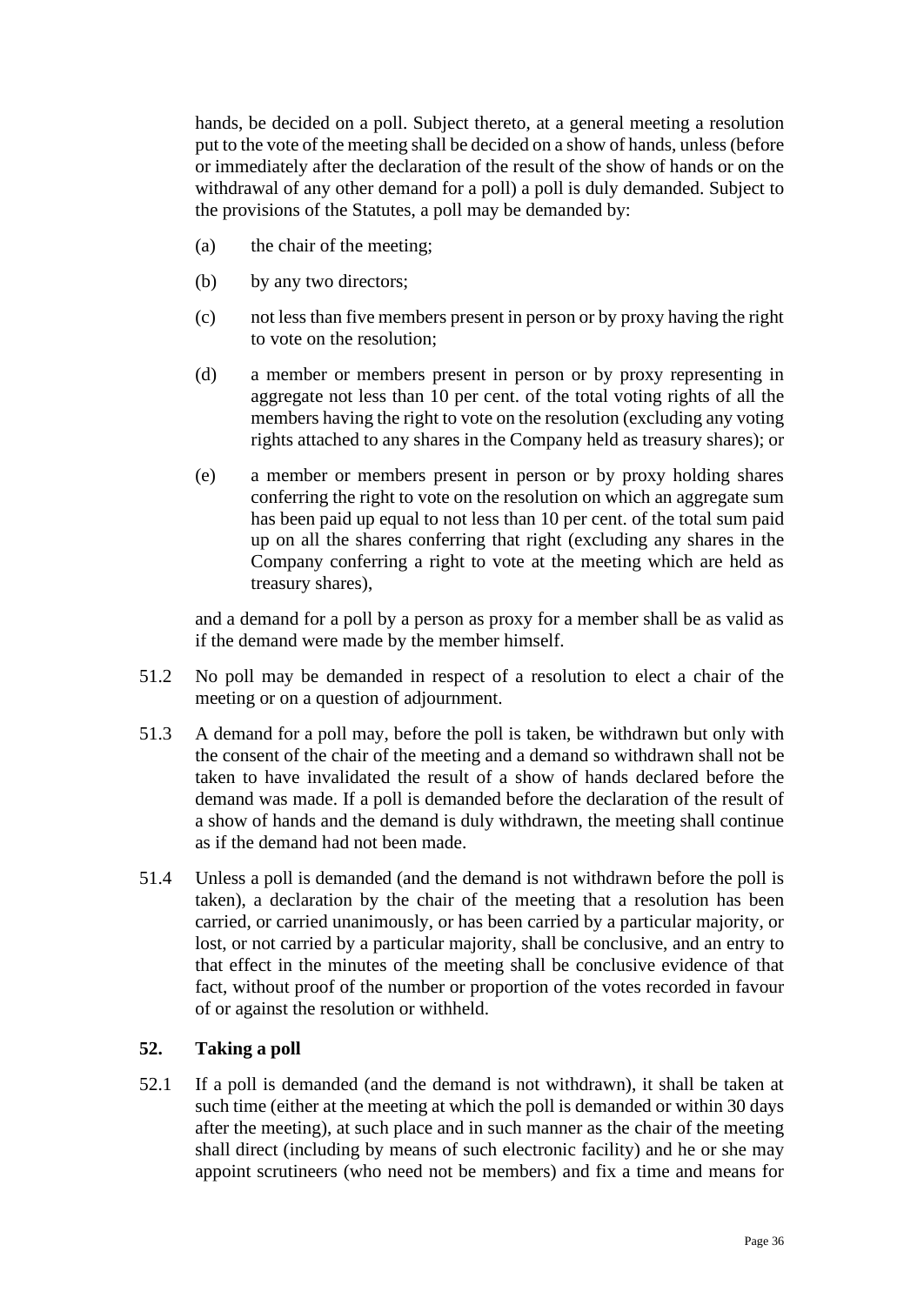declaring the result of the poll. The result of the poll shall be deemed to be the resolution of the meeting at which the poll was demanded.

- 52.2 A poll demanded on the election of a chair or on a question of adjournment shall be taken forthwith at the meeting.
- 52.3 It shall not be necessary (unless the chair of the meeting otherwise directs) for notice to be given of a poll if the time at and means by which it is to be taken are announced at the meeting at which the poll is demanded. In any other case at least seven clear days' notice shall be given specifying the time and means by which the poll is to be taken.
- 52.4 On a poll votes may be given either personally or by proxy and a member entitled to more than one vote need not use all his or her votes or cast all the votes he or she uses in the same way.

## **53. Continuance of business after demand for poll**

The demand for a poll shall not prevent the continuance of a meeting for the transaction of any business other than the question on which a poll has been demanded.

#### **VOTES OF MEMBERS**

### **54. Voting rights**

- 54.1 Subject to the provisions of these Articles and to any special rights or restrictions as to voting for the time being attached to any shares, on a show of hands:
	- (a) every member who (being an individual) is present in person or (being a corporation) is present by a duly authorised representative shall have one vote; and
	- (b) every proxy appointed by a member shall have one vote save that every proxy appointed by one or more members to vote for the resolution and by one or more other members to vote against the resolution, has one vote for and one vote against.
- 54.2 Subject to the provisions of these Articles and to any special rights or restrictions as to voting for the time being attached to any shares, on a vote on a resolution on a poll every member present in person or by proxy shall have one vote for every share of which the person is the holder.

## **55. Voting rights of joint holders**

If more than one of the joint holders of a share tenders a vote on the same resolution, whether personally or by proxy, the vote of the senior who tenders a vote shall be accepted to the exclusion of the vote(s) of the other joint holder(s); and for this purpose seniority shall be determined by the order in which the names stand in the register in respect of the relevant share.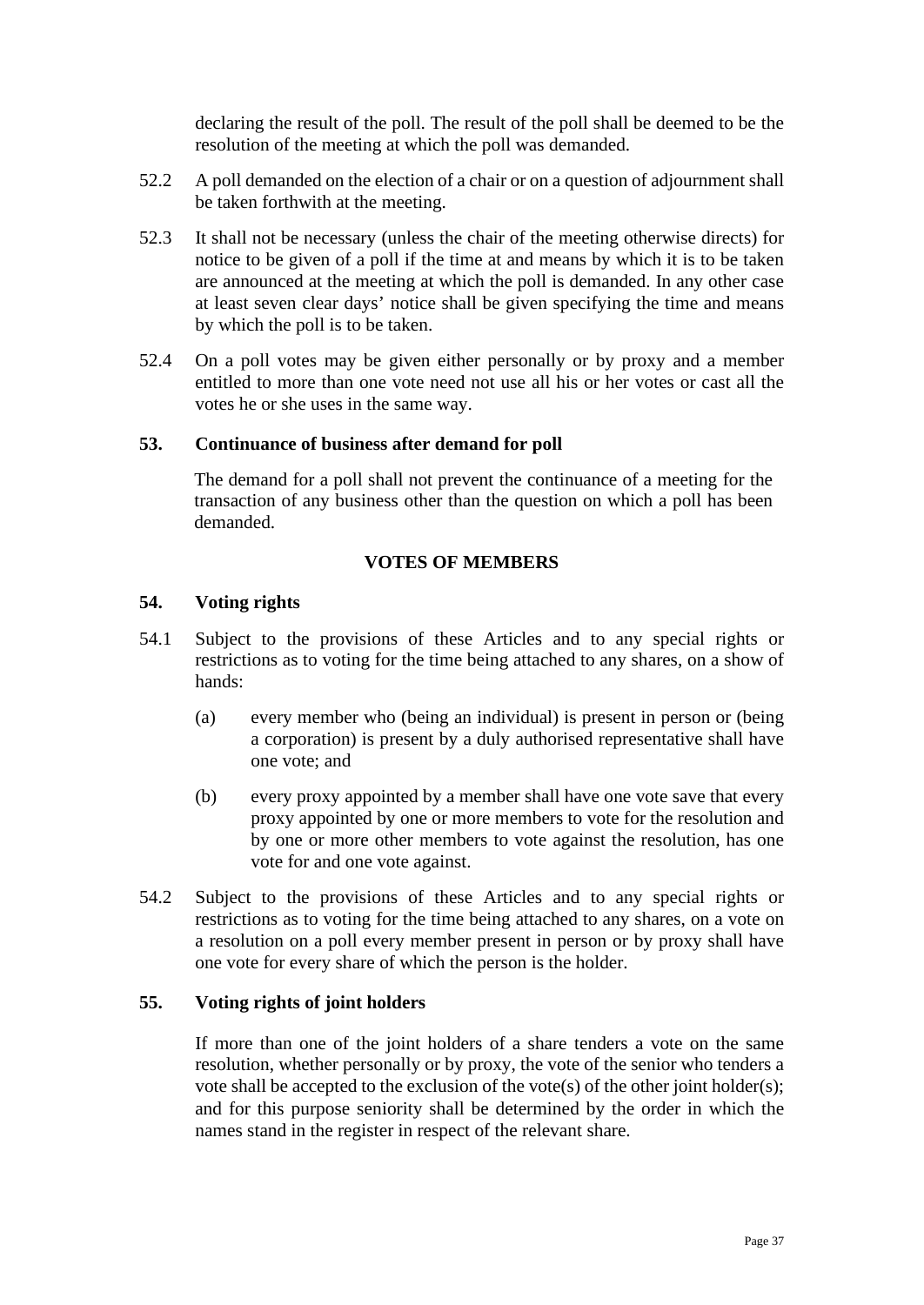## **56. Voting rights of members incapable of managing their affairs**

A member in respect of whom an order has been made by any court or official having jurisdiction (whether in the United Kingdom or elsewhere) in matters concerning mental disorder may vote, whether on a show of hands or on a poll, by his or her receiver, curator bonis or other person in the nature of a receiver or curator bonis appointed by that court, and the receiver, curator bonis or other person may vote by proxy. Evidence to the satisfaction of the board of the authority of the person claiming the right to vote shall be produced at the office (or at such other place as may be specified for the deposit of appointments of proxy) not later than the last time by which an appointment of a proxy must be deposited in order to be valid for use at the meeting or adjourned meeting or on the holding of the poll at or on which that person proposes to vote and, in default, the right to vote shall not be exercisable.

## **57. Voting rights suspended where sums overdue**

Unless the board otherwise decides, a member shall not be entitled to vote, either in person or by proxy, at any general meeting or at any separate general meeting of the holders of any class of shares in the Company in respect of any share held by him or her unless all calls and other sums presently payable by him or her in respect of that share have been paid.

## **58. Objections to admissibility of votes**

No objection shall be raised as to the admissibility of any vote except at the meeting or adjourned meeting or poll at which the vote objected to is or may be given or tendered, and every vote not disallowed at such meeting or poll shall be valid for all purposes. Any such objection made in due time shall be referred to the chair of the meeting, whose decision shall be final and conclusive.

# **PROXIES AND CORPORATE REPRESENTATIVES**

## **59. Proxies and corporate representatives**

- 59.1 A proxy appointment shall be deemed to entitle the proxy to exercise all or any of the appointing member's rights to attend and to speak and vote at a meeting of the Company in respect of the shares to which the proxy appointment relates. A proxy need not be a member of the Company and a member may appoint more than one proxy in relation to a meeting to attend and to speak and to vote on the same occasion provided that each proxy is appointed to exercise the rights attached to a different share or shares held by a member. References in these Articles to an appointment of a proxy includes references to an appointment of multiple proxies.
- 59.2 If a member appoints more than one proxy in relation to a meeting (whether by one or more different forms of proxy), each proxy being for a specified number of shares which in aggregate exceeds the number of shares registered in the name of the member, the Company shall have the right either to treat all such proxies as invalid or to treat only some of such proxies as invalid provided that the remaining proxies which are treated as valid are for a specified number of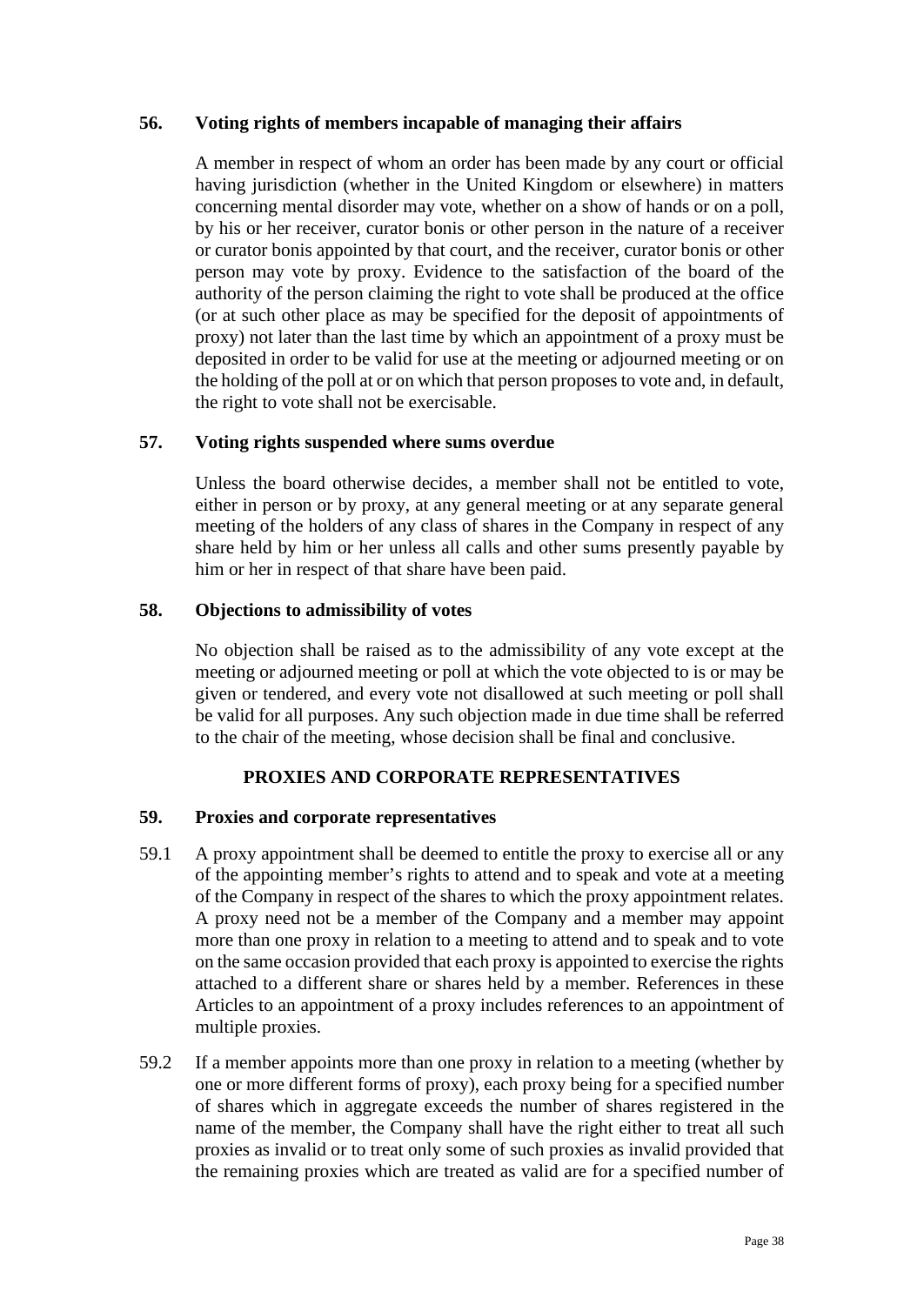shares which in aggregate do not exceed the number of shares registered in the name of the member.

- 59.3 Deposit of an appointment of a proxy shall not preclude a member from attending and voting in person at the meeting or on the poll concerned.
- 59.4 Without prejudice to Article [61.8,](#page-40-0) no appointment of a proxy shall be valid except for the meeting or meetings mentioned in it (including on any poll demanded at any such meeting).
- <span id="page-38-0"></span>59.5 Any corporation which is a member of the Company (in this Article the *grantor*) may, by resolution of its directors or other governing body, authorise such person or persons as it thinks fit to act as its representative or representatives at any meeting of the Company or at any separate meeting of the holders of any class of shares. A director of the Company, the secretary of the Company or other person authorised for the purpose by the secretary of the Company may require all or any of such persons to produce a certified copy of the resolution of authorisation of the grantor before permitting him or her to exercise his or her powers. Such person is entitled to exercise (on behalf of the grantor) the same powers as the grantor could exercise if it were an individual member of the Company. Where a grantor authorises more than one person:
	- (a) on a vote on a resolution on a show of hands at a meeting of the Company, each authorised person has the same voting rights as the grantor would be entitled to; and
	- (b) where Article [59.5\(a\)](#page-38-0) does not apply and more than one authorised person purports to exercise a power in respect of the same shares:
		- (i) if they purport to exercise the power in the same way as each other, the power is treated as exercised in that way; and
		- (ii) if they do not purport to exercise the power in the same way as each other, the power is treated as not exercised.
- 59.6 The Company shall not be required to check that a proxy or corporate representative votes in accordance with any instructions given by the member by whom he or she is appointed. Any failure to vote as instructed shall not invalidate the proceedings on the resolution.

## **60. Form of proxy**

- 60.1 An appointment of a proxy shall be in writing:
	- (a) in hard copy in any usual form or in any other form which the board may approve, executed by the appointor or his or her agent duly authorised in writing, or, if the appointor is a corporation, shall either be executed under its common seal or be signed by some agent or officer authorised for that purpose; or
	- (b) in electronic form; or
	- (c) by means of a website.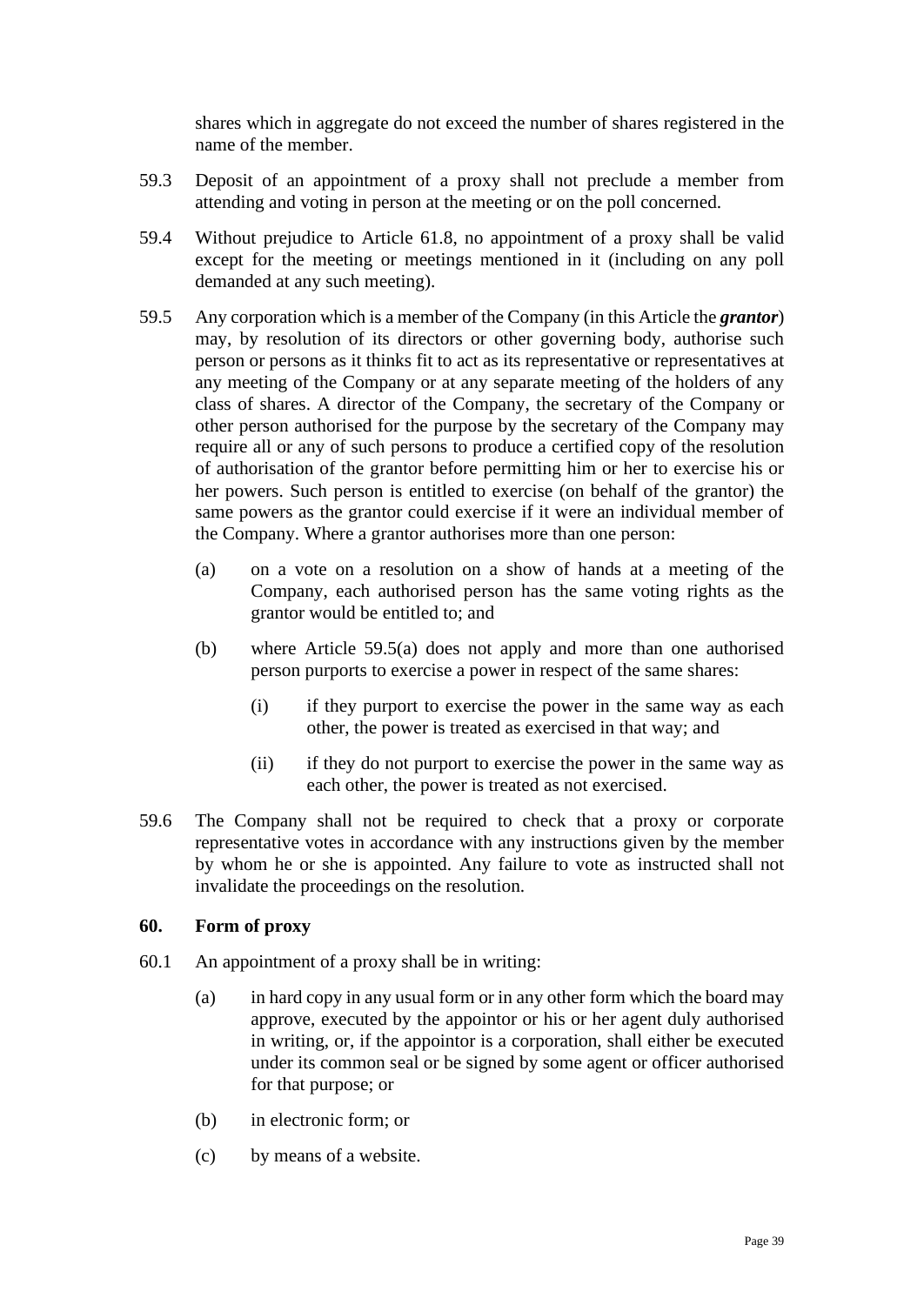60.2 The signature on an appointment of a proxy need not be witnessed.

# **61. Deposit of proxy**

- <span id="page-39-2"></span><span id="page-39-1"></span><span id="page-39-0"></span>61.1 The appointment of a proxy shall:
	- (a) in the case of an appointment in hard copy form, be delivered personally or by post to the office or such other place within the United Kingdom as may be specified by or on behalf of the Company for that purpose in the notice convening the meeting or in any form of proxy sent by or on behalf of the Company in relation to the meeting, not less than 48 hours before the time appointed for holding the meeting or adjourned meeting (or any postponed time appointed for holding the meeting pursuant to Article [43.10\)](#page-30-0) to which it relates; or
	- (b) in the case of an appointment to be made in electronic form and/or by means of a website, be received at an address specified (or which is deemed by a provision in the CA2006 to have been specified) by such time as may be specified by or on behalf of the Company for the purpose of receiving documents or information in electronic form and/or by means of a website:
		- (i) in, or by way of note to, the notice convening the meeting;
		- (ii) in any form of proxy sent by or on behalf of the Company in relation to the meeting;
		- (iii) in any invitation in electronic form to appoint a proxy issued by or on behalf of the Company in relation to the meeting; or
		- (iv) on a website that is maintained by or on behalf of the Company and identifies the Company,

not less than 48 hours before the time appointed for holding the meeting or adjourned meeting (or any postponed time appointed for holding the meeting pursuant to Article [43.10\)](#page-30-0) to which it relates; or

- (c) in either case, where the poll is taken more than 48 hours after it is demanded, be delivered or received as aforesaid not less than 24 hours before the time appointed for the taking of the poll; or
- (d) if in hard copy form, where a poll is not taken at the meeting at which it is demanded but is taken not more than 48 hours after it was demanded, be delivered at the meeting at which the poll was demanded to the chair or to the secretary or to any director.
- 61.2 In calculating the periods mentioned in this Article, no account shall be taken of any part of a day that is not a working day as defined in section 1173 of the CA2006.
- 61.3 Without limiting the foregoing, in relation to any shares which are held in uncertificated form, the board may from time to time permit appointments of a proxy to be made by electronic means and/or by means of a website in the form of an uncertificated proxy instruction (that is, a properly authenticated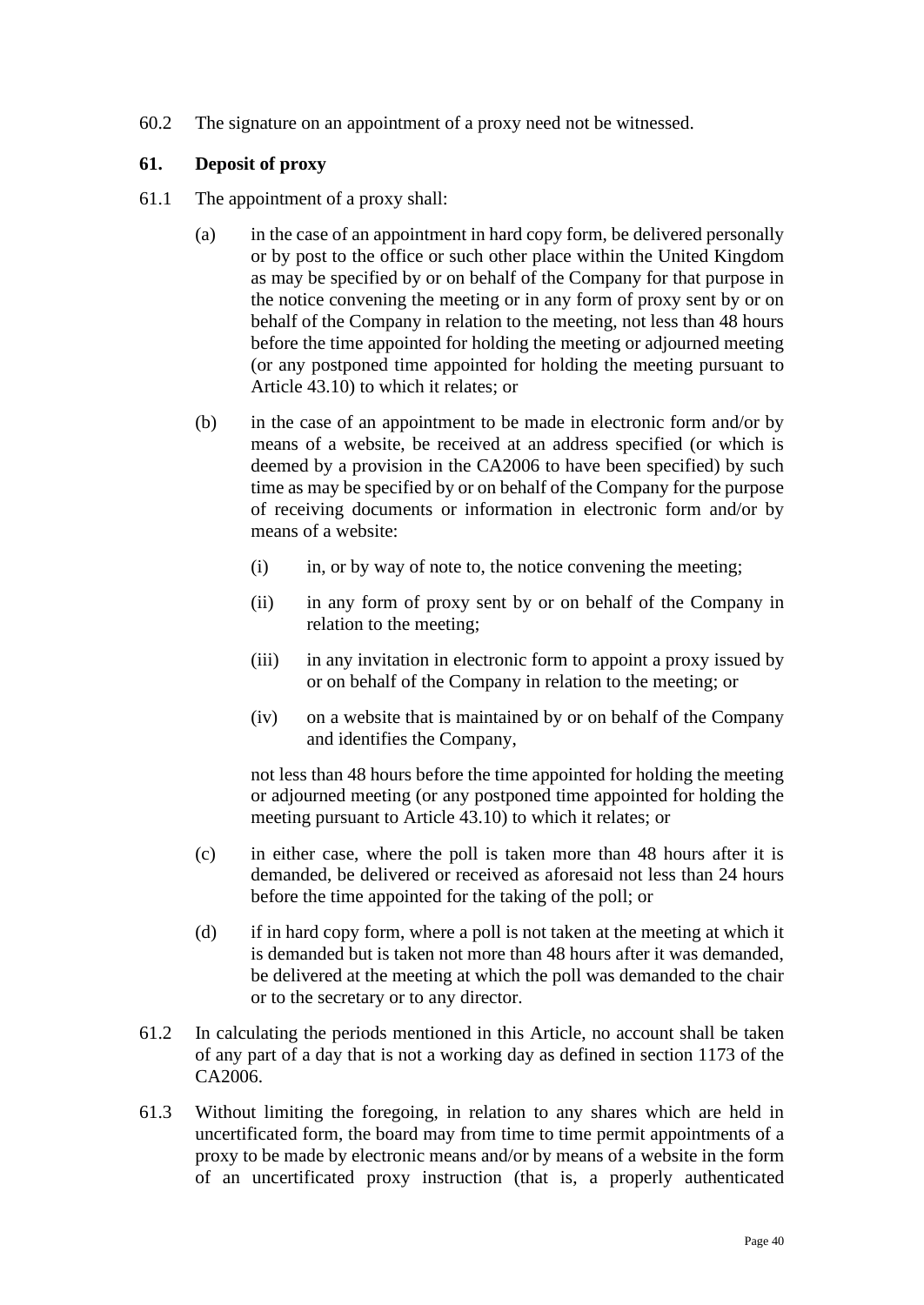dematerialised instruction, and/or other instruction or notification, which is sent by means of the relevant system concerned and received by such participant in that system acting on behalf of the Company as the board may prescribe, in such form and subject to such terms and conditions as may from time to time be prescribed by the board (subject always to the facilities and requirements of the relevant system concerned)); and may in a similar manner permit supplements to, or amendments or revocations of, any such uncertificated proxy instruction to be made by like means. The board may in addition prescribe the method of determining the time at which any such properly authenticated dematerialised instruction (and/or other instruction or notification) is to be treated as received by the Company or such participant. The board may treat any such uncertificated proxy instruction which purports to be or is expressed to be sent on behalf of a holder of a share as sufficient evidence of the authority of the person sending that instruction to send it on behalf of that holder.

- 61.4 An appointment of a proxy relating to more than one meeting (including any adjournment thereof) having once been so received for the purposes of any meeting shall not be required to be received again for the purposes of any subsequent meeting to which it relates.
- <span id="page-40-1"></span>61.5 Subject to the provisions of the Statutes, where the appointment of a proxy is expressed to have been or purports to have been made, sent or supplied by a person on behalf of the holder of a share:
	- (a) the Company may treat the appointment as sufficient evidence of the authority of that person to make, send or supply the appointment on behalf of that holder; and
	- (b) that holder shall, if requested by or on behalf of the Company at any time, send or procure the sending of any written authority under which the appointment has been made, sent or supplied, or a copy of such authority certified notarially or in some other way approved by the board, to such address and by such time as may be specified in the request and, if the request is not complied with in any respect, the appointment may be treated as invalid.
- 61.6 An appointment of a proxy which is not delivered or received in accordance with Article [61.1,](#page-39-0) or in respect of which Article [61.5](#page-40-1) has not been complied with, shall be invalid.
- <span id="page-40-2"></span>61.7 No appointment of a proxy shall be valid more than 12 months from the date of execution.
- <span id="page-40-0"></span>61.8 The appointment of a proxy shall also be deemed to confer authority to vote on any amendment of a resolution put to the meeting for which it is given as the proxy thinks fit. The appointment of a proxy shall, unless it provides to the contrary, be valid for any adjournment of the meeting as well as for the meeting to which it relates, subject to Article [61.7.](#page-40-2)
- 61.9 Subject to Article [61.10,](#page-41-0) if two or more valid but differing appointments of proxy are delivered or received in respect of the same share for use on the same resolution, the one which is last delivered or received (regardless of its date or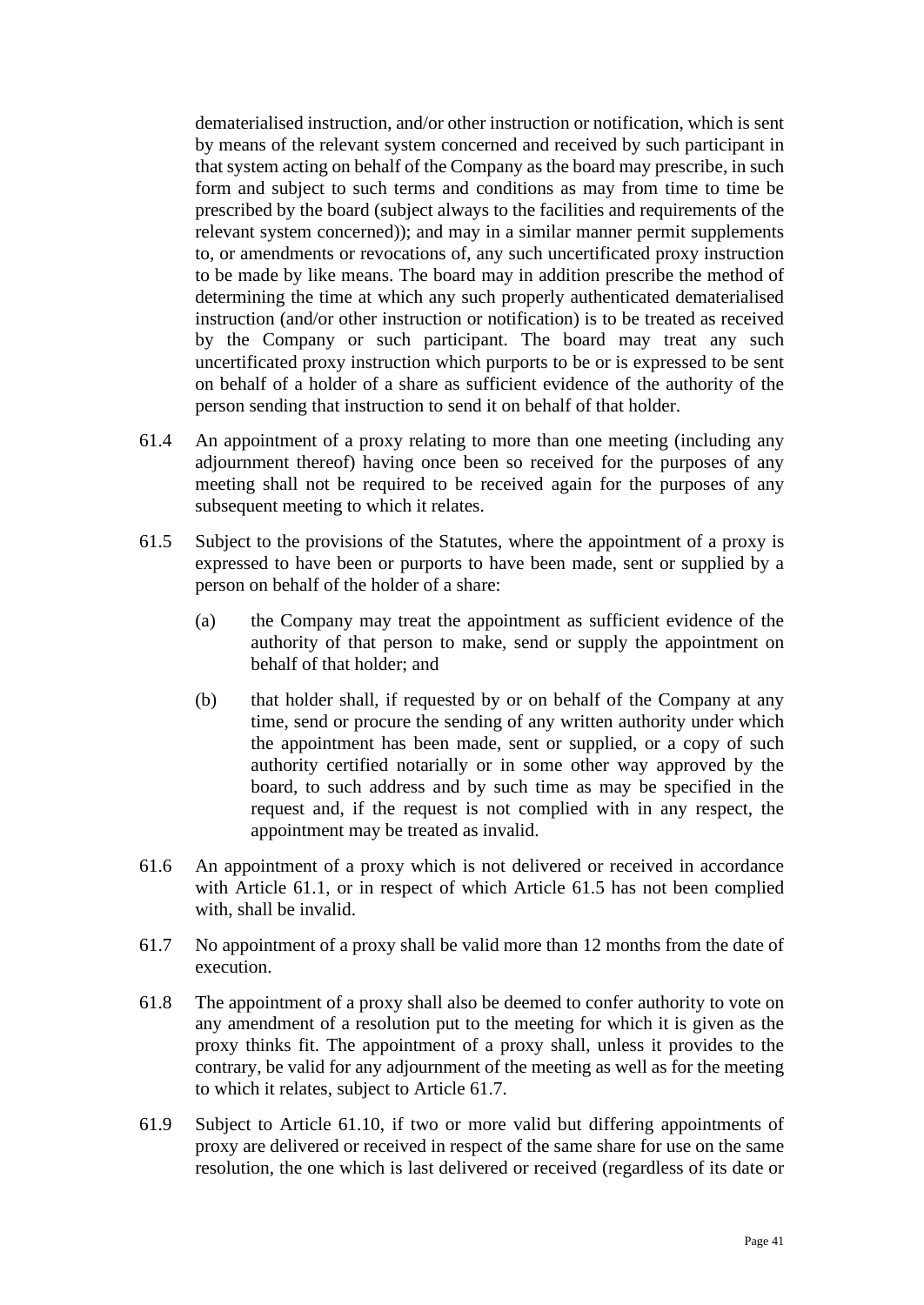of the date or time of its execution or transmission) shall be treated as replacing and revoking the others, provided that if the Company determines that it has insufficient evidence to decide whether or not a proxy appointment is in respect of the same share, it shall be entitled to determine which proxy appointment (if any) is to be treated as valid.

<span id="page-41-0"></span>61.10 The board may determine at its discretion when an appointment of a proxy shall be treated as delivered or received for the purposes of these Articles.

## **62. Notice of revocation of proxy**

- 62.1 Notice of the revocation of the appointment of a proxy may be given in any lawful manner which complies with the regulations (if any) made by the board to govern the revocation of a proxy.
- 62.2 The termination of the authority of a person to act as a proxy or duly authorised representative of a corporation does not affect:
	- (a) whether they count in deciding whether there is a quorum at a meeting;
	- (b) the validity of anything they do as chair of a meeting;
	- (c) the validity of a poll they demand at a meeting; or
	- (d) the validity of a vote they give at a meeting.
- 62.3 A vote cast or a poll demanded by a proxy or by the duly authorised representative of a corporation shall not be rendered invalid by reason of the death or mental disorder of the appointor or by the revocation of the proxy or the authority under which the proxy was executed or, pending registration thereof, by the transfer of the share in respect of which the vote is cast or the poll is demanded unless notice of such death, mental disorder or revocation or of the transfer shall have been received by the Company not later than the latest time at which the proxy would need to have been delivered to or received by the Company in order to be valid for use at the meeting or adjourned meeting at which the proxy is used, or in the case of a poll, not later than the latest time at which the proxy would need to have been delivered to or received by the Company to enable the proxy to vote on the poll. Such notice of determination shall be either in hard copy form, delivered to the office or to such other place within the United Kingdom as may be specified by or on behalf of the Company in accordance with Article  $61.1(a)$  or in electronic form received at the address (if any) specified by or on behalf of the Company in accordance with Article [61.1\(b\),](#page-39-2) regardless of whether any relevant appointment of a proxy was effected in hard copy or electronic form.

### **DIRECTORS**

#### <span id="page-41-1"></span>**63. Number of directors**

The directors (other than alternate directors) shall not, unless otherwise determined by an ordinary resolution of the Company, be less than four but there shall be no maximum number of directors.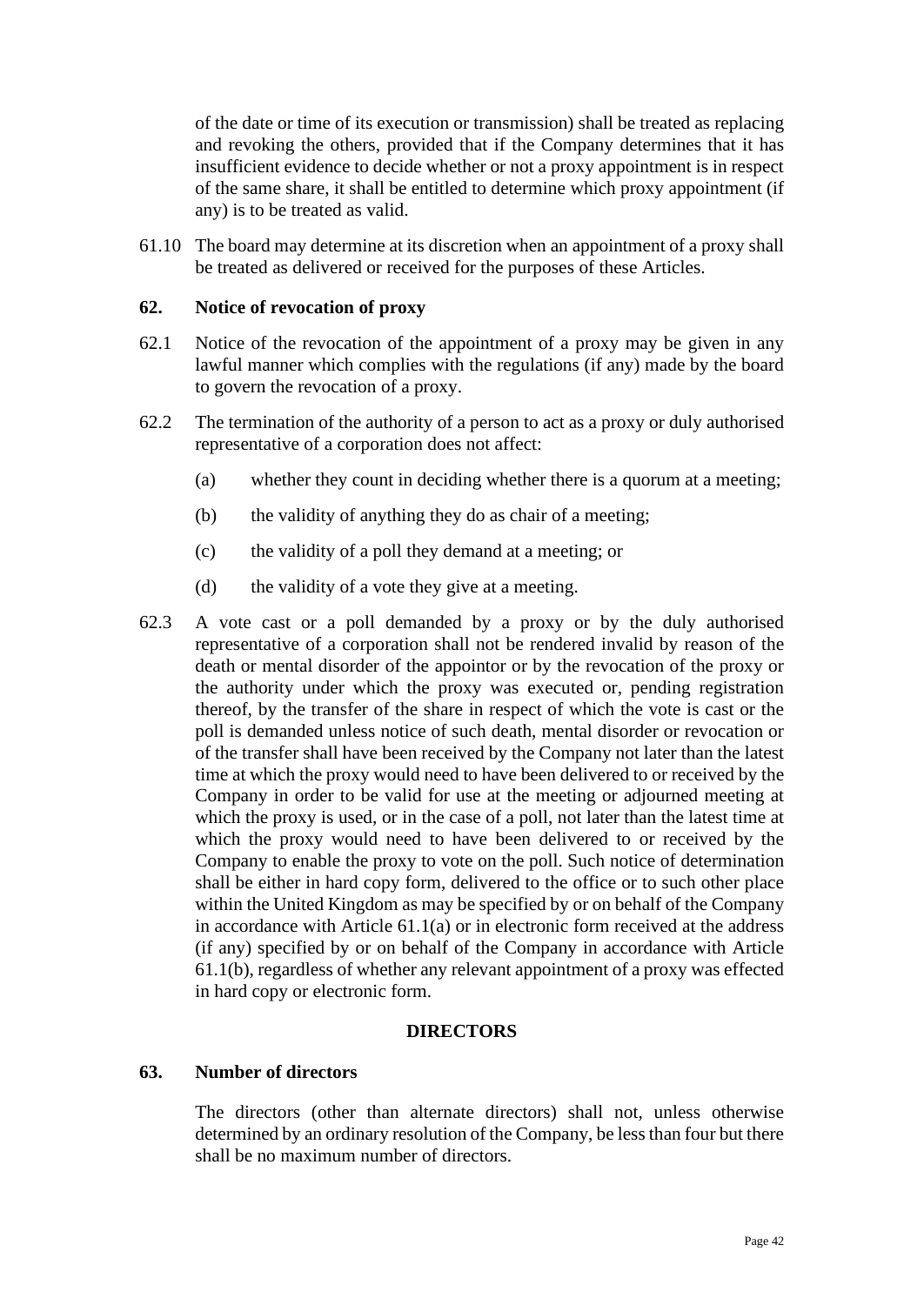## **64. Directors need not be members**

A director need not be a member of the Company.

### **65. Age of directors**

Subject to the Statutes, no person shall be disqualified from being appointed a director, and no director shall be required to vacate that office, by reason only of his or her age.

## **APPOINTMENT, RETIREMENT AND REMOVAL OF DIRECTORS**

### **66. Appointment of directors**

- 66.1 Subject to the provisions of these Articles, any person who is willing to act to be a director, either to fill a vacancy or as an additional director may be appointed by:
	- (a) the Company by ordinary resolution; or
	- (b) the board.

Unless otherwise agreed by the board, the appointment of a person to fill a vacancy or as an additional director shall take effect from the end of the meeting.

- 66.2 No person (other than a director retiring for any reason) shall be appointed or re-appointed a director at any general meeting unless:
	- (a) he or she is recommended by the board; or
	- (b) not less than seven nor more than 42 clear days before the date appointed for the meeting there has been given to the Company, by a member (other than the person to be proposed) entitled to vote at the meeting, notice of his or her intention to propose a resolution for the appointment of that person, stating the particulars which would, if he or she were so appointed, be required to be included in the Company's register of directors and a notice executed by that person of his or her willingness to be appointed.

### **67. Separate resolutions for appointment of each director**

Except as otherwise authorised by the Statutes, every resolution of a general meeting for the appointment of a director shall relate to one named person and a single resolution for the appointment of two or more persons shall be void, unless a resolution that it shall be so proposed has been first agreed to by the meeting without any vote being cast against it.

## **68. Annual retirement of directors**

- 68.1 At each annual general meeting all the directors at the date of notice convening the annual general meeting shall retire from office.
- 68.2 A retiring director shall, if willing to act, be eligible for appointment or reappointment by the members and (unless he or she is removed from office or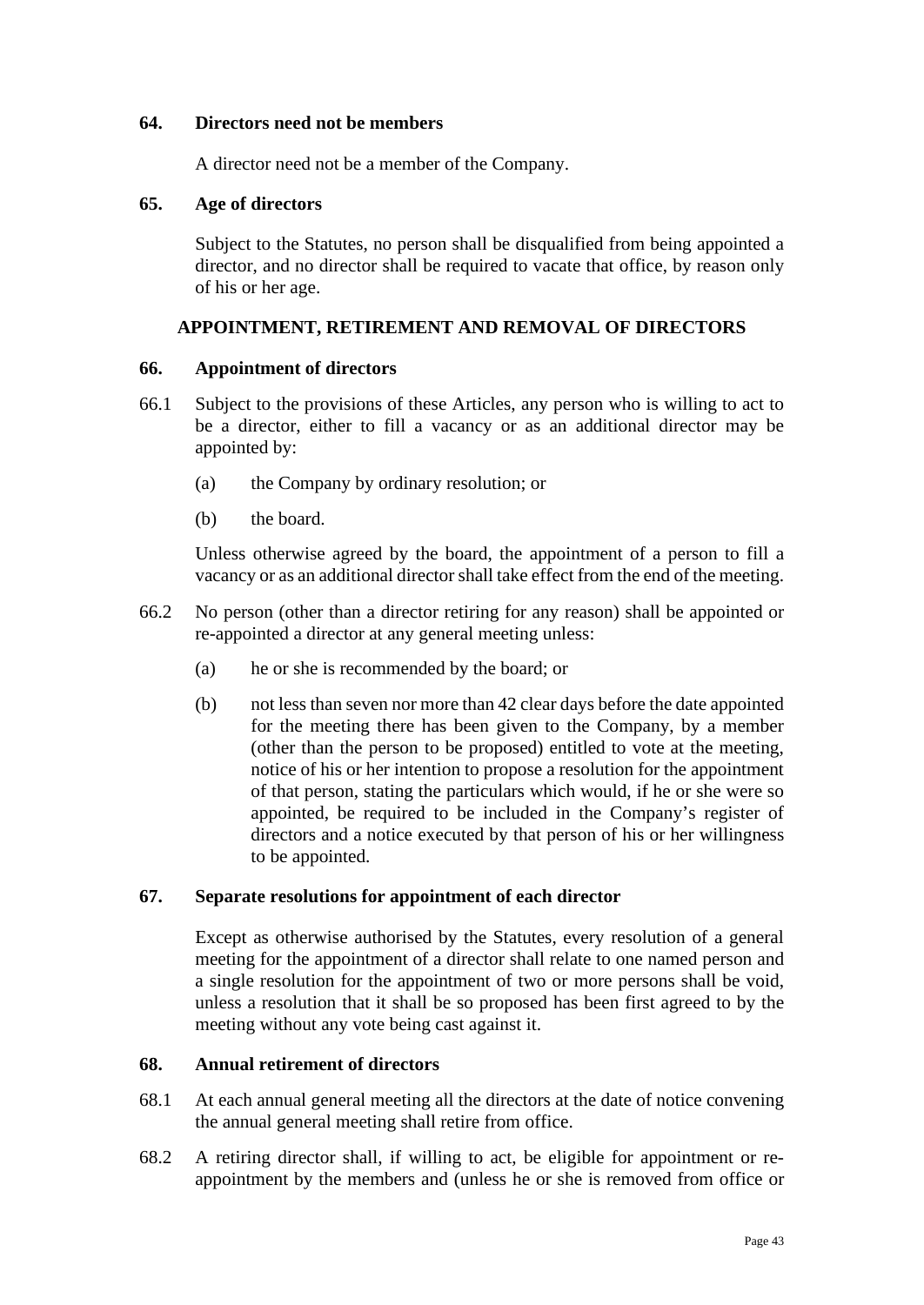his or her office is vacated in accordance with these Articles) shall retain office until the close of the meeting at which he or she retires or (if earlier) when a resolution is passed at that meeting not to fill the vacancy or to appoint another person in his or her place or the resolution to appoint or re-appoint him or her is put to the meeting and lost.

- 68.3 If at any meeting at which the appointment of a director ought to take place the office vacated by a retiring director is not filled, the retiring director, if willing to act, shall be deemed to be appointed or re-appointed, unless at the meeting a resolution is passed not to fill the vacancy or to appoint another person in his or her place or unless the resolution to appoint or re-appoint him or her is put to the meeting and lost.
- <span id="page-43-0"></span>68.4 If:
	- (a) any resolution or resolutions for the appointment or re-appointment of the persons eligible for appointment or re-appointment as directors are put to the annual general meeting and lost, and
	- (b) at the end of that meeting the number of directors is fewer than any minimum number of directors required under Article [63,](#page-41-1)

all retiring directors who stood for appointment or re-appointment at that meeting (the *Retiring Directors*) shall be deemed to have been appointed or reappointed as directors and shall remain in office, but the Retiring Directors may only:

- (c) act for the purpose of filling vacancies and convening general meetings of the Company; and
- (d) perform such duties as are appropriate to maintain the Company as a going concern and to comply with the Company's legal and regulatory obligations,

but not for any other purpose.

68.5 The Retiring Directors shall convene a general meeting as soon as reasonably practicable following the annual general meeting referred to in Article [68.4,](#page-43-0) and they shall retire from office at that meeting. If at the end of any meeting convened under this Article the number of directors is fewer than any minimum number of directors required under Articl[e 63,](#page-41-1) the provisions of Article [68.4](#page-43-0) and this Article shall also apply to that meeting

## **69. Removal of directors**

69.1 The Company may by ordinary resolution of which special notice has been given in accordance with the Statutes, remove any director before his or her period of office has expired notwithstanding anything in these Articles or in any agreement between him or her and the Company. The Company may, by ordinary resolution, appoint another person in place of a director removed from office in accordance with this Article. In default of such appointment the vacancy arising on the removal of a director from office may be filled as a casual vacancy.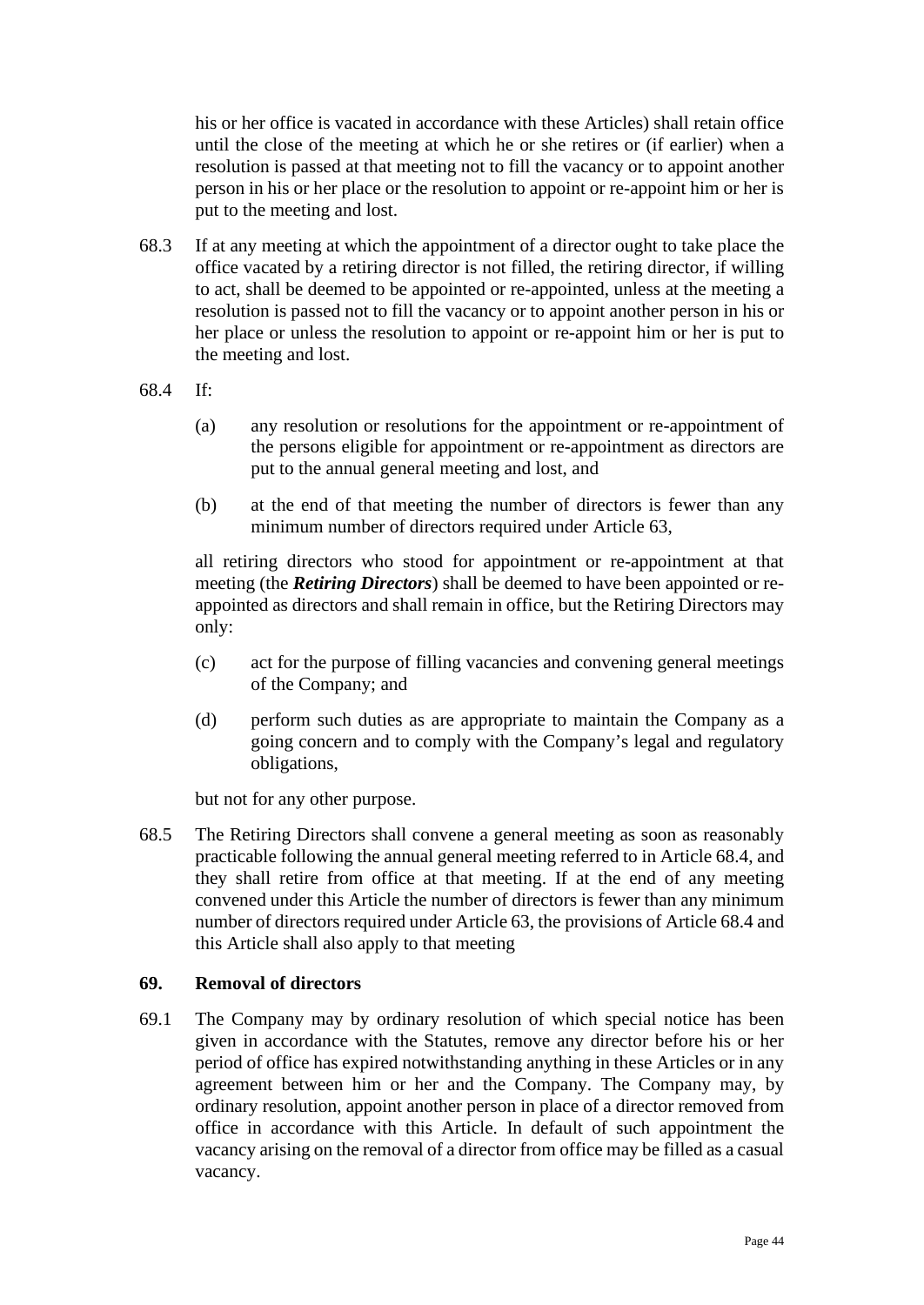- 69.2 A director may also be removed from office by the service on him or her of a notice to that effect signed by all the other directors (which, for the avoidance of doubt, may be signed in counterpart).
- 69.3 Any removal of a director under this Article shall be without prejudice to any claim which such director may have for damages for breach of any agreement between him or her and the Company.

## **70. Vacation of office of director**

Without prejudice to the provisions of these Articles for retirement or removal, the office of a director shall be vacated:

- (a) if he or she ceases to be a director by virtue of any provision of CA2006 or is prohibited by law from being a director;
- (b) if he or she becomes bankrupt or he or she makes any arrangement or composition with his or her creditors generally in satisfaction of his or her debts;
- (c) if a registered medical practitioner who is treating that person gives a written opinion to the Company stating that that person has become physically or mentally incapable of acting as a director and may remain so for more than three months;
- (d) if for more than six consecutive months he or she is absent (whether or not an alternate director attends in his or her place), without special leave of absence from the board, from meetings of the board held during that period and the board resolves that his or her office be vacated;
- (e) if he or she serves on the Company notice of his or her wish to resign, in which event he or she shall vacate office on the service of that notice on the Company or at such later time as is specified in the notice;
- (f) if he or she receives notice executed by not less than three quarters of the other directors stating that that he or she should cease to be a director. In calculating the number of directors who are required to give such notice to the director, (i) an alternate director appointed by that director acting in their capacity as such shall be excluded; and (ii) a director and any alternate director appointed by that director and acting in their capacity as such shall constitute a single director for this purpose, so that notice by either shall be sufficient; or
- (g) the directors pass a resolution stating that, in their opinion, any supermarket or supermarket company whose management the director is involved in, or whom he or she is acting as an agent for, is in competition with the Company. Such a director will cease to be a director if he or she does not end his or her connection with that supermarket or supermarket company, and satisfy the board that he or she has done so, within 30 days of the resolution.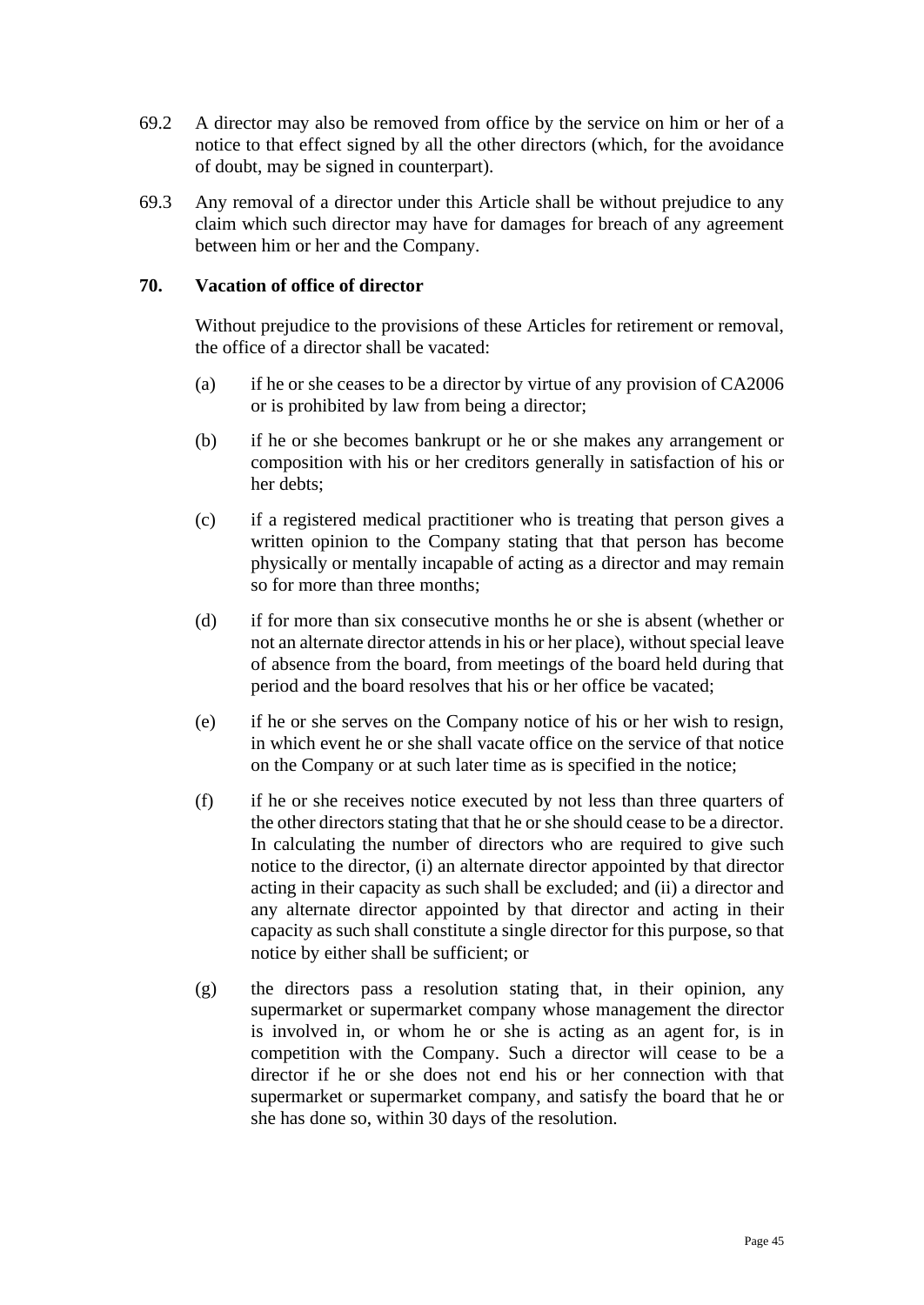# **71. Executive directors**

- 71.1 The board may appoint one or more directors to hold any executive office (except that of auditor) or employment under the Company (including that of chair, deputy chair, chief executive or managing or joint managing or deputy or assistant managing director) for such period (subject to the provisions of the Statutes) and on such terms as it may decide and may revoke or terminate any appointment so made without prejudice to any claim for damages for breach of any contract of service between the director and the Company.
- 71.2 The remuneration of a director appointed to any executive office or employment shall be fixed by the board and may be by way of salary, commission, participation in profits or otherwise and either in addition to or inclusive of his or her remuneration as a director.
- 71.3 A director appointed to any executive office or employment shall automatically cease to hold that office if he or she ceases to be a director but without prejudice to any rights or claims which they may have against the Company by reason of such cessation.

# **ALTERNATE DIRECTORS**

## **72. Power to appoint alternate directors**

- <span id="page-45-0"></span>72.1 Each director (other than an alternate director) may appoint another director or any other person who is willing to act as his or her alternate and may remove him or her from that office. The appointment as an alternate director of any person who is not himself a director shall be subject to the approval of a majority of the directors or a resolution of the board.
- 72.2 An alternate director shall be entitled to receive notice of all meetings of the board and of all meetings of committees of which the director appointing him or her is a member, to attend and vote at any such meeting at which the director appointing him or her is not personally present and at the meeting to exercise and discharge all the functions, powers and duties of his or her appointor as a director (except as regards power to appoint an alternate) and for the purposes of the proceedings at the meeting the provisions of these Articles shall apply as if he or she were a director. It shall not be necessary to send notice of such a meeting to an alternate director who is absent from the United Kingdom.
- 72.3 Every person acting as an alternate director shall (except as regards power to appoint an alternate and remuneration) be subject in all respects to the provisions of these Articles relating to directors and shall alone be responsible to the Company for his or her acts and defaults and shall be entitled to be indemnified by the Company to the same extent as if he or she were a director but shall not be entitled to receive from the Company any fee in his or her capacity as an alternate director, but may be, at the discretion of the board, paid expenses.
- 72.4 Every person acting as an alternate director shall have one vote for each director for whom he or she acts as alternate (and who is not present), in addition to his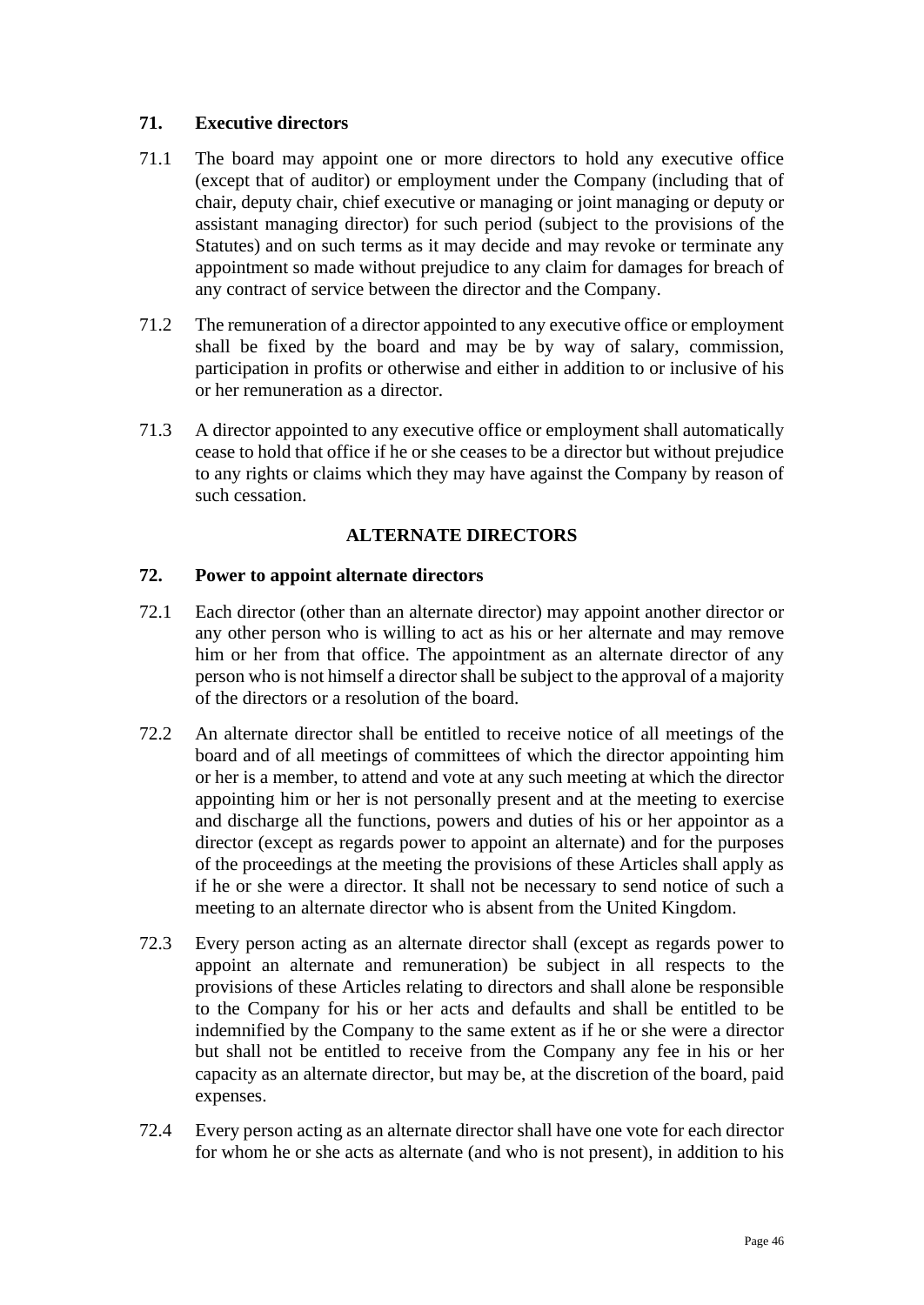or her own vote if he or she is also a director, but he or she shall count as only one for the purpose of determining whether a quorum is present.

- 72.5 Any person appointed as an alternate director shall vacate his or her office as alternate director if the director by whom he or she has been appointed vacates his or her office as director (otherwise than by retirement at a general meeting of the Company at which he or she is re-elected) or removes him or her by notice to the Company or on the happening of any event which, if he or she is or were a director, causes or would cause him or her to vacate that office or if they resign their office by notice to the Company.
- 72.6 Every appointment or removal of an alternate director shall be by notice in writing by the appointor (or in any other manner approved by the board) and shall be effective in accordance with the terms of the notice (subject to Article [72.1\)](#page-45-0) upon receipt by the secretary or at a meeting of the board which shall be in hard copy form or in electronic form sent to such address (if any) for the time being specified by or on behalf of the Company for that purpose.

## **REMUNERATION, EXPENSES AND PENSIONS**

## <span id="page-46-0"></span>**73. Remuneration of directors**

The directors (other than any director who for the time being holds an executive office of employment with the Company or a subsidiary of the Company) shall be paid out of the funds of the Company by way of remuneration for their services as directors such fees not exceeding in aggregate £3,000,000 per annum (or such larger sum as the Company may, by ordinary resolution, determine) as the directors may decide to be divided among them in such proportion and manner as they may agree or, failing agreement, equally. Any fee payable under this Article shall be distinct from any remuneration or other amounts payable to a director under other provisions of these Articles and shall accrue from day to day.

## **74. Special remuneration**

- 74.1 The board may (without prejudice to the provisions of Article [73\)](#page-46-0) grant special remuneration to any director who does not hold executive office and who performs any special or extra services to or at the request of the Company.
- 74.2 Such extra or special remuneration may be paid by way of lump sum, salary, commission, participation in profits or otherwise as the board may decide in addition to any remuneration provided for by or pursuant to any other Article.

## **75. Expenses**

A director shall be paid out of the funds of the Company all travelling, hotel and other expenses properly incurred by him or her in connection with the exercise of his or her powers and discharge of his or her duties, including his or her expenses of travelling to and from meetings of the board, committee meetings, general meetings and separate meetings of the holders of any class of securities of the Company.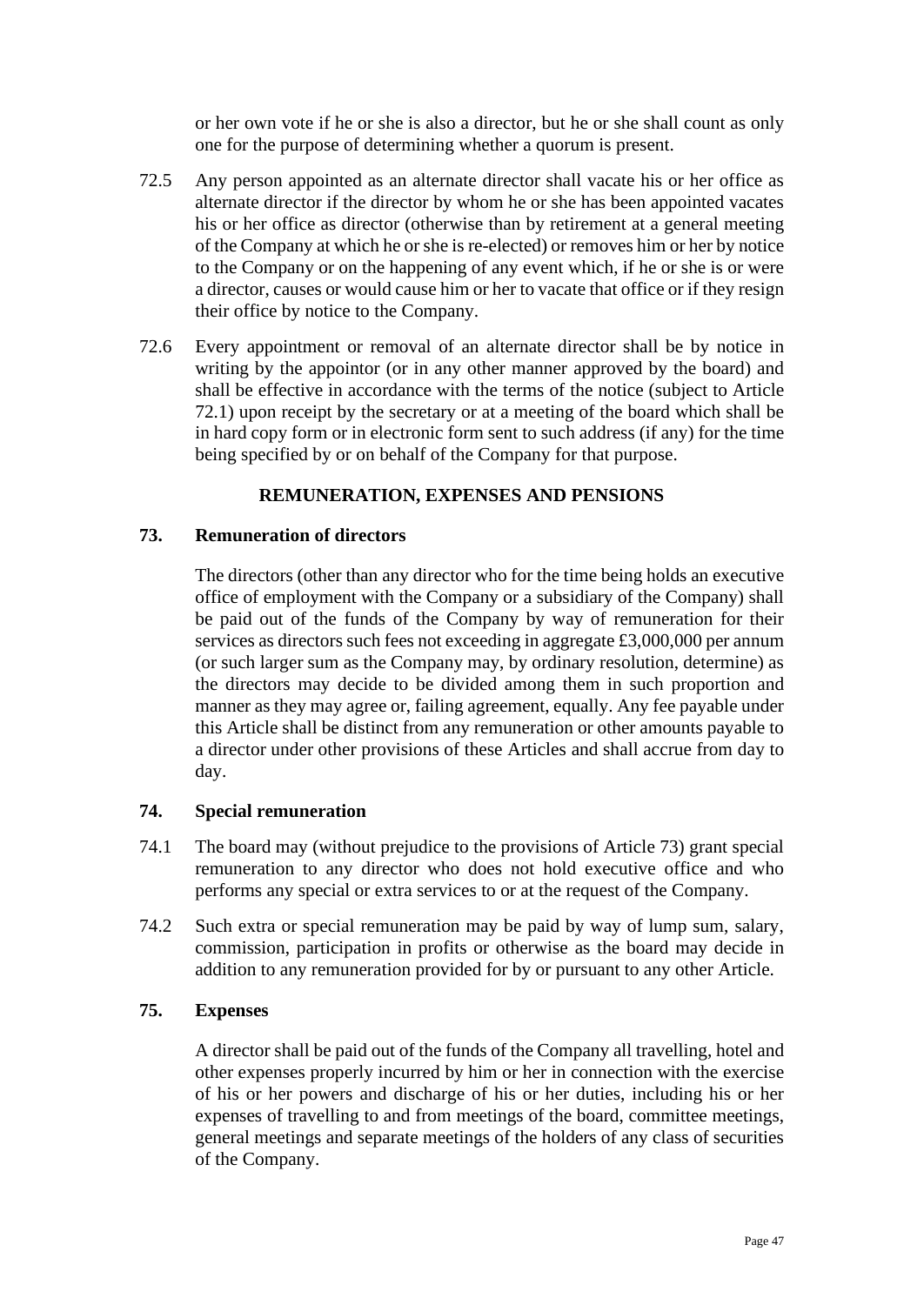## **76. Pensions and other benefits**

The board may exercise all the powers of the Company to pay, provide or procure the grant of pensions or other retirement or superannuation benefits and death, disability or other benefits, allowances or gratuities to any person who is or has been at any time a director of the Company or in the employment or service of the Company or of any Associated Company or of the predecessors in business of the Company or any Associated Company or the relatives (including a spouse, civil partner, a former spouse and a former civil partner) or dependants of any such person. For that purpose the board may procure the establishment and maintenance of, or participate in or contribute to, any noncontributory or contributory pension or superannuation fund, scheme or arrangement and pay insurance premiums. No director or former director shall be accountable to the Company or the members for any benefit provided pursuant to this Article and the receipt of any such benefit shall not disqualify any person from being or becoming a director.

## **POWERS OF THE BOARD**

## **77. General powers of the board to manage company's business**

- 77.1 The business of the Company shall be managed by the board which may exercise all the powers of the Company, subject to the provisions of the Statutes and these Articles or by any directions given by the Company from time to time by special resolution required to be exercised by the Company in a general meeting. No alteration of these Articles and no such direction shall invalidate any prior act of the board which would have been valid if the alteration had not been made or that direction had not been given.
- 77.2 The powers given by this Article shall not be limited by any special authority or power given to the board by any other Article.

## **78. Power to act notwithstanding vacancy**

The continuing directors or the sole continuing director at any time may, unless Article [68.4](#page-43-0) applies, act notwithstanding any vacancy in their number; but, if the number of directors is less than the minimum number fixed by or in accordance with these Articles, they or he or she may act for the purpose of filling up vacancies or calling a general meeting of the Company, but not for any other purpose. If no director is able to act, then any two members may summon a general meeting for the purpose of appointing directors.

## **79. Provisions for employees**

The board may exercise any of the powers conferred by the Statutes to make provision for the benefit of any persons employed or formerly employed by the Company or any of its subsidiaries in connection with the cessation or the transfer to any person of the whole or part of the undertaking of the Company or any of its subsidiaries. Any such provision shall be made by a resolution of the board in accordance with section 247 of the Act.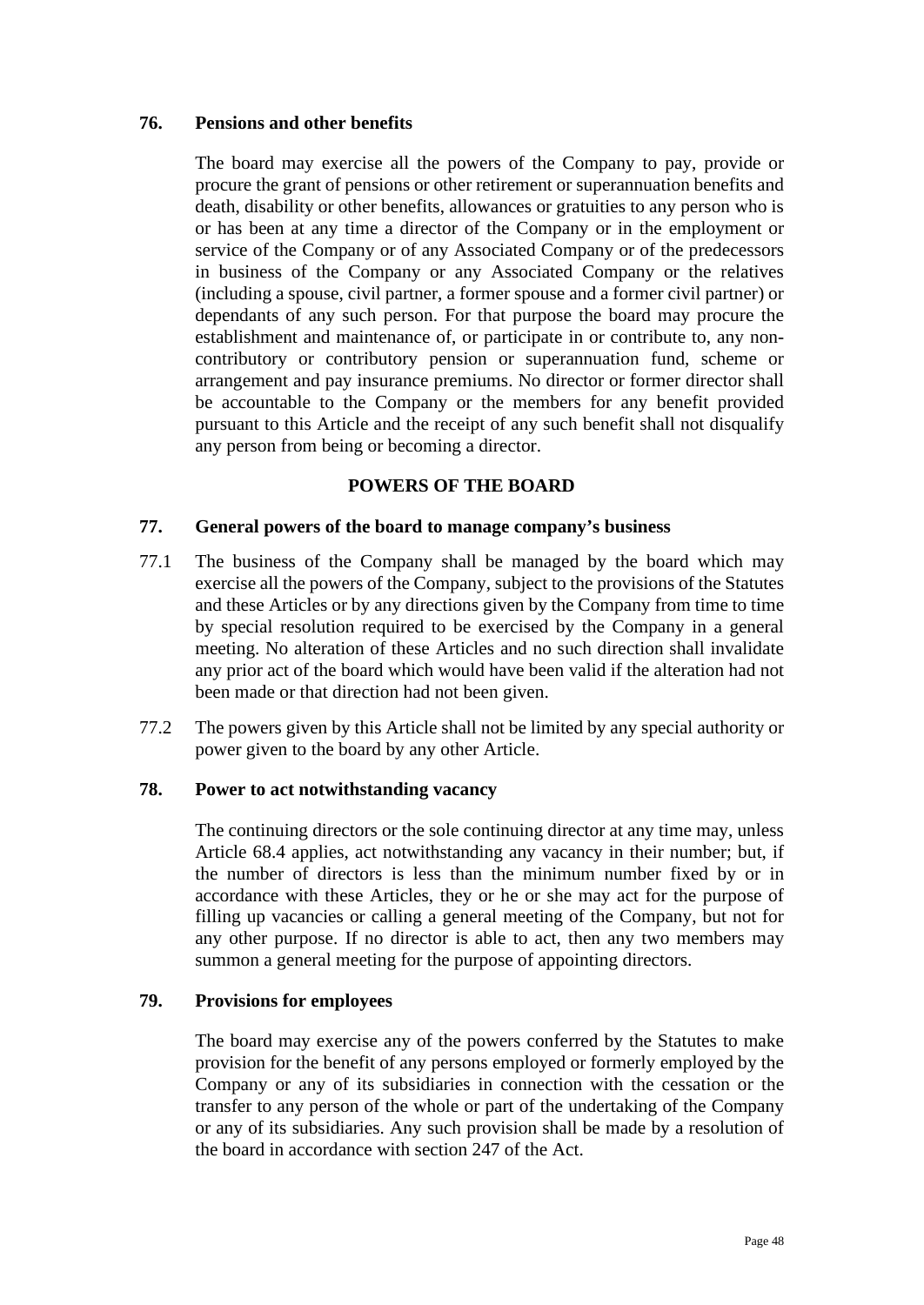### **80. Power to change name**

The Company may change its name by resolution of the board.

### **81. Power to borrow money**

- 81.1 The board may, subject as provided below, exercise all the powers of the Company to borrow money, to guarantee, to indemnify and to mortgage or charge all or any part of its undertaking, property, assets (both present and future) and uncalled capital and to issue debentures and other securities whether outright or as collateral security for any debt, liability or obligation of the Company or of any third party.
- 81.2 The board shall restrict the borrowings of the Company and exercise all voting and other rights or powers of control exercisable by the Company in relation to its subsidiary undertakings (if any) so as to secure (but as regards subsidiary undertakings only so far as by such exercise the board can secure) that the aggregate amount for the time being remaining undischarged of all moneys borrowed by the Company and/or any of its subsidiaries (exclusive of moneys borrowed by the Company from and for the time being owing to any such subsidiary or by any such subsidiary from and for the time being owing to the Company or another such subsidiary) shall not at any time, except with the previous sanction of an ordinary resolution of the Company, exceed two times the share capital and consolidated reserves.
- 81.3 Share capital and consolidated reserves means at any time the amount standing to the credit of the share capital account of the Company plus the aggregate amount standing to the credit of the consolidated capital and revenue reserves (including any share premium account or capital redemption reserve fund) and the consolidated profit and loss account of the Company and its subsidiaries all as shown in the latest audited consolidated accounts of the Company and its subsidiaries, but (i) adjusted as may be necessary and appropriate to take account of any increase in or reduction of such share capital or reserves since the date to which the consolidated balance sheet incorporated in such accounts shall have been made up and any distributions (other than to the Company or another subsidiary) out of profits earned down to the date of such balance sheet and not provided for in such balance sheet; (ii) excluding any sums set aside for taxation and any amounts attributable to minority interests in subsidiaries. The certified opinion of the auditors as to the amount of the share capital and consolidated reserves or to the effect that the limit imposed by this Article has not been or will not be exceeded at any time shall be conclusive and binding on all concerned.
- 81.4 No person dealing with the Company or any of its subsidiaries shall by reason of this Article be concerned to see or inquire whether this limit is observed, and no debt incurred or security given in excess of such limit shall be invalid or ineffectual unless the lender or the recipient of the security had, at the time when the debt was incurred or security given, express notice that the limit had been or would as a result be exceeded.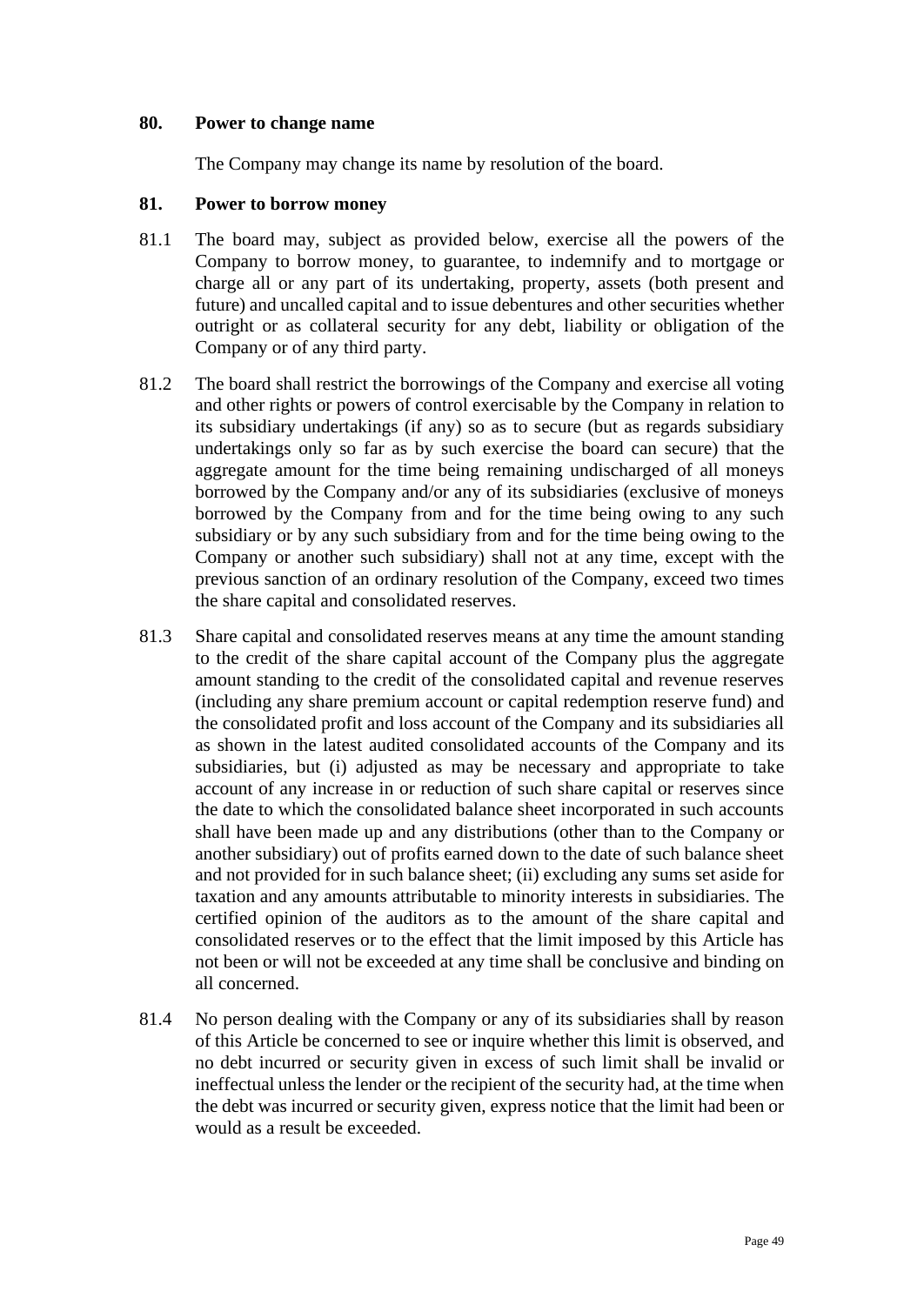## **DELEGATION OF BOARD'S POWERS**

#### **82. Delegation to individual directors**

The board may entrust to and confer upon any director any of its powers, authorities and discretions (with power to sub-delegate) on such terms and conditions as it thinks fit and may revoke or vary all or any of them, but no person dealing in good faith shall be affected by any revocation or variation.

### **83. Committees**

- 83.1 The board may delegate any of its powers, authorities and discretions (with power to sub-delegate) including without prejudice to the generality of the foregoing all powers, authorities and discretions whose exercise involves or may involve the payment of remuneration to, or the conferring of any other benefit on, all or any of the directors to any committee consisting of such person or persons (whether directors or not) as it thinks fit, provided that the majority of the members of the committee are directors and that no meeting of the committee shall be quorate for the purpose of exercising any of its powers, authorities or discretions unless a majority of those present are directors. The board may make any such delegation on such terms and conditions as it thinks fit and may revoke or vary any such delegation and discharge any committee wholly or in part, but no person dealing in good faith shall be affected by any revocation or variation. Insofar as any such power or discretion is delegated to a committee, any reference in these Articles to the exercise by the directors of the power or discretion so delegated shall be read and construed as if it were a reference to the exercise thereof by such committee. Any committee so formed shall, in the exercise of the powers, authorities and discretions so delegated, conform to any regulations that may be imposed on it by the board.
- 83.2 The proceedings of a committee with two or more members shall be governed by any regulations imposed on it by the board and (subject to such regulations) by the provisions of these Articles regulating the proceedings of the board so far as they are capable of applying.

## **84. Local boards**

- 84.1 The board may establish any local or divisional board or agency for managing any of the affairs of the Company whether in the United Kingdom or elsewhere and may appoint any persons to be members of a local or divisional board, or to be managers or agents, and may fix their remuneration.
- 84.2 The board may delegate to any local or divisional board, manager or agent any of its powers, authorities and discretions, other than its power to make calls, forfeit shares, borrow money or issue shares or other securities, and may authorise the members of any local or divisional board (with power to subdelegate) or any of them to fill any vacancies and to act notwithstanding vacancies.
- 84.3 Any appointment or delegation under this Article may be made on such terms and subject to such conditions as the board thinks fit and the board may remove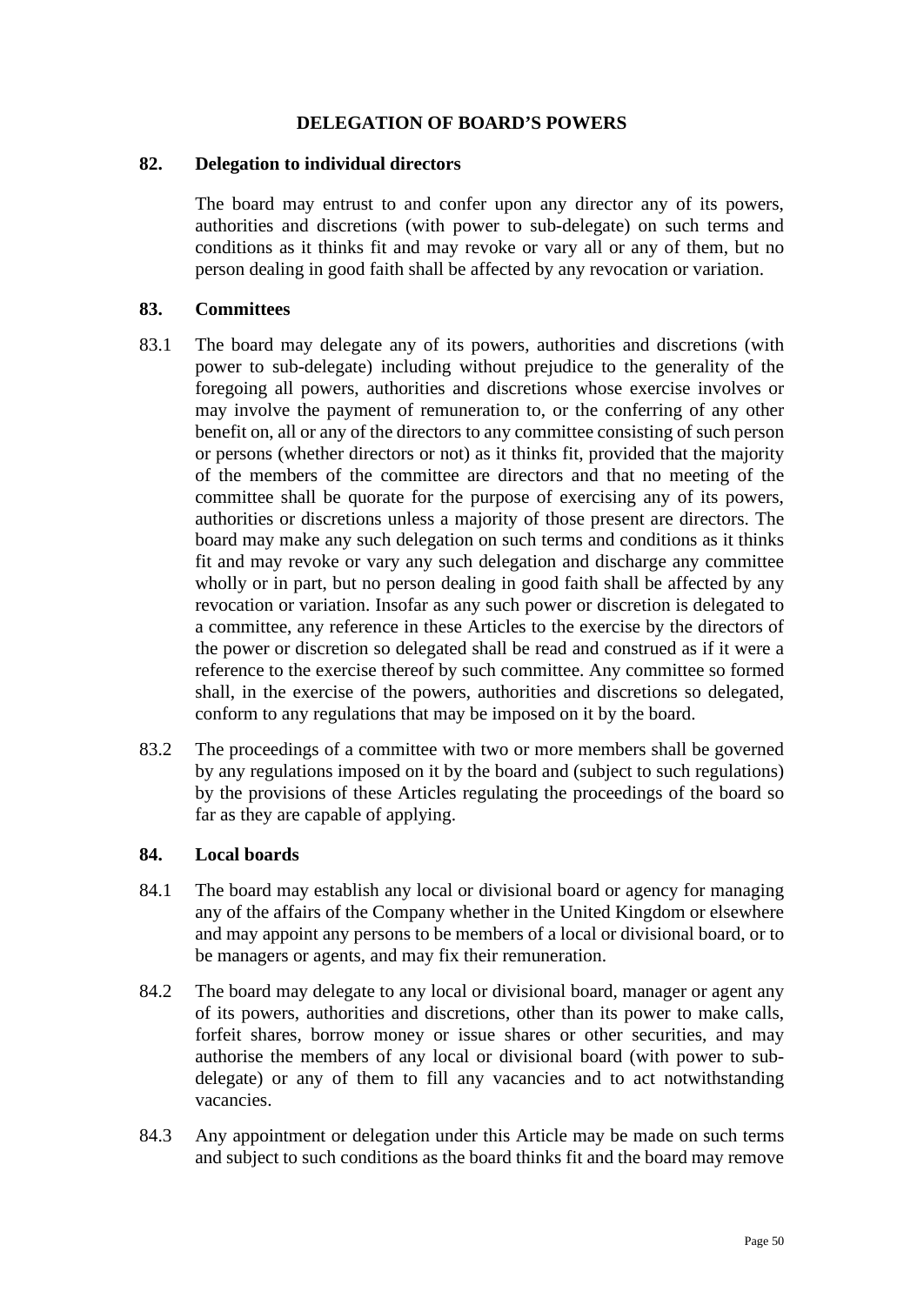any person so appointed, and may revoke or vary any delegation, but no person dealing in good faith shall be affected by the revocation or variation.

## **85. Powers of attorney**

The board may by power of attorney or otherwise appoint any person to be the agent of the Company on such terms (including terms as to remuneration) as it may decide and may delegate to any person so appointed any of its powers, authorities and discretions (with power to sub-delegate). The board may remove any person appointed under this Article and may revoke or vary the delegation, but no person dealing in good faith shall be affected by the revocation or variation.

## **86. Designation as "director"**

The board may, at any time and from time to time, appoint any person (not being a director) to any executive position or employment under the Company having a title or designation which includes the word "director" and may terminate any such appointment or the use of any such designation or title. The inclusion of the word "director" in the title or designation of any such position or employment shall not imply that the holder is a director of the Company or that he or she is authorised or empowered to act as, or is liable as, a director of the Company in any respect and he or she shall not be deemed to be a director for any purpose.

### **DIRECTORS' INTERESTS**

## <span id="page-50-0"></span>**87. Directors' interests and voting**

- 87.1 Subject to the provisions of the Statutes a director shall not be disqualified by his or her office from entering into any contract with the Company, either with regard to his or her tenure of any office or position in the management, administration or conduct of the business of the Company or as vendor, purchaser or otherwise. Subject to the interest of the director being duly declared, a contract entered into by or on behalf of the Company in which any director is in any way interested shall not be liable to be avoided; nor shall any director so interested be liable to account to the Company for any benefit resulting from the contract by reason of the director holding that office or of the fiduciary relationship established by his or her holding that office.
- 87.2 A director may hold any other office or place of profit with the Company (except that of auditor) in conjunction with his or her office of director for such period (subject to the provisions of the Statutes) and upon such terms as the board may decide and may be paid such extra remuneration for so doing (whether by way of salary, commission, participation in profits or otherwise) as the board may decide, either in addition to or in lieu of any remuneration under any other provision of these Articles.
- 87.3 A director may be or become a member or director of, or hold any other office or place of profit under, or otherwise be interested in, any other company in which the Company may be interested and shall not be liable to account to the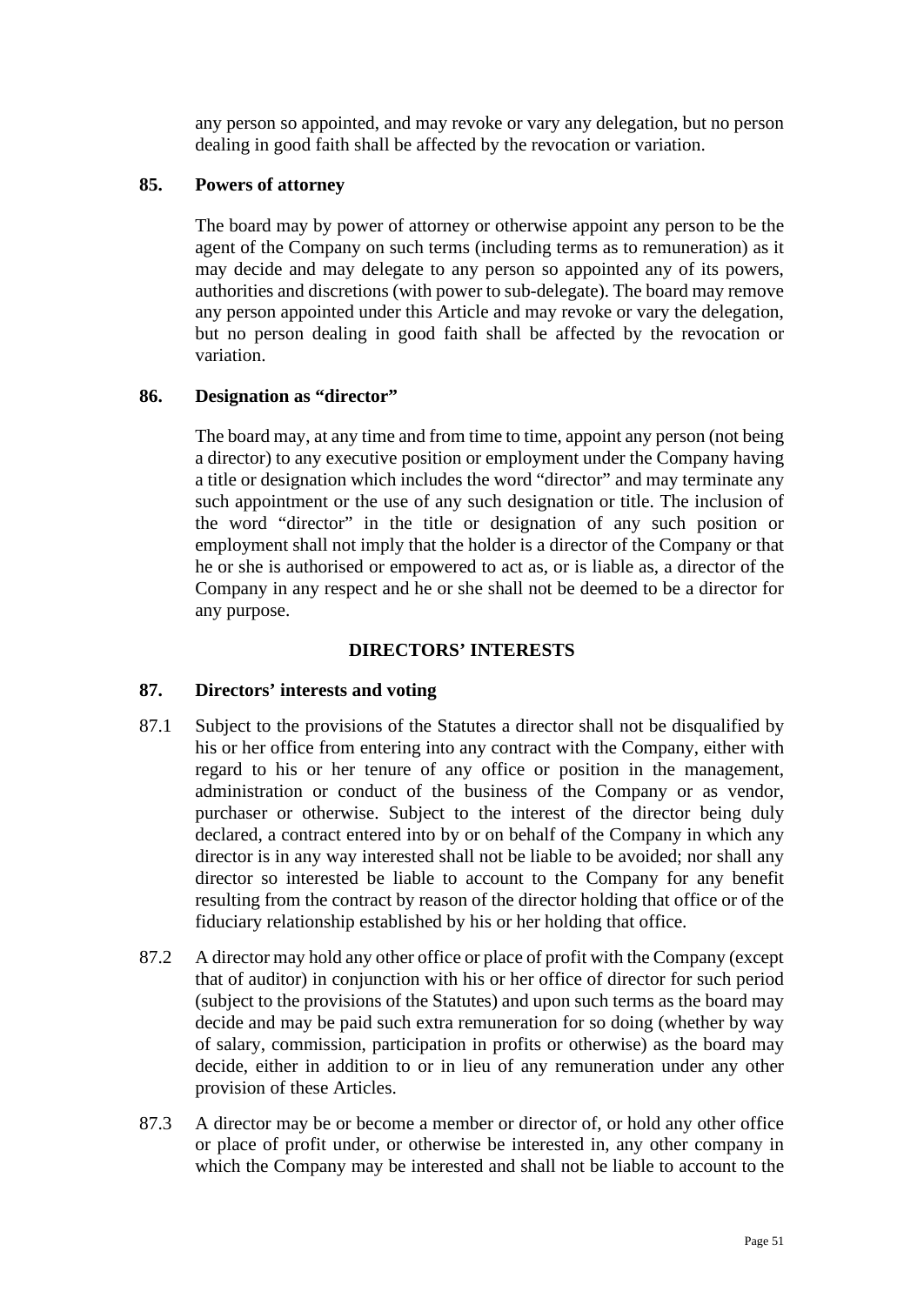Company for any benefit received by him or her as a member or director of, or holder of any other office or place of profit under, or his or her other interest in, that company.

- 87.4 The board may cause the voting rights conferred by the shares in any other company held or owned by the Company or exercisable by them as directors of that other company to be exercised in such manner in all respects as it thinks fit (including the exercise of voting rights in favour of any resolution appointing the directors or any of them as directors or officers of the other company or voting or providing for the payment of any benefit to the directors or officers of the other company).
- 87.5 A director may act by himself or his or her firm in a professional capacity for the Company (except as auditor) and he or she or his or her firm shall be entitled to remuneration for professional services as if he or she were not a director.
- 87.6 If a director is in any way, directly or indirectly, interested in a proposed or existing transaction or arrangement with the Company, he or she must declare the nature and extent of that interest in accordance with the Statutes.
- 87.7 A director shall not vote (or be counted in the quorum at a meeting) in respect of any resolution concerning his or her own appointment (including fixing or varying its terms), or the termination of his or her own appointment, as the holder of any office or place of profit with the Company or any other company in which the Company is interested but, where proposals are under consideration concerning the appointment (including fixing or varying its terms), or the termination of the appointment, of two or more directors to offices or places of profit with the Company or any other company in which the Company is interested, those proposals may be divided and a separate resolution may be put in relation to each director and in that case each of the directors concerned (if not otherwise debarred from voting under this Article) shall be entitled to vote (and be counted in the quorum) in respect of each resolution unless it concerns his or her own appointment or the termination of his or her own appointment.
- <span id="page-51-0"></span>87.8 A director shall not be entitled to vote on a resolution (or attend or count in the quorum at those parts of a meeting regarding such resolution) relating to a transaction or arrangement with the Company in which he or she is interested, save:
	- (a) where the other directors resolve that the director concerned should be entitled to do so in circumstances where they are satisfied that the director's interest cannot reasonably be regarded as likely to give rise to a conflict of interest; or
	- (b) in any of the following circumstances:
		- (i) the giving of any guarantee, security or indemnity in respect of money lent or obligations incurred by the director or by any other person at the request of or for the benefit of the Company or any of its subsidiary undertakings;
		- (ii) the giving of any guarantee, security or indemnity in respect of a debt or obligation of the Company or any of its subsidiary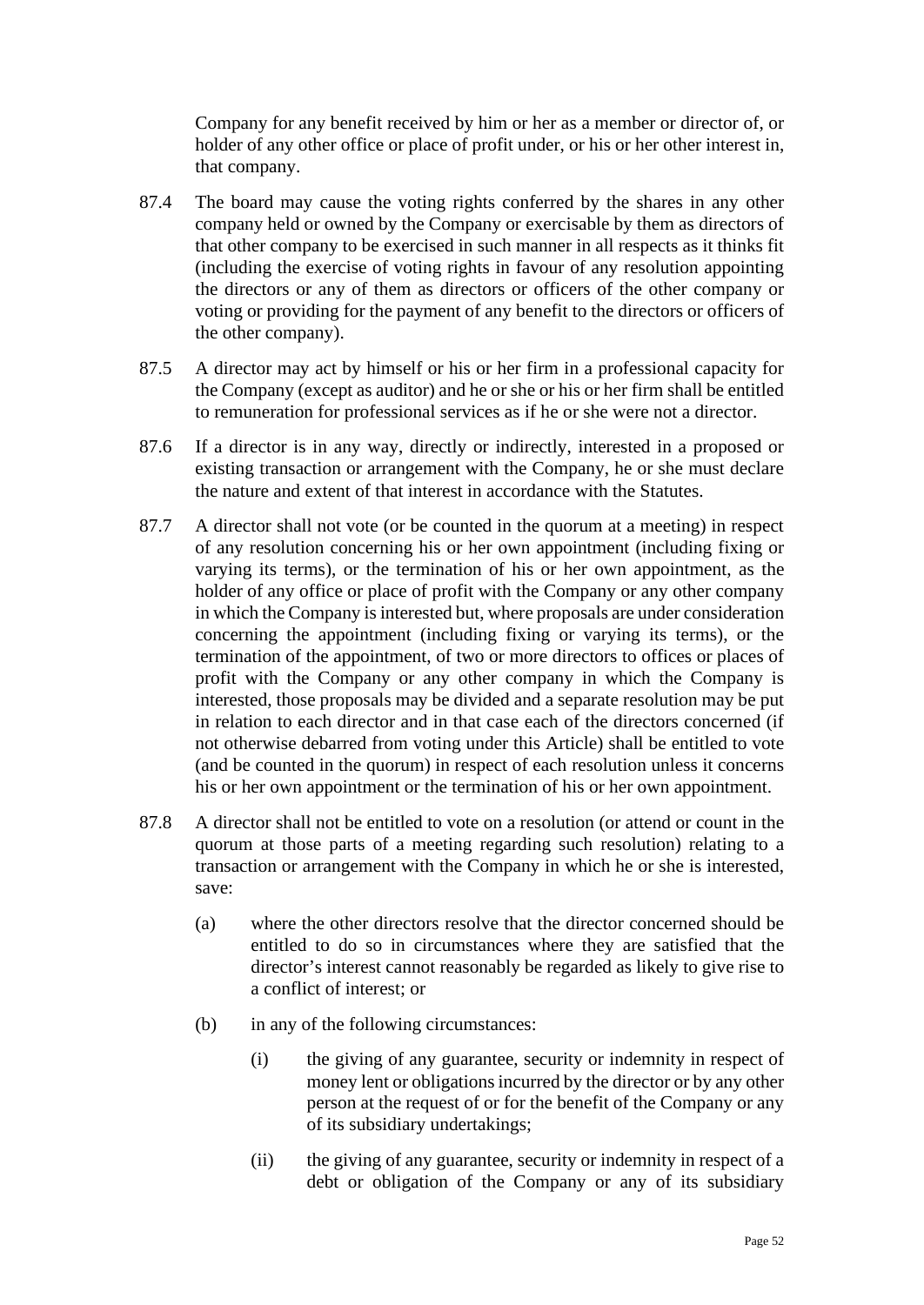undertakings for which the director has himself assumed responsibility in whole or in part under a guarantee or indemnity or by the giving of security;

- (iii) any contract concerning an offer of shares, debentures or other securities of or by the Company or any of its subsidiary undertakings for subscription or purchase in which offer the director is or may be entitled to participate as a holder of securities or he or she is or is to be interested as a participant in the underwriting or sub-underwriting thereof;
- (iv) any contract in which the director is interested by virtue of his or her interest in shares, debentures or other securities of the Company or otherwise in or through the Company;
- (v) any contract concerning any other company in which the director is interested, directly or indirectly and whether as an officer, shareholder, creditor or otherwise, unless the company is one in which he or she has a relevant interest and for this purpose:
	- (A) a company shall be deemed to be one in which a director has a relevant interest if and so long as he or she (together with persons connected with him or her within the meaning of sections 252 to 255 of the CA2006) to his or her knowledge holds an interest in shares (as determined pursuant to sections 820 to 825 of the CA2006) representing 1% or more of any class of the equity share capital of that company or of the voting rights available to members of that company or if he or she can cause 1% or more of those voting rights to be exercised at his or her direction; and
	- (B) where a company in which a director is deemed for the purposes of this Article to have a relevant interest is materially interested in a contract, he or she shall also be deemed to be materially interested in that contract;
- (vi) any contract relating to an arrangement for the benefit of the employees of the Company or any of its subsidiary undertakings which does not award him or her any privilege or benefit not generally awarded to the employees to whom such arrangement relates;
- (vii) any contract concerning the adoption, modification or operation of a pension fund or retirement, death or disability benefits scheme which relates both to directors and employees of the Company and/or of any of its subsidiary undertakings and does not provide in respect of any director as such any privilege or advantage not accorded to the employees to which the fund or scheme relates;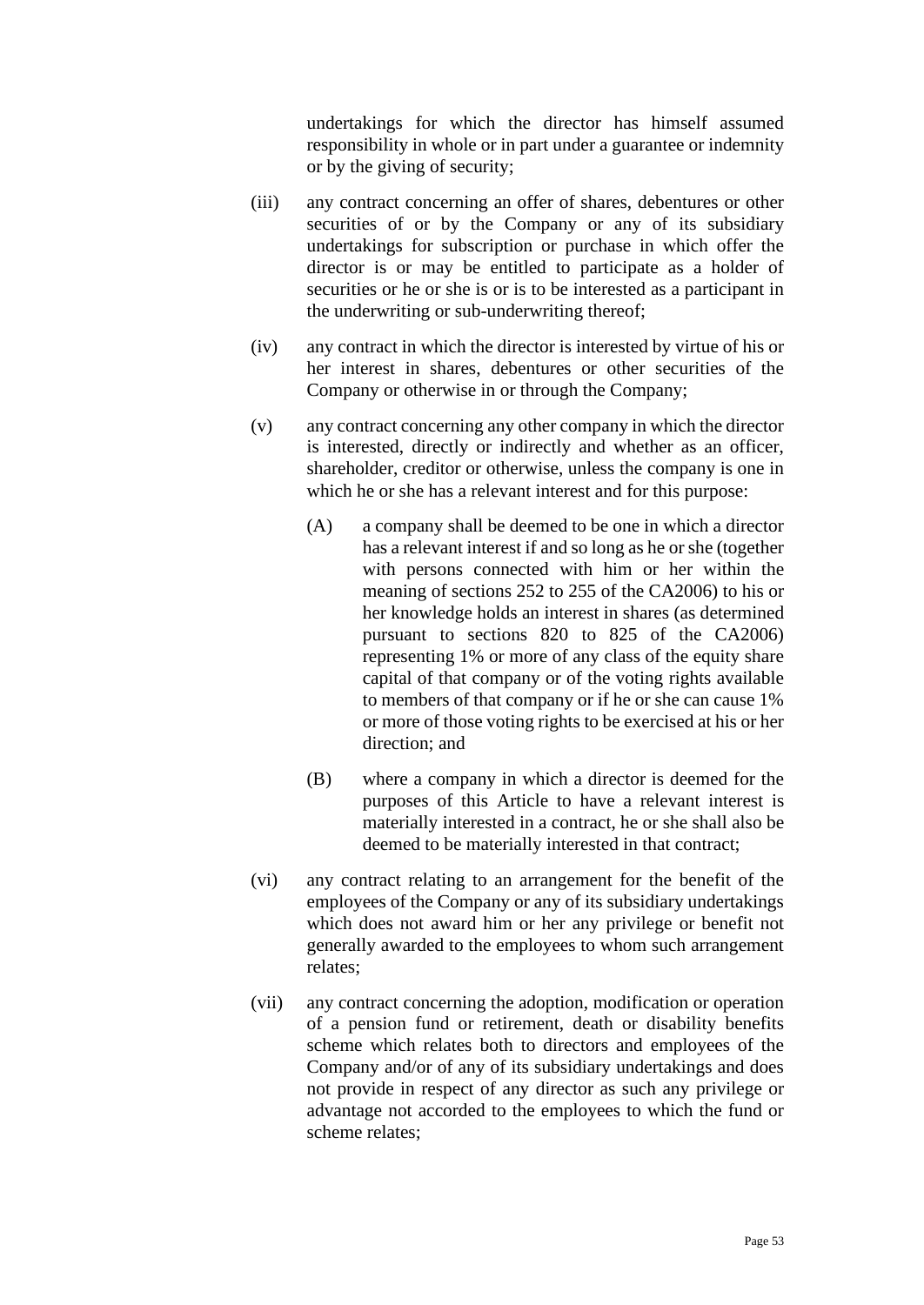- (viii) any contract concerning the adoption, modification or operation of an employees' share scheme; and
- (ix) any proposal concerning the purchase or maintenance of insurance for the benefit of persons including directors.
- 87.9 In the case of an alternate director, an interest of his or her appointor shall be treated as an interest of the alternate in addition to any interest which the alternate otherwise has.
- 87.10 If any question arises at any meeting as to the entitlement of any director (other than the chair of the meeting) to vote, count in the quorum or attend any part of the meeting and the question is not resolved by such director voluntarily agreeing to abstain from voting, the question shall be referred to the chair of the meeting and his or her ruling in relation to the director concerned shall be final and conclusive except in a case where the nature or extent of the interest of the director concerned, so far as known to him or her, has not been fairly disclosed. If any question shall arise in respect of the chair of the meeting and is not resolved by his or her voluntarily agreeing to abstain from voting, the question shall be decided by a resolution of the board (for which purpose the chair shall not be counted in the quorum and shall not vote on the matter) and the resolution shall be final and conclusive except in a case where the nature or extent of the interest of the chair, so far as known to him or her, has not been fairly disclosed.
- 87.11 In this Article references to a contract include references to any proposed contract and to any transaction or arrangement whether or not constituting a contract.
- 87.12 For the purpose of Article [87.8](#page-51-0) there shall be disregarded any shares held by the director as bare or custodian trustee and in which he or she has no beneficial interest, any shares comprised in a trust in which his or her interest is in reversion or remainder if and so long as some other person is entitled to receive the income of the trust and any shares comprised in an authorised unit trust scheme (as defined in FSMA as from time to time amended or re-enacted) in which he or she is interested only as a unit holder.
- 87.13 In this Article [87,](#page-50-0) a director is treated as being interested in a transaction or arrangement with the Company in which a person connected with that director within the meaning of section 252 CA2006 is interested and the director is aware of such interest or having regard to the circumstances, the director ought reasonably to have been aware of it.

## **88. Authorisation of conflicts of interest**

88.1 In this Article, a "conflict of interest" means, in relation to any person, an interest or duty which that person has which directly or indirectly conflicts or may conflict with the interests of the Company or the duties owed by that person to the Company but excludes a conflict of interest arising in relation to a transaction or arrangement with the Company (to which the provisions of Article [87](#page-50-0) apply).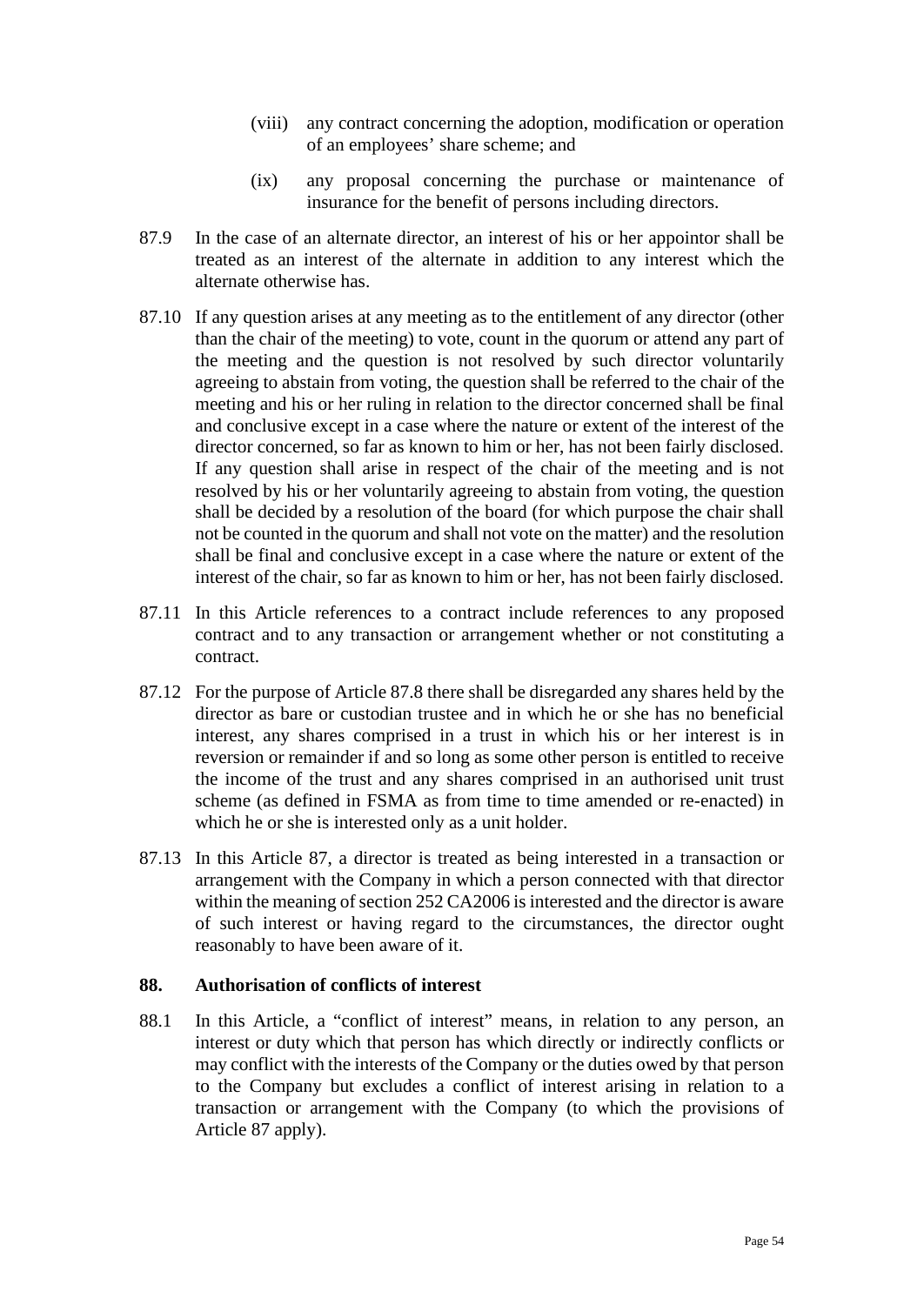- 88.2 Where a situation occurs or is anticipated to occur which gives rise or may give rise to a conflict of interest on the part of any director (*Conflicted Director*) (other than a situation which cannot reasonably be regarded as likely to give rise to a conflict of interest), the matter shall be referred to the directors other than the Conflicted Director (the *Non-Conflicted Directors*).
- 88.3 The Non-Conflicted Directors shall meet to consider the matter as soon as practicable after the matter is referred to them and they have received all relevant particulars relating to the situation. The quorum for a meeting of the Non-Conflicted Directors shall be the same as for a meeting of the board.
- 88.4 The Non-Conflicted Directors shall have authority to authorise any matter which gives rise to the conflict of interest concerned on such terms as they think fit. Any terms on which the matter in question is authorised may be varied by the Non-Conflicted Directors from time to time and the Non-Conflicted Directors may revoke such authority at any time insofar as it has not already been acted on. The Non-Conflicted Directors shall communicate their decisions promptly to each Conflicted Director.
- 88.5 A Conflicted Director shall not be entitled to any information which is relevant to the matter giving rise to the conflict of interest except to the extent authorised by the Non-Conflicted Directors.
- 88.6 Where a matter giving rise to a conflict of interest is authorised by the Non-Conflicted Directors, the Conflicted Director shall:
	- (a) be released from any duty to disclose to the Company any confidential information relating to the matter in question which he or she receives or has received from a third party;
	- (b) save as otherwise determined by the Non-Conflicted Directors, be released from any duty to attend or remain in attendance at board meetings when the matter giving rise to a conflict of interest is due to be discussed; and
	- (c) save as otherwise determined by the Non-Conflicted Directors at the time when they authorise the matter, not be accountable to the Company for any benefit which he or she derives from such matter (excluding a benefit conferred on the director by a third party by reason of his or her being a director of the Company or by reason of his or her doing or not doing anything as a director of the Company).
- 88.7 Any confidential information which a Conflicted Director has received from the Company or in his or her capacity as a director of the Company shall not be disclosed by him or her to any third party except insofar as permitted by the Non-Conflicted Directors.
- 88.8 The directors may authorise a matter which may give rise to a conflict of interest on the part of a person who is proposed to be appointed as a director to the board and any authorisation of such matter by the directors shall promptly be communicated to such person and shall apply to him or her on his or her appointment as a director.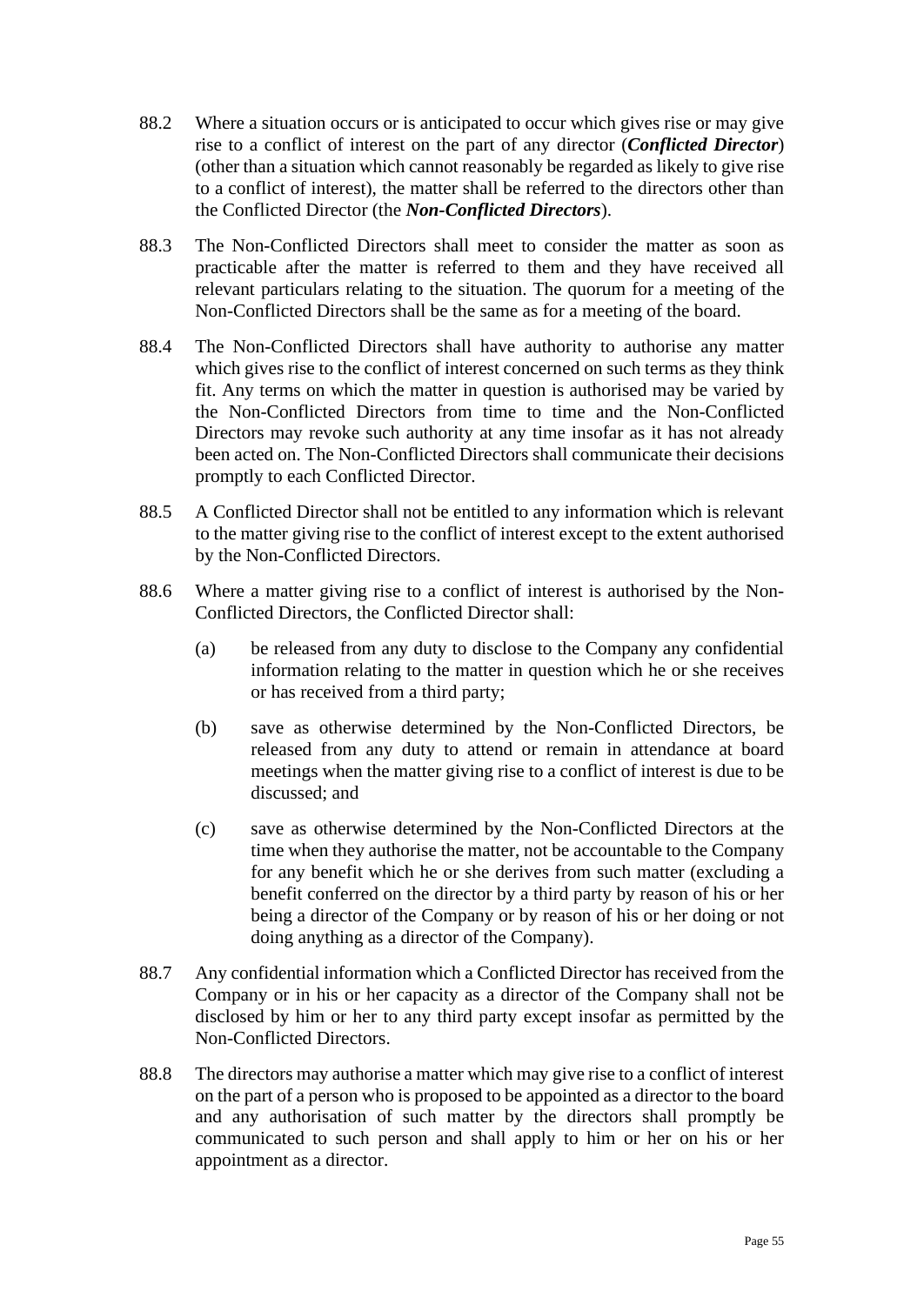88.9 A director shall not be regarded as having a conflict of interest by reason of his or her also being a director of or holding any other position with another Group Company and the director shall not be in breach of any duty to the Company by reason of his or her disclosure of any information to the other Group Company or by anything done by the other Group Company including the exploitation of any property, information or opportunity following any such disclosure to it by the director. The directors may resolve that a specified company shall no longer be treated as a Group Company for the purposes of this Article.

# **PROCEEDINGS OF THE BOARD**

## <span id="page-55-0"></span>**89. Board meetings**

The board may meet for the despatch of business, adjourn and otherwise regulate its meetings as it thinks fit. A director at any time may, and the secretary at the request of a director at any time shall, summon a board meeting.

## **90. Notice of board meetings**

Notice of a board meeting shall be given to each director and shall be deemed to be properly given to a director if it is given to him or her personally or by word of mouth or sent in hard copy form to him or her at his or her last known address or any other address given by him or her to the Company for this purpose or sent in electronic form to him or her at an address given by him or her to the Company for this purpose. A director absent or intending to be absent from the United Kingdom may request to the board that notices of board meetings shall during his or her absence be sent in hard copy or electronic form to him or her (or to his or her alternate) at an address given by him or her to the Company for this purpose, but if no such request is made it shall not be necessary to give notice of a board meeting to any director who is for the time being absent from the United Kingdom. A director may waive notice of any meeting either prospectively or retrospectively.

## <span id="page-55-1"></span>**91. Quorum**

The quorum necessary for the transaction of the business of the board may be fixed by the board and, unless so fixed at any other number, shall be three. A person who holds office only as an alternate director may, if their appointor is not present, be counted in the quorum. Subject to the provisions of these Articles, any director who ceases to be a director at a board meeting may continue to be present and to act as a director and be counted in the quorum until the termination of the board meeting if no other director objects and if otherwise a quorum of directors would not be present.

## **92. Chair or deputy chair to preside**

The chair, or failing him or her any deputy chair (the senior in office taking precedence, if more than one is present), shall, if present and willing, preside at all meetings of the board but, if no chair or deputy chair has been appointed or if he or she is not present within five minutes after the time fixed for holding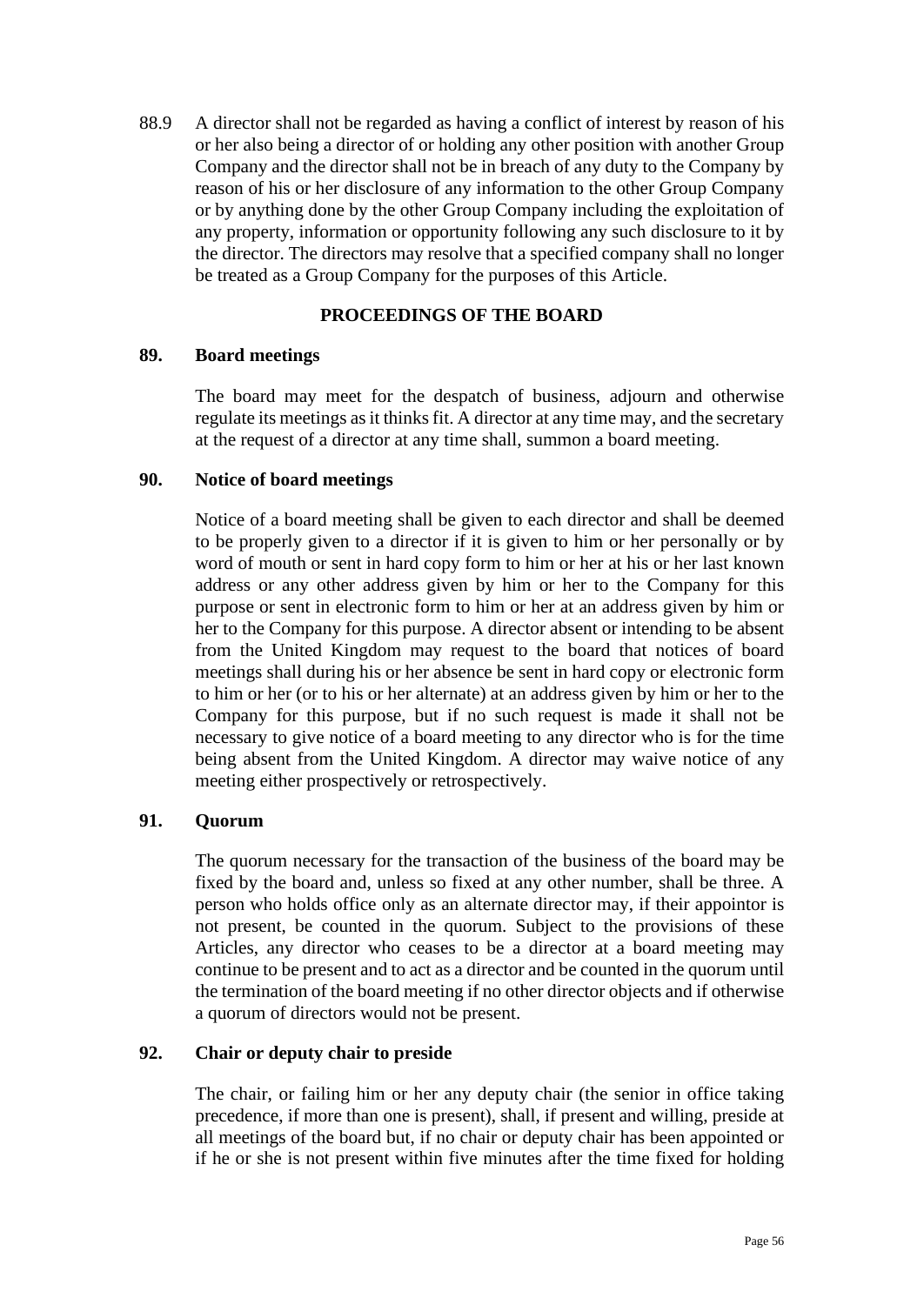the meeting or is unwilling to act as chair of the meeting, the directors present shall choose one of their number to act as chair of the meeting.

## **93. Competence of meetings**

A meeting of the board at which a quorum is present shall be competent to exercise all the powers, authorities and discretions for the time being vested in or exercisable by the board.

### **94. Voting**

Questions arising at any meeting of the board shall be determined by a majority of votes. In the case of an equality of votes the chair of the meeting shall have a second or casting vote, unless he or she is not, in accordance with the Articles, to be counted as participating in the decision-making process for quorum, voting or agreement purposes, in which case the deputy chair shall have a second or casting vote.

### <span id="page-56-0"></span>**95. Telephone and video conference meetings**

- 95.1 Without prejudice to the first sentence of Article [89,](#page-55-0) a meeting of the board may consist of a conference between directors some or all of whom are in different places provided that each director who participates is able:
	- (a) to hear each of the other participating directors addressing the meeting; and
	- (b) if he or she wishes, to address all of the other participating directors simultaneously, whether by conference telephone or by video conference or by any other form of communications equipment (whether in use when these Articles are adopted or developed subsequently) or by a combination of any such methods.
- 95.2 A quorum is deemed to be present if those conditions are satisfied in respect of at least the number of directors required to form a quorum, subject to the provisions of Article [91](#page-55-1) (*Quorum*).
- 95.3 A meeting held in this way is deemed to take place at the place where the largest group of participating directors is assembled or, if no such group is readily identifiable, at the place from where the chair of the meeting participates.

#### **96. Resolutions in writing**

- 96.1 Any director may propose a directors' written resolution and the secretary must propose a written resolution if a director so requests.
- 96.2 A resolution in writing signed by all the directors who are entitled to notice of a meeting of the board or of a committee of the board, to attend such meeting and to vote on such resolution shall be as valid and effective as if it had been passed at a meeting of the board or (as the case may be) a committee of the board duly called and constituted provided that the number of directors signing the resolution is not less than the number of directors required for a quorum necessary for the transaction of the business of the board. The resolution may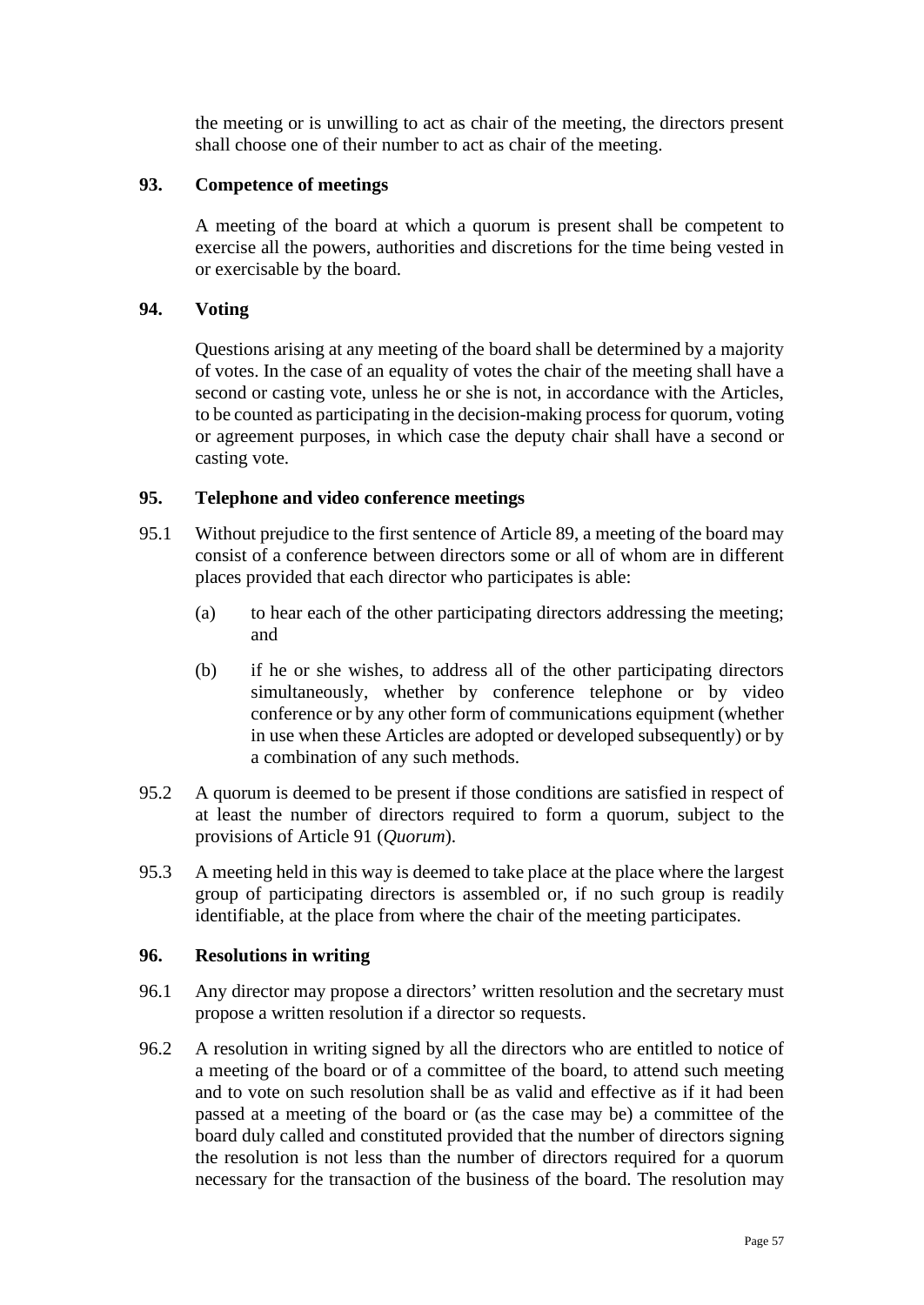be contained in one document or in several documents in like form, each signed or approved by one or more of the directors concerned. For the purpose of this Article:

- (a) a resolution may be constituted by an instrument in hard copy or electronic form sent to such address (if any) as may for the time being be notified by the Company for that purpose; and
- (b) a resolution may consist of several instruments each executed by one or more directors, each sent by one or more directors, or a combination of both;
- (c) a resolution that is executed by an alternate director need not also be executed by his or her appointor; and
- (d) if a director signifies their agreement to the proposed written resolution, an alternate director appointed by the director need not also signify their agreement in that capacity.

## **97. Validity of acts of directors in spite of formal defect**

All acts *bona fide* done by the board, or of a committee, or by any person acting as a director or alternate director or member of a committee, shall notwithstanding that it is afterwards discovered that there was some defect in the appointment of any member of the board or committee or alternate director or of the person so acting, or that they or any of them were disqualified or had vacated office or were not entitled to vote be as valid as if every such person had been duly appointed and qualified to be a director and had continued to be a director or alternate director or member of the committee and had been entitled to vote.

## **98. Minutes**

- 98.1 The board shall cause minutes to be recorded in writing for the purpose:
	- (a) of all appointments of officers made by the board;
	- (b) of the names of all the directors present at each meeting of the board and of any committee; and
	- (c) of all resolutions and proceedings of all meetings of the Company and of any class of members, and of the directors and of any committee (including any meetings held in accordance with Article [95](#page-56-0) (*Telephone and Video Conference Meetings*)).
- 98.2 The secretary must ensure that all resolutions of the board passed otherwise than at board meetings are kept for at least ten years.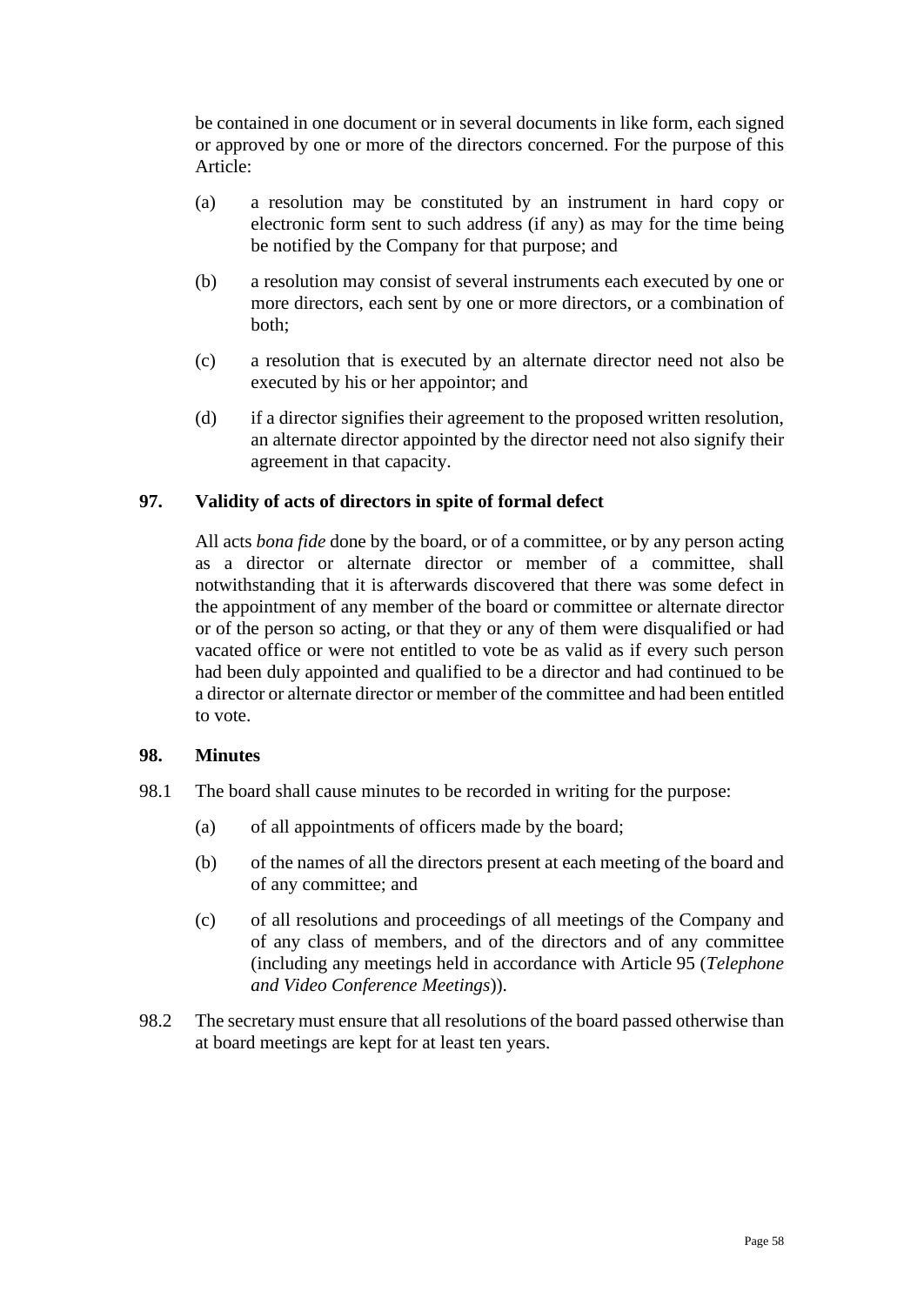### **SECRETARY**

### **99. Secretary**

The secretary shall be appointed by the board for such term, at such remuneration and on such conditions as it thinks fit, and the board may remove from office any person so appointed (without prejudice to any claim for damages for breach of any contract between him or her and the Company). If thought fit two or more persons may be appointed as joint secretaries. The board may also appoint from time to time on such terms as it may think fit one or more deputy and/or assistant secretaries.

#### **SEAL**

#### **100. Seal**

- 100.1 The Company may exercise the powers conferred by the Statutes with regard to having official seals and those powers shall be vested in the board.
- 100.2 The board shall provide for the safe custody of every seal of the Company.
- 100.3 A seal shall be used only by the authority of the board or a duly authorised committee. The board may determine who shall sign any instrument to which a seal is applied, either generally or in relation to a particular instrument or type of instrument, and may also determine, either generally or in any particular case, that such signatures shall be dispensed with or affixed by some mechanical means.
- 100.4 Unless otherwise decided by the board:
	- (a) certificates for shares, debentures or other securities of the Company need not be signed; and
	- (b) every other instrument to which a seal is applied shall be signed by at least one authorised person in the presence of a witness who attests the signature.
- 100.5 For the purpose of this Article, an authorised person is:
	- (a) any director;
	- (b) the secretary; or
	- (c) any person authorised by the directors for the purpose of signing documents to which the common seal is applied.

# **AUTHENTICATION OF DOCUMENTS**

#### **101. Authentication of documents**

Any director or the secretary or any person appointed by the board for the purpose shall have power to authenticate any document, whether in hard copy or electronic form, affecting the constitution of the Company and any resolution passed at a general meeting or at a meeting of the board or any committee, and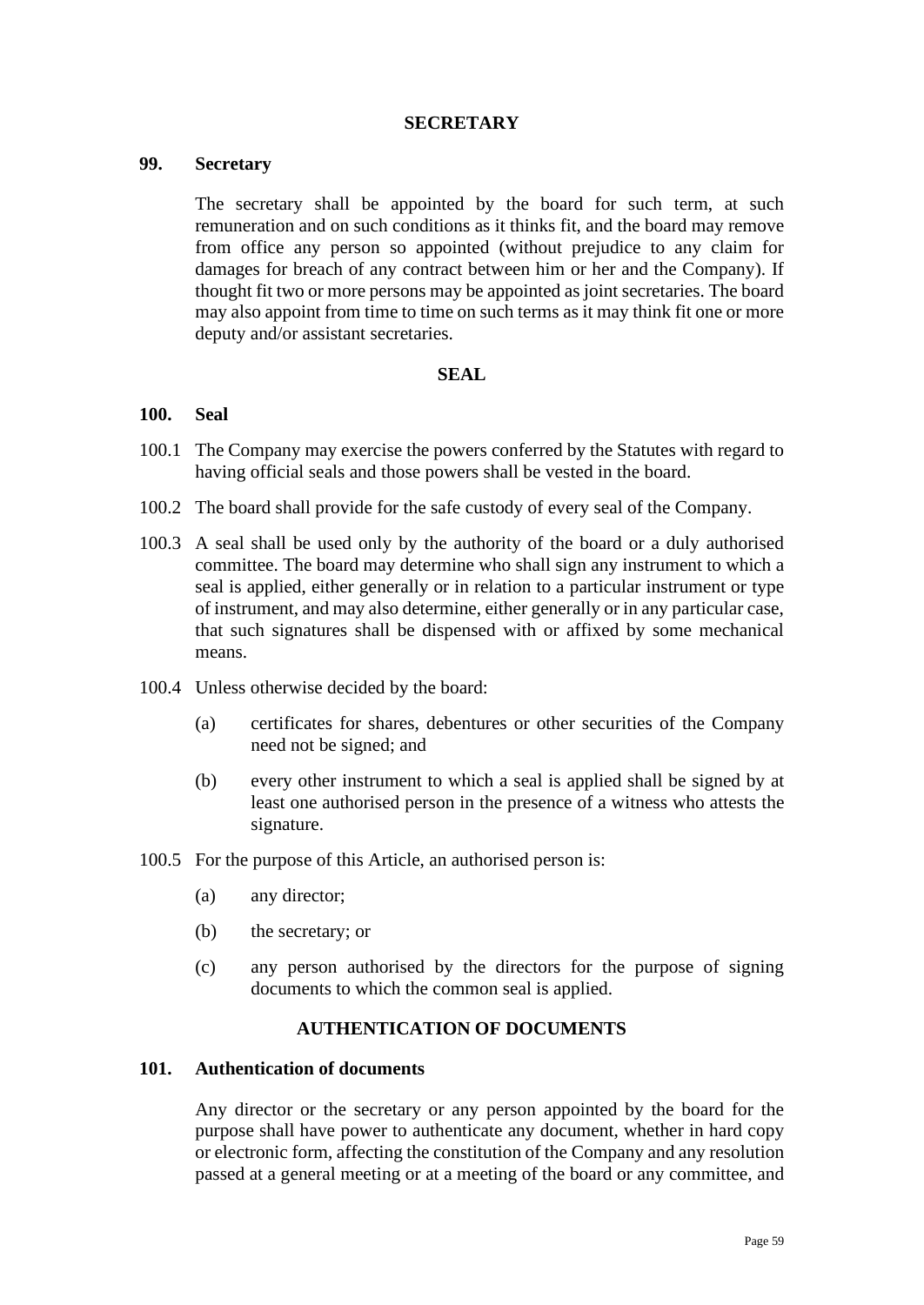any book, record, document or account relating to the business of the Company, and to certify copies thereof or extracts therefrom as true copies or extracts; and where any book, record, document or account is elsewhere than at the office the local manager or other officer of the Company having the custody thereof shall be deemed to be a person appointed by the board as aforesaid. A document purporting to be a copy of any such resolution, or an extract from the minutes of any such meeting, which is certified as aforesaid, whether in hard copy or electronic form, shall be conclusive evidence in favour of all persons dealing with the Company upon the faith thereof that such resolution has been duly passed or, as the case may be, that any minute so extracted is a true and accurate record of proceedings at a duly constituted meeting.

### **DIVIDENDS**

## **102. Declaration of dividends by the company**

The Company may, by ordinary resolution, declare a dividend to be paid to the members, according to their respective rights and interest in the profits, and may fix the time for payment of such dividend, but no dividend shall exceed the amount recommended by the board.

## **103. Fixed and interim dividends**

The board may pay such interim dividends as appear to the board to be justified by the financial position of the Company and may also pay any dividend payable at a fixed rate at intervals settled by the board, whenever the financial position of the Company, in the opinion of the board, justifies its payment. If the board acts in good faith, none of the directors shall incur any liability to the holders of shares conferring preferred rights for any loss they may suffer in consequence of the payment of an interim dividend on any shares having non-preferred or deferred rights.

## **104. Calculation and currency of dividends**

- 104.1 Except insofar as the rights attaching to, or the terms of issue of, any share otherwise provide:
	- (a) all dividends shall be declared and paid according to the amounts paid up on the shares in respect of which the dividend is paid, but no amount paid up on a share in advance of calls shall be treated for the purposes of this Article as paid up on the share;
	- (b) all dividends shall be apportioned and paid pro rata according to the amounts paid up on the shares during any portion or portions of the period in respect of which the dividend is paid; and
	- (c) dividends may be declared or paid in any currency.
- 104.2 The board may agree with any member that dividends which may at any time or from time to time be declared or become due on his or her shares in one currency shall be paid or satisfied in another, and may agree the basis of conversion to be applied and how and when the amount to be paid in the other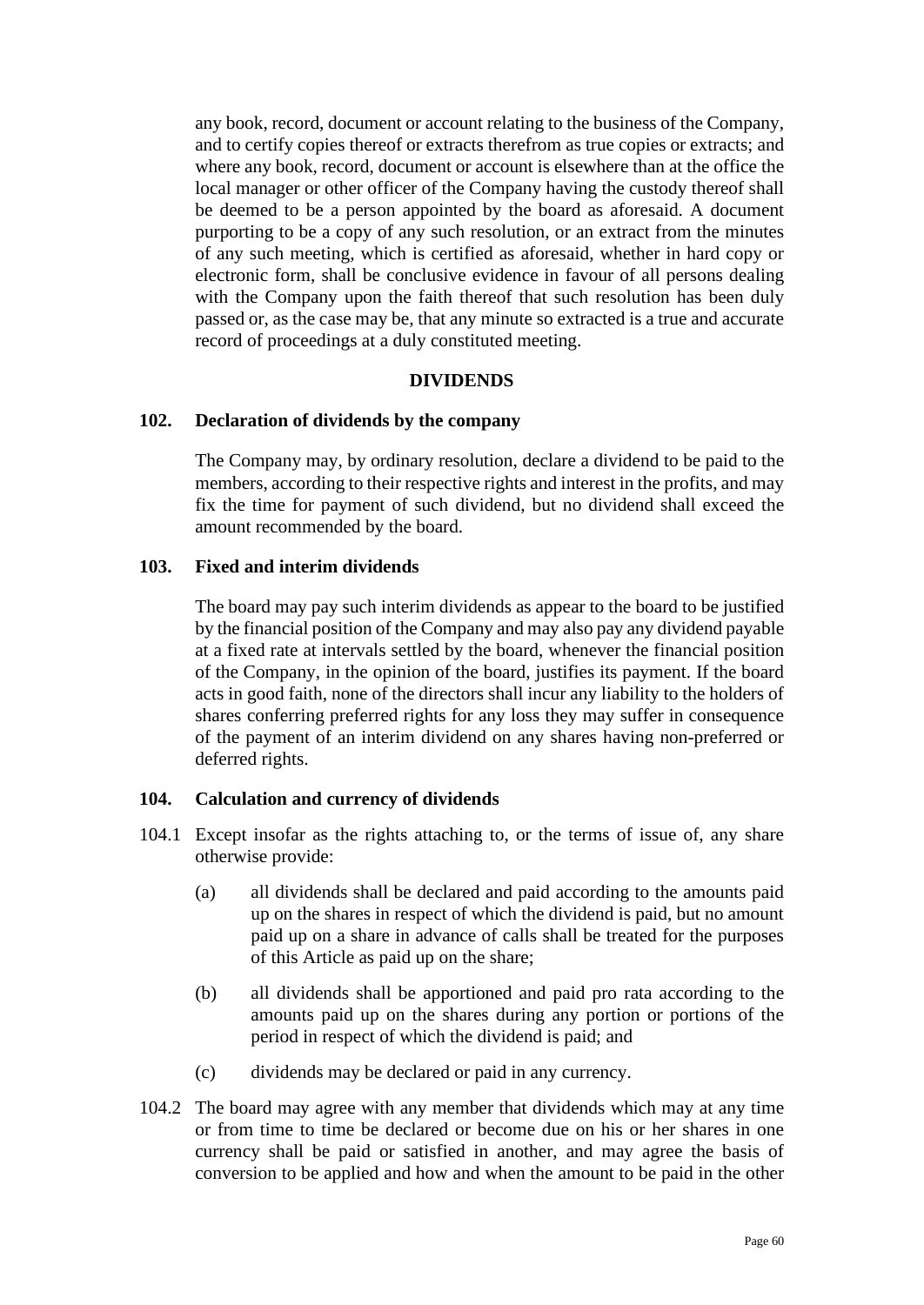currency shall be calculated and paid and for the Company or any other person to bear any costs involved.

# <span id="page-60-3"></span>**105. Method of payment**

- <span id="page-60-0"></span>105.1 The Company may, at its sole discretion, pay any dividend or other sum payable in respect of a share by such method or combination of methods as the board, in its absolute discretion, may decide. Different methods of payment may apply to different holders or groups of holders. Without limiting any other method of payment that the board may decide, the board may decide that payment shall be made wholly or partly:
	- (a) by inter-bank transfer or by electronic means or by any other means to an account (of a type approved by the board) nominated by the holder in writing or in such other manner as the board may decide; or
	- (b) in respect of an uncertificated share, by means of the relevant system (subject to the facilities and requirements of the relevant system); or
	- (c) by cheque or warrant or any similar financial instrument made payable to or to the order of the holder.
- <span id="page-60-1"></span>105.2 If the board decides in accordance with Articl[e 105.1](#page-60-0) that more than one method of payment of a dividend or other moneys payable in respect of a share may be used to pay any holder or group of holders, the Company may notify the relevant holders:
	- (a) of the methods of payment decided by the board; and
	- (b) that the holders may nominate one of these methods of payment in writing or in such other manner as the board may decide;

and if any holder does not nominate a method of payment pursuant to Article [105.1\(b\),](#page-60-1) the dividend or other moneys may be paid by such method as the board may decide.

- 105.3 If the board decides in accordance with Article [105.1](#page-60-0) that only one method of payment of a dividend or other moneys payable in respect of a share may be used to pay any holder or group of holders, the Company may notify the relevant holders accordingly.
- <span id="page-60-2"></span>105.4 If the directors decide that payments will be made by transfer to an account (of a type approved by the directors) and no such account is nominated by a holder or joint holders or if such an account is nominated by a holder or joint holders but a transfer into that nominated account is rejected or refunded, the Company may credit the amount payable to an account of the Company to be held until the holder or joint holders nominate a valid account. An amount credited to an account under this Article [105.4](#page-60-2) is to be treated as having been paid to the holder or joint holders at the time it is credited to that account. The Company will not be a trustee of the money and no interest will accrue on the money. The Company is treated as having paid a dividend if a payment using electronic or other means approved by the directors is made in accordance with instructions given to the Company.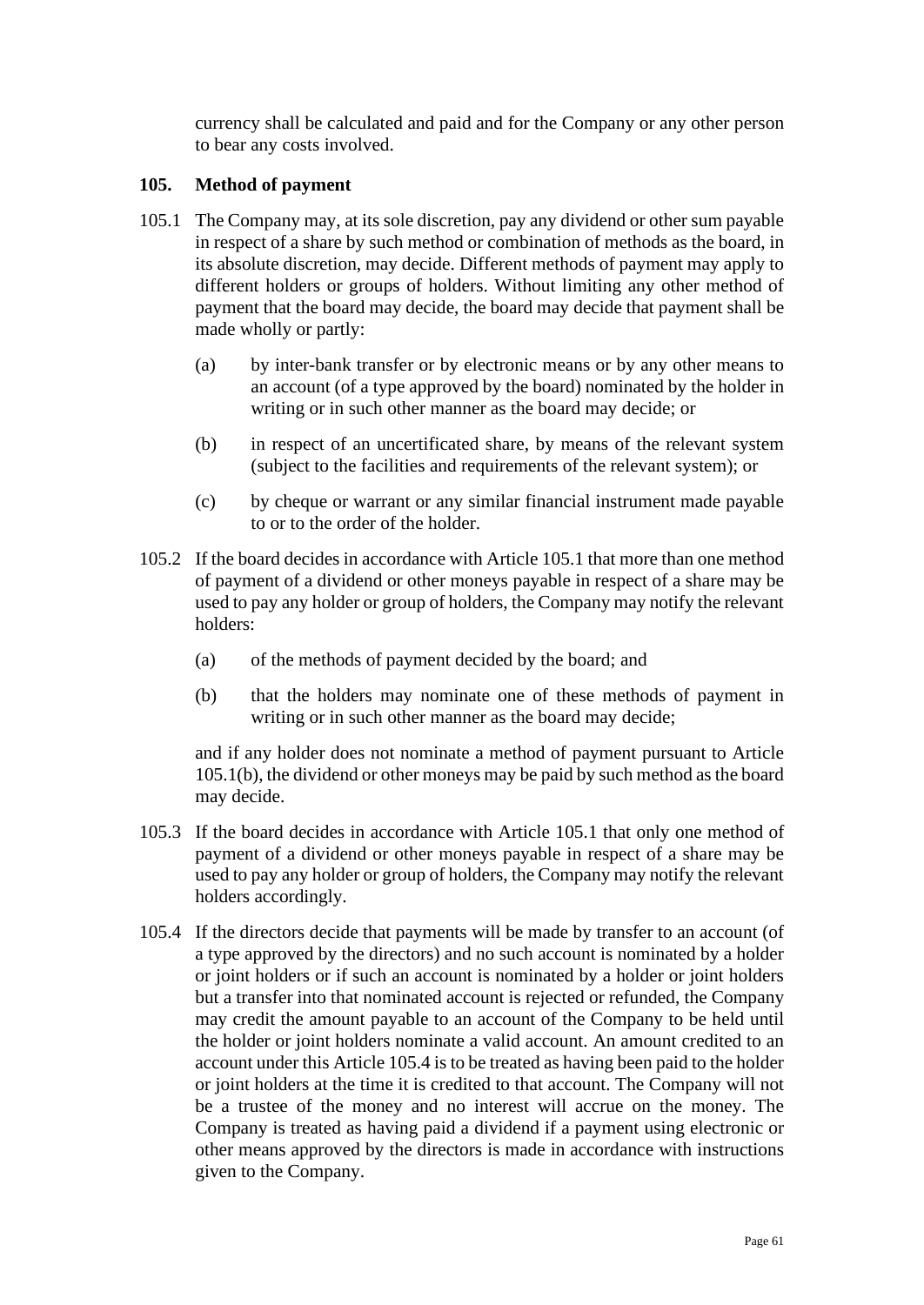- 105.5 Any joint holder or other person jointly entitled to any share may give an effective receipt for all dividends and other monies paid in respect of the share.
- 105.6 If any such cheque, dividend warrant or other form of payment has or is alleged to have been lost, stolen or destroyed, the board may, at the request of the person entitled to such monies, issue a replacement cheque or dividend warrant or make payment in some other form, subject to compliance with such conditions as to evidence and indemnity and the payment of out of pocket expenses of the Company in connection with the request as the board may think fit.
- 105.7 Any payment in the case of an uncertificated share, where the Company is authorised to do so by or on behalf of the holder or joint holders in such manner as the Company shall from time to time consider sufficient, may be made by means of the relevant system (subject always to the facilities and requirements of the relevant system) and without prejudice to the generality of the foregoing such payment may be made by the sending by the Company or any person on its behalf of an instruction to the Operator of the relevant system to credit the cash memorandum account (being an account so designated by the Operator of the relevant system) of the holder or joint holders of such shares; and the making of a payment by means of the relevant system shall be a good discharge to the Company.
- 105.8 Any dividend or other sum payable in respect of a share may be paid to a person or persons entitled by transmission to that share as if he or she or they were the holder or joint holders of that share and his or her address (or the address of the first named of two or more persons jointly entitled) noted in the register were the registered address.

## **106. Dividends not to bear interest**

No dividend or other monies payable by the Company on or in respect of any share shall bear interest as against the Company unless otherwise provided by the rights attached to the share.

## **107. Calls or debts may be deducted from dividends**

The board may deduct from any dividend or other monies payable to any person (either alone or jointly with another) on or in respect of a share all such sums as may be due from him or her (either alone or jointly with another) to the Company on account of calls or otherwise in relation to shares or other securities of the Company. If a person is entitled by transmission to a share, the board may retain any dividend payable in respect of that share until that person (or that person's transferee) becomes the holder of that share.

## **108. Unclaimed dividends etc.**

All unclaimed dividends, interest or other sums payable may be invested or otherwise made use of by the board for the benefit of the Company until claimed. All dividends, interest or other sums payable unclaimed for a period of 12 years after having been declared or become due for payment, including any dividends, interest or other sums payable that relate to shares sold by the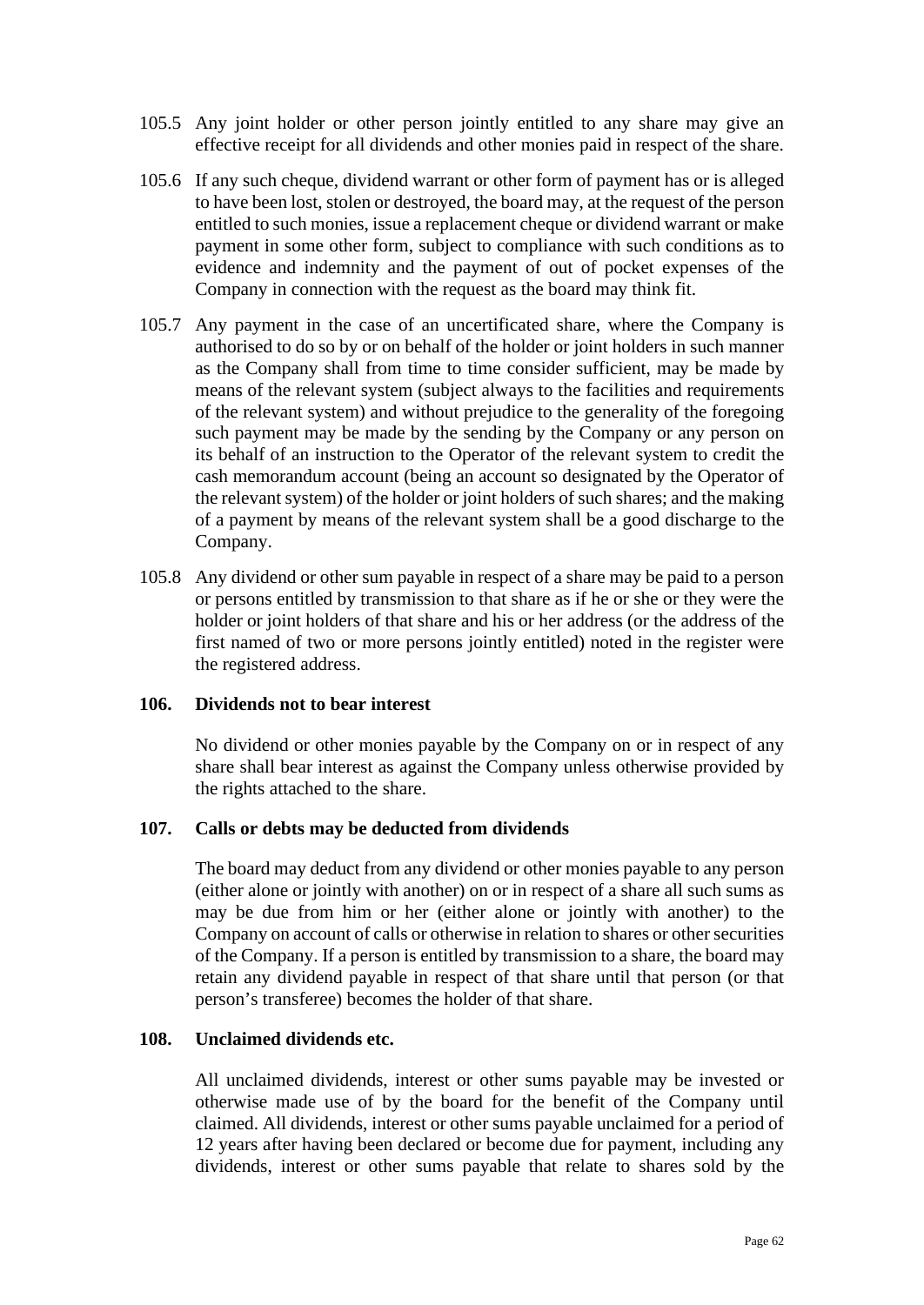Company in accordance with the authority in Article [25,](#page-18-0) shall be forfeited and cease to remain owing by the Company. The payment of any unclaimed dividend, interest or other sum payable by the Company on or in respect of any share into a separate account shall not constitute the Company a trustee in respect of it.

# **109. Uncashed dividends**

If:

- (a) a payment for a dividend or other sum payable in respect of a share sent by the Company to the person entitled to it in accordance with Article [105](#page-60-3) (*Method of payment*) is left uncashed or is returned to the Company and, after reasonable enquiries, the Company is unable to establish any new address or, with respect to a payment to be made by a funds transfer system (including, without limitation, the relevant system), a new account for that person; or
- (b) such payment is left uncashed or returned to the Company on two consecutive occasions,

the Company shall not be obliged to send any dividends or other sums payable in respect of that share or, in accordance with Article [123.3,](#page-69-0) any notices or other documents or information from the Company to that person until he or she notifies the Company of an address or, where the payment is to be made by a funds transfer system (including, without limitation, the relevant system), details of the account, to be used for the purpose.

## **110. Dividends in specie**

- 110.1 With the sanction of an ordinary resolution of the Company and on the recommendation of the board, payment of any dividend may be satisfied wholly or in part by the distribution of specific assets, including without limitation paid up shares or debentures of any other body corporate.
- 110.2 Where any difficulty arises in regard to the distribution, the board may settle the difficulty as it thinks fit, including without limitation it may issue fractional certificates or ignore fractions, and may fix the value for distribution of the specific assets or any part of them, and may determine that cash payments be made to any members upon the footing of the value so fixed in order to adjust the rights of members entitled to participate in the dividend, and may vest any of the specific assets in trustees upon such trusts for the persons entitled to the dividend as the board may think fit.

# **111. Scrip dividends**

111.1 The board may, if authorised by an ordinary resolution of the Company, offer any holders of any particular class of shares the right to elect to receive further shares (whether or not of that class), credited as fully paid, instead of cash in respect of all or part of any dividend specified by the ordinary resolution (a *scrip dividend*) in accordance with the following provisions of this Article.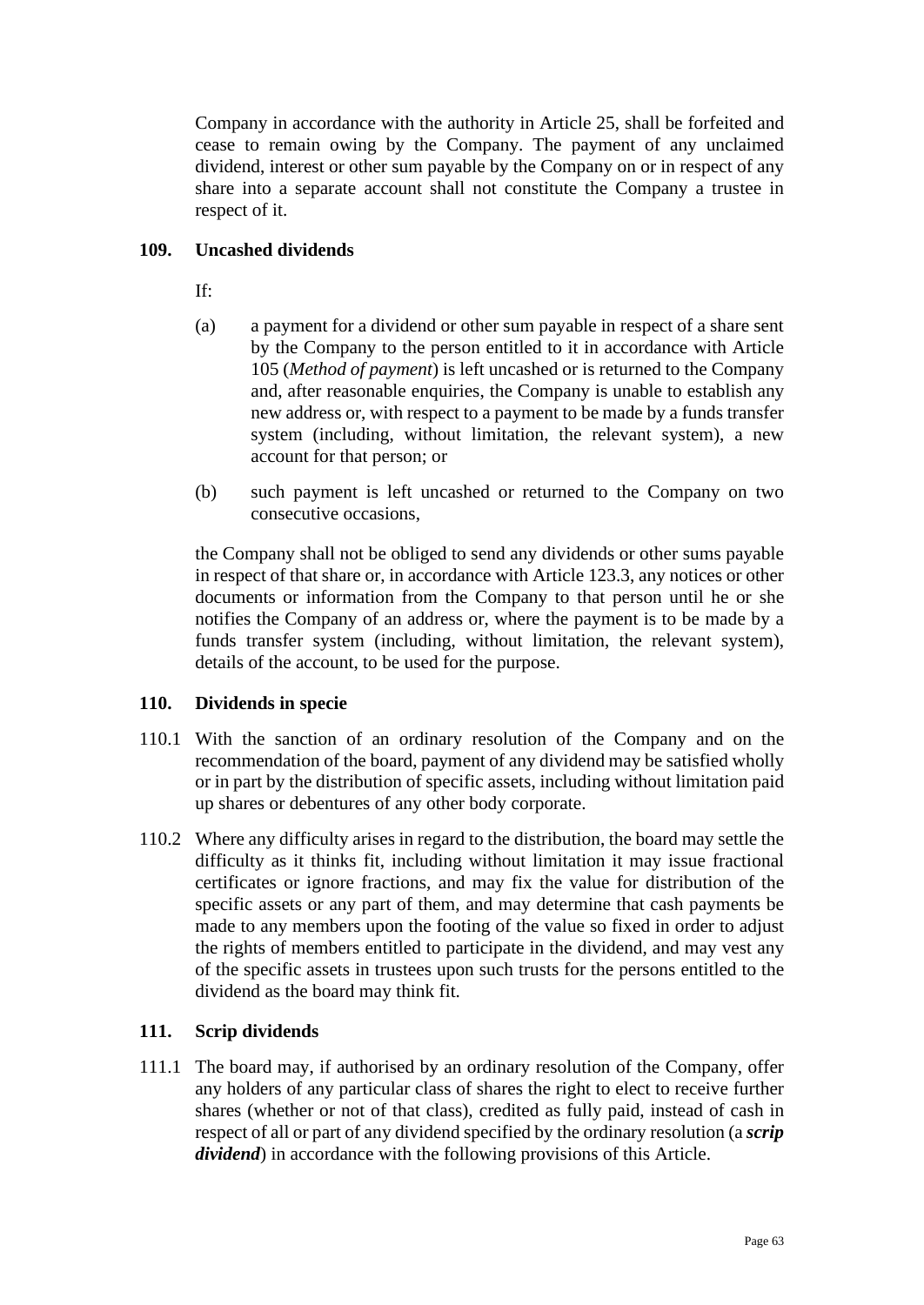- 111.2 The ordinary resolution may specify a particular dividend (whether or not already declared) or may specify all or any dividends declared within a specified period, but such period may not end later than the conclusion of the fifth annual general meeting of the Company to be held following the date of the meeting at which the ordinary resolution is passed.
- <span id="page-63-0"></span>111.3 The basis of allotment shall be decided by the board so that, as nearly as may be considered convenient, the value of the further shares, including any fractional entitlement, is equal to the amount of the cash dividend which would otherwise have been paid.
- 111.4 For the purposes of Article [111.3](#page-63-0) the value of the further shares shall be calculated by reference to the average of the middle-market quotations for a fully paid share of the relevant class, as shown in the Daily Official List of the London Stock Exchange, for the day on which such shares are first quoted "ex" the relevant dividend and the four subsequent dealing days or in such other manner as the board may decide.
- 111.5 The board shall give notice to the shareholders of their rights of election in respect of the scrip dividend and shall specify the procedure to be followed in order to make an election.
- 111.6 The dividend or that part of it in respect of which an election for the scrip dividend is made shall not be paid and instead further shares of the relevant class shall be allotted in accordance with elections duly made and the board shall capitalise a sum to the aggregate nominal amount of the shares to be allotted out of such sums available for the purpose as the board may consider appropriate.
- 111.7 The further shares so allotted shall rank *pari passu* in all respects with the fully paid shares of the same class then in issue except as regards participation in the relevant dividend.
- 111.8 The board may decide that the right to elect for any scrip dividend shall not be made available to shareholders resident in any territory, where in the opinion of the board, compliance with local laws or regulations would be impossible or unduly onerous.
- 111.9 The board may do all acts and things considered necessary or expedient to give effect to the provisions of a scrip dividend election and the issue of any shares in accordance with the provisions of this Article, and may make such provisions as they think fit in the case of shares becoming distributable in fractions (including provisions under which, in whole or in part, the benefit of fractional entitlements accrues to the company rather than to the members concerned).
- 111.10 The board may from time to time establish or vary a procedure for election mandates, under which a holder of shares may, in respect of any future dividends for which a right of election pursuant to this Article is offered, elect to receive shares in lieu of such dividend on the terms of such mandate.
- 111.11 The board shall not make a scrip dividend available unless the Company has sufficient undistributed profits or reserves to give effect to elections which could be made to receive that scrip dividend.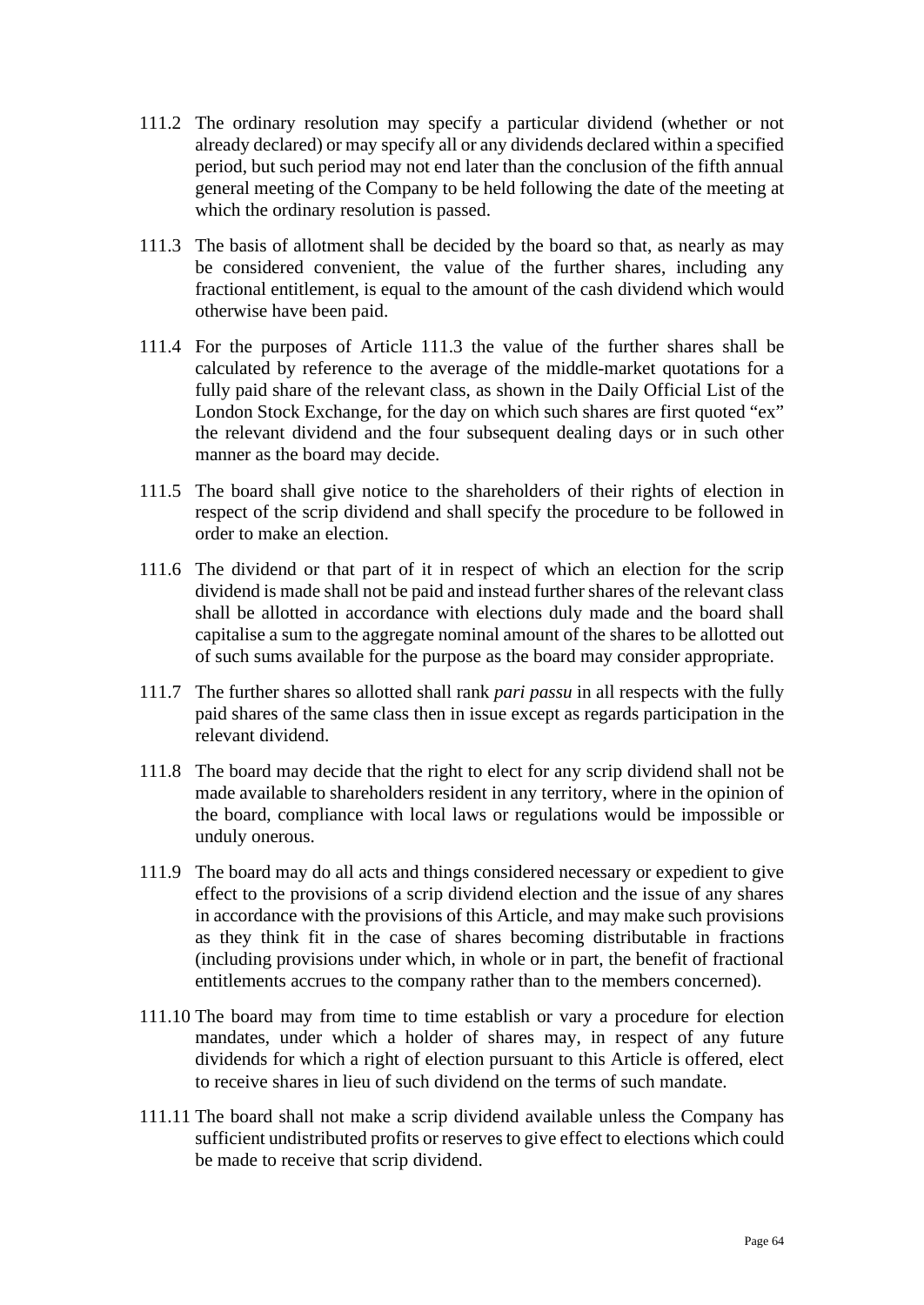## **CAPITALISATION OF RESERVES**

### <span id="page-64-0"></span>**112. Capitalisation of reserves**

- 112.1 The board may, with the authority of an ordinary resolution of the Company:
	- (a) resolve to capitalise any sum standing to the credit of any reserve account of the Company (including share premium account capital redemption reserve or other undistributable reserve) or any sum standing to the credit of profit and loss account not required for the payment of any preferential dividend (whether or not it is available for distribution);
	- (b) appropriate that sum as capital to the ordinary shareholders on the record date specified in the relevant resolution who would have been entitled to it if it were distributed by way of dividend and in proportion to the nominal amount of the ordinary share capital held by them respectively; and
	- (c) apply that sum on their behalf in paying up in full any new shares or debentures or other obligations of the Company of a nominal amount equal to that sum and allot the shares or debentures or other obligations credited as fully paid to those members, or as they may direct, in those proportions or in paying up the whole or part of any amounts which are unpaid in respect of any issued shares in the Company held by them respectively, or otherwise deal with such sum as directed by the resolution provided that the share premium account and the capital redemption reserve and any sum not available for distribution in accordance with the Statutes may only be applied in paying up new shares to be allotted credited as fully paid up.
- 112.2 Where any difficulty arises in respect of any distribution of any capitalised reserve or other sum, the board may settle the difficulty as it thinks fit and in particular may make such provisions as it thinks fit in the case of shares or debentures becoming distributable in fractions (including provisions under which, in whole or in part, the benefit of fractional entitlements accrues to the Company rather than the members concerned) or ignore fractions and may fix the value for distribution of any fully paid up shares or debentures and may determine that cash payments be made to any members on the footing of the value so fixed in order to adjust the rights of all parties, and may vest any shares or debentures in trustees upon such trusts for the persons entitled to share in the distribution as the board may think fit.
- 112.3 The board may also authorise any person to sign on behalf of the persons entitled to share in the distribution a contract for the acceptance by those persons of the shares or debentures to be allotted to them credited as fully paid under a capitalisation and any such contract shall be binding on all those persons.

#### **113. Capitalisation of reserves and employees' share schemes**

113.1 This Article (which is without prejudice to the generality of the provisions of Article [112](#page-64-0) (*Capitalisation of reserves*) applies: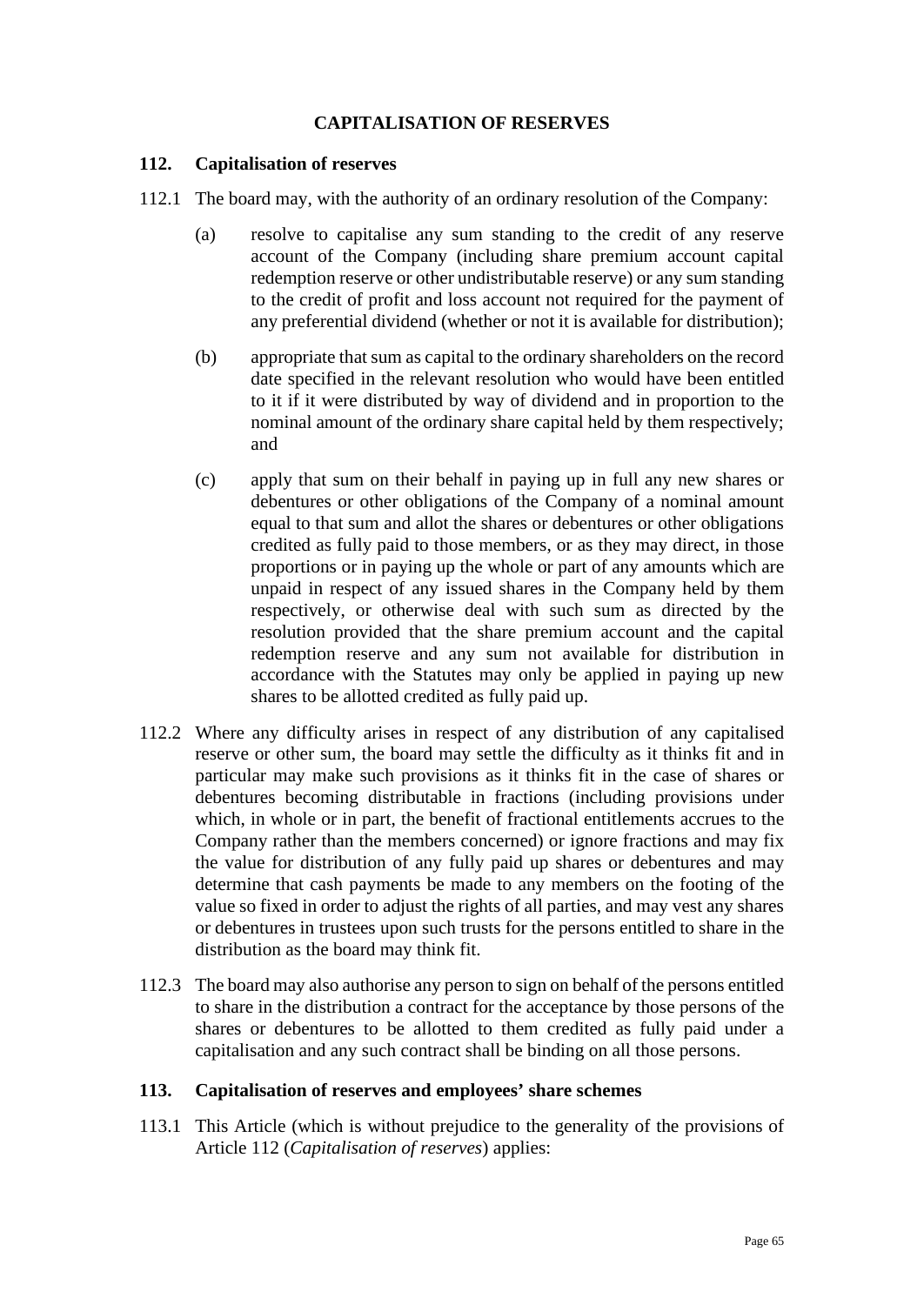- <span id="page-65-1"></span>(a) where a person is granted pursuant to an employees' share scheme a right to subscribe for shares in the Company in cash at a subscription price less than their nominal value; and
- <span id="page-65-2"></span>(b) where, pursuant to an employees' share scheme, the terms on which any person is entitled to subscribe in cash for shares in the Company are adjusted as a result of a capitalisation issue, rights issue or other variation of capital so that the subscription price is less than their nominal value.
- 113.2 In any such case the board:
	- (a) shall transfer to a reserve account a sum equal to the deficiency between the subscription price and the nominal value of the shares (the *cash deficiency*) from the profits or reserves of the Company which are available for distribution and not required for the payment of any preferential dividend; and
	- (b) (subject to Article [113.4\)](#page-65-0) shall not apply that reserve account for any purpose other than paying up the cash deficiency upon the allotment of those shares.
- 113.3 Whenever the Company is required to allot shares pursuant to such a right to subscribe, the board shall (subject to the Statutes) appropriate to capital out of the reserve account an amount equal to the cash deficiency applicable to those shares, apply that amount in paying up the deficiency on the nominal value of those shares and allot those shares credited as fully paid to the person entitled to them.
- <span id="page-65-0"></span>113.4 If any person ceases to be entitled to subscribe for shares as described above, the restrictions on the reserve account shall cease to apply in relation to such part of the account as is equal to the amount of the cash deficiency applicable to those shares.
- 113.5 No right shall be granted under any employees' share scheme under Article [113.1\(a\)](#page-65-1) and no adjustment shall be made as mentioned in Article [113.1\(b\)](#page-65-2) unless there are sufficient profits or reserves of the Company available for distribution and not required for the payment of any preferential dividend to permit the transfer to a reserve account in accordance with this Article of an amount sufficient to pay up the cash deficiency applicable to the shares concerned.

## **RECORD DATES**

## **114. Fixing of record dates**

114.1 Notwithstanding any other provision of these Articles, but without prejudice to any rights attached to any shares, the Company or the board may fix a date as the record date by reference to which a dividend will be declared or paid or a distribution, allotment or issue made, and that date may be before, on or after the date on which the dividend, distribution, allotment or issue is declared, paid or made.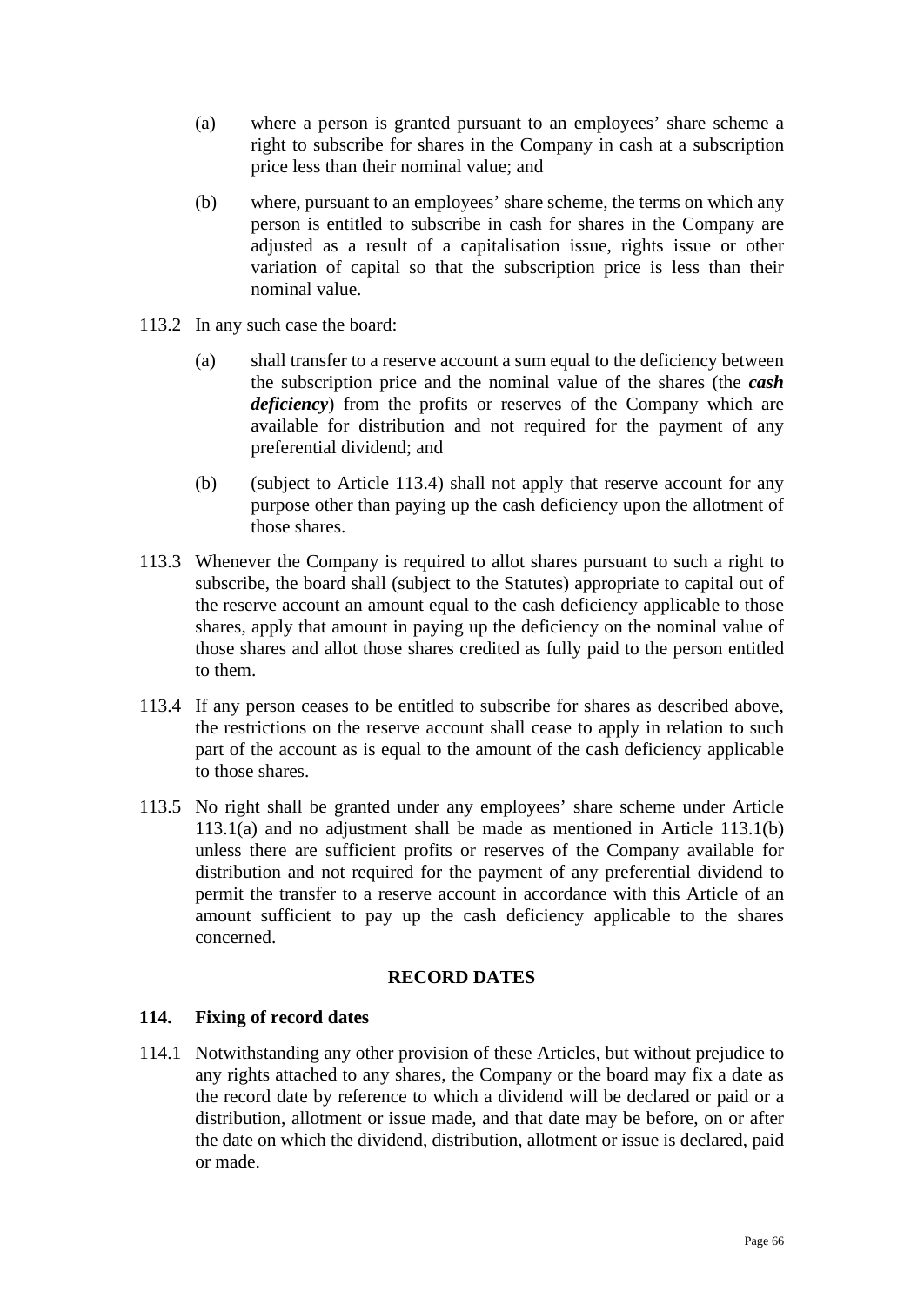114.2 In the absence of a record date being fixed, entitlement to any dividend, distribution, allotment or issue shall be determined by reference to the date on which the dividend is declared or the distribution, allotment or issue is made.

## **ACCOUNTS**

### **115. Accounting records**

- 115.1 The board shall cause accounting records of the Company to be kept in accordance with the provisions of the Statutes.
- 115.2 No member (as such) shall have any right of inspecting any account, book or document of the Company, except as conferred by law or authorised by the board or by any ordinary resolution of the Company or order of a court of competent jurisdiction.

## **116. Strategic Report**

Subject to the Statutes, a copy of a strategic report with supplementary material, shall, at least 21 clear days before the date of the meeting at which copies of those documents are to be laid in accordance with the provisions of the Statutes, be sent to every member and to every holder of the Company's debentures, and to every person who is entitled to receive notice of meetings from the Company under the provisions of the Statutes or of these Articles or, in the case of joint holders of any share or debenture, to one of the joint holders. The strategic report shall be in the form and containing the information prescribed by the Statutes and any regulations made under the Statutes. A copy need not be sent to a person for whom the Company does not have a current address.

### **NOTICES**

## **117. Form of notices**

- 117.1 Notwithstanding anything to the contrary in these Articles, any notice or other document or information sent or supplied by or to the Company (whether authorised or required to be sent or supplied by the Statutes or otherwise) to or by a member, or to or by any person entitled to enjoy or exercise all or any specified rights of a member in relation to the Company, may be sent or supplied in any way in which the CA2006 provides for documents or information to be sent or supplied by or to the Company for the purposes of any provision of the Statutes, including in particular by the Company making them available on a website.
- 117.2 A notice or other document or information sent in electronic form to the Company shall not be treated as received by the Company if it is rejected by computer virus protection arrangements.

#### **118. Service of notices**

118.1 The Company may send or supply any notice or other document or information pursuant to these Articles to a member by whichever of the following methods it may in its absolute discretion determine: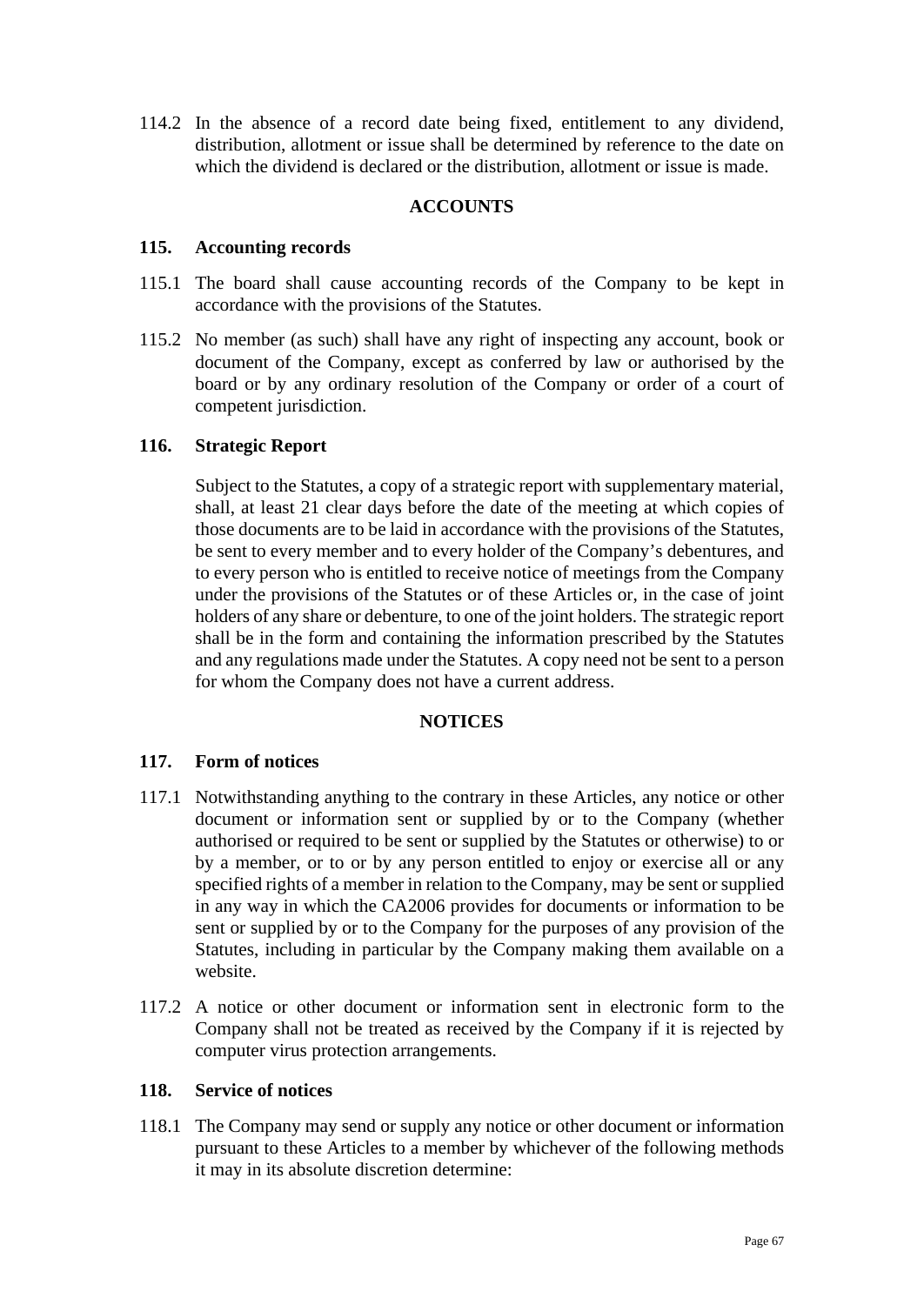- (a) personally;
- (b) by posting the notice or other document or information in a prepaid envelope addressed to the member at his or her registered address;
- (c) by leaving the notice or other document or information at that address;
- (d) by sending or supplying the notice or other document or information by electronic means to such address (if any) as may for the time being be notified to the Company by or on behalf of the member for that purpose generally or specifically (or as may be deemed by a provision in the CA2006 to have been specified for that purpose); or
- (e) by making it available on a website.
- 118.2 In the case of joint holders of a share, the Company shall treat as the only member entitled to receive notices or other documents or information from the Company in respect of the joint holding (whether such documents or information are required to be sent or supplied by the Statutes or otherwise) the joint holder whose name appears first in the register in respect of the joint holding.
- 118.3 Anything to be agreed or specified by the holder of a share which is held in joint names must be agreed or specified by the holder whose name appears first in the register in respect of the joint holding and the other joint holder or holders shall be deemed to be bound thereby.

## **119. Suspension of postal services**

If at any time by reason of the suspension or curtailment of postal services within the United Kingdom or some part of the United Kingdom or due to any other reason beyond its control, the Company is unable effectively to call a general meeting by giving notice in a manner required by the Statutes, the Company shall not be required to send a notice of the general meeting to any person who would otherwise be entitled to be sent a notice but instead shall be entitled to call the meeting by advertising it in at least one national newspaper.

## **120. Notice by advertisement**

Save as otherwise provided by these Articles, any notice or other document or information required to be sent or supplied by the Company to members otherwise than by the Statutes shall be validly sent or supplied if sent or supplied by advertisement in at least one national newspaper.

# **121. Evidence of service**

121.1 A notice or other document or information which is sent by the Company by first class post or special delivery post shall be deemed to have been given or sent on the business day after the day when it was put in the post (or, where second-class post is employed, on the second business day after the day when it was put in the post). Proof that an envelope containing the notice or other document or information was properly addressed, prepaid and posted shall be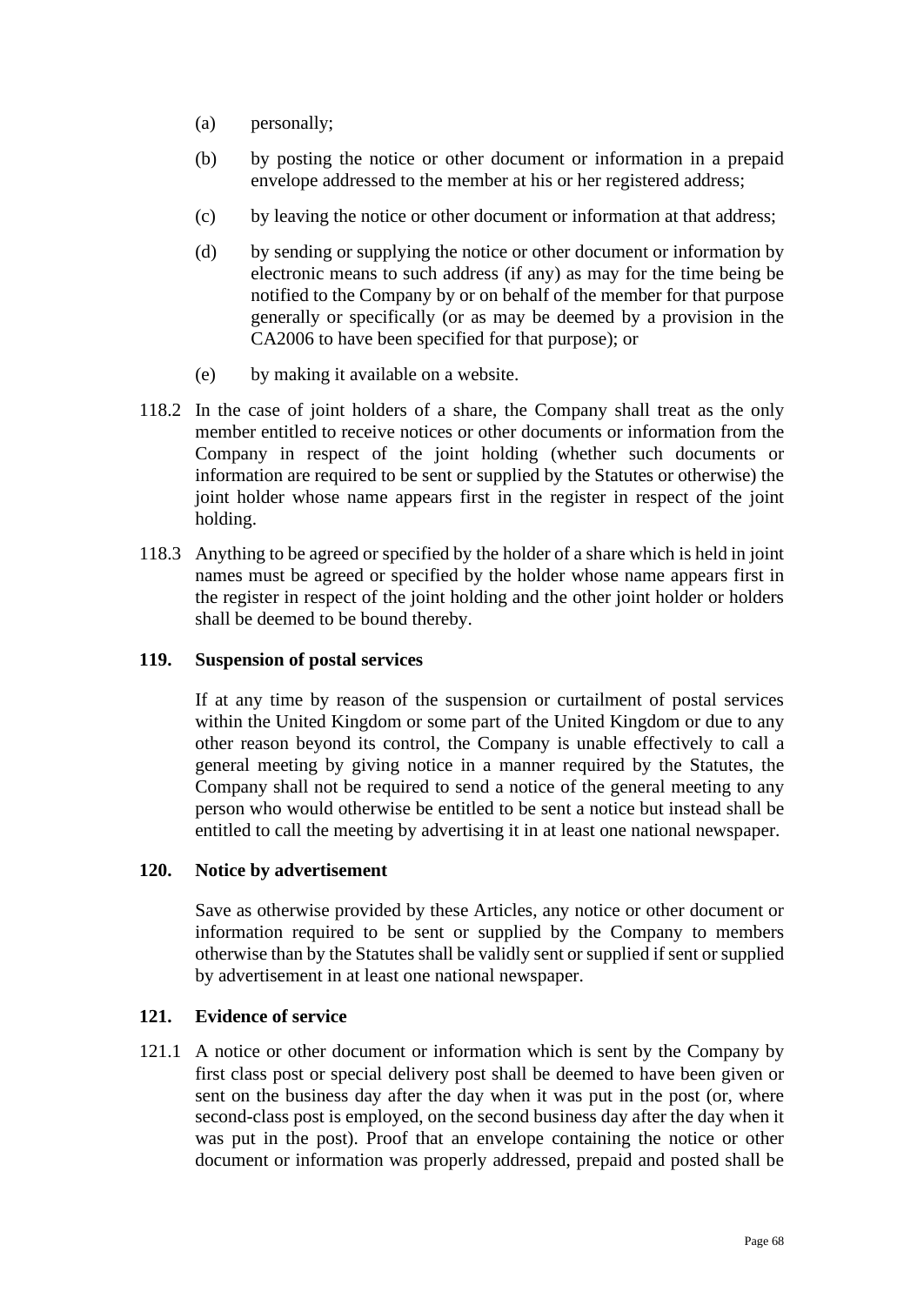conclusive evidence that the notice or other document or information was given or sent.

- 121.2 Any notice or other document or information not sent by post but delivered by hand or left at a registered address or address for service in the United Kingdom shall be deemed to have been served on the day on which it was handed to the member or left at such address.
- 121.3 A notice or other document or information which is sent by the Company by electronic means and which the Company is able to show was properly addressed shall be deemed to have been given or sent at the same time it was so sent.
- 121.4 A notice or other document or information which is supplied by the Company by means of a website shall be deemed to have been given or sent when it was first made available on the website or, if later, when the recipient was given or was deemed to have been given notice of the fact that the relevant notice, document or information was available on the website.
- 121.5 A notice or other document or information which is sent by the Company shall, unless the contrary can be shown, be deemed to have been received by the recipient:
	- (a) if sent by first class post or special delivery post, on the business day following the day it was put in the post;
	- (b) if sent by second-class post, on the second business day following the day it was put in the post; or
	- (c) if by electronic means, at the same time as it is deemed to have been given or sent or supplied to him or her.
- 121.6 Where a notice or other document or information is given by way of newspaper advertisement in accordance with these Articles, such notice or other document or information shall be deemed to have been duly served on each member or person entitled to receive it at noon on the day when the advertisement appears.
- 121.7 A member present, either in person or by proxy, at any meeting of the Company or class of members of the Company shall be deemed to have received notice of the meeting and, where requisite, of the purposes for which the meeting was convened.
- 121.8 Every person who becomes entitled to a share shall be bound by every notice (other than a section 793 notice) in respect of that share which before his or her name is entered in the register was given to the person from whom he or she derives his or her title to the share.
- 121.9 The board may from time to time issue, endorse or adopt terms and conditions relating to the use of communications by electronic means or by means of a website for the sending or supply of notices, proxy appointments and other documents or information by or to the Company (whether authorised or required to be sent or supplied by the Statutes or otherwise) to or by a member, or to or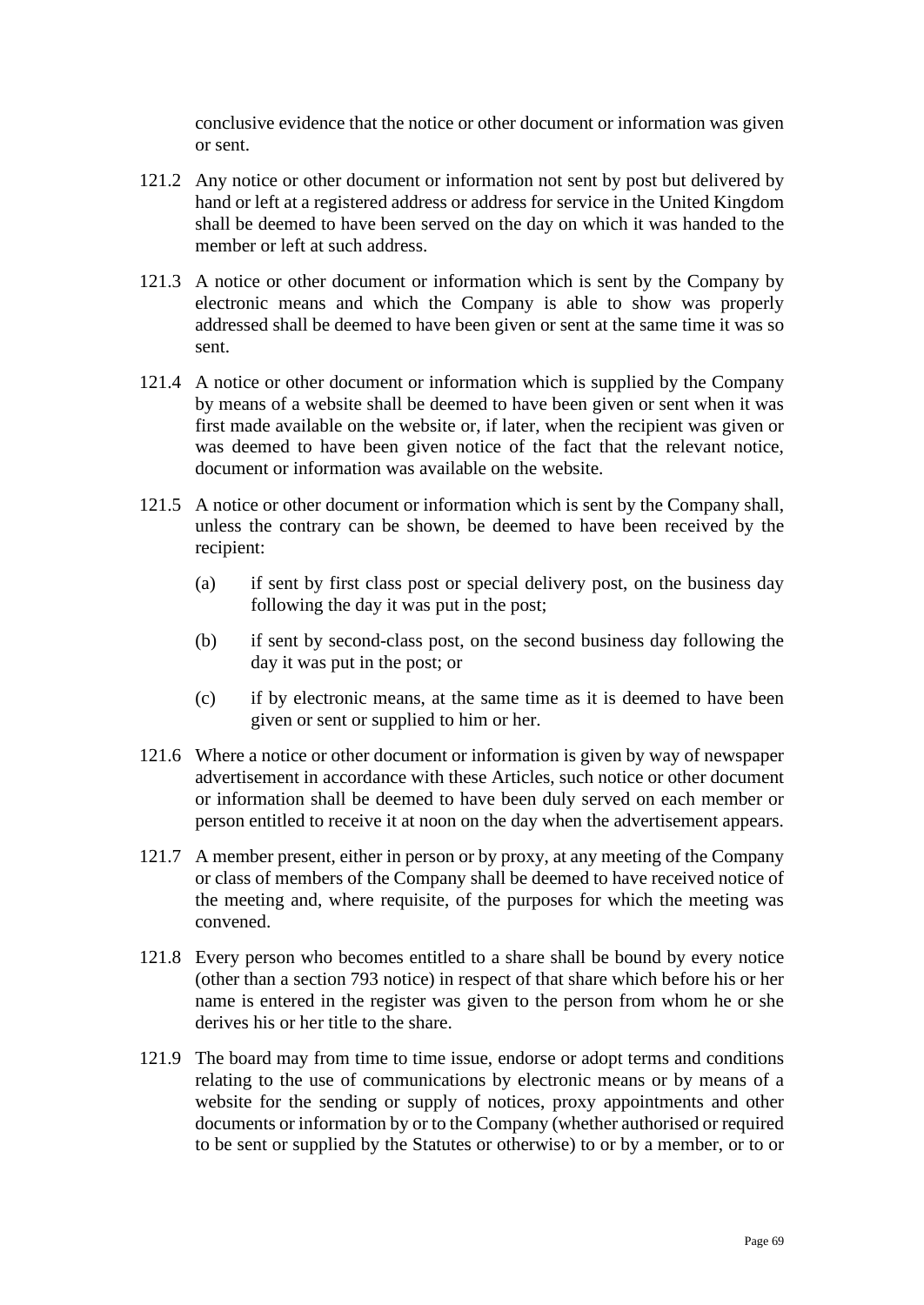by any person entitled to enjoy or exercise all or any specified rights of a member in relation to the Company.

# **122. Record date for service**

- 122.1 For the purpose of serving notices of meetings or other documents or information, the board may determine that the persons entitled to be sent or to receive such notices or other documents or information are those persons who are entered on the register at the close of business on a day which may not be more than 21 days before the date of the despatch of the notice or other document or information.
- <span id="page-69-1"></span>122.2 For the purpose of determining which persons are entitled to attend or vote at a meeting, and how many votes such persons may cast, the board may specify in the notice of the meeting a time not more than 48 hours before the time fixed for the meeting, by which a person must be entered on the register in order to have the right to attend or vote at the meeting; changes to the register after the time specified by virtue of this Article shall be disregarded in determining the rights of any person to attend or vote at the meeting.
- 122.3 In calculating the period mentioned in Article [122.2,](#page-69-1) no account shall be taken of any part of a day that is not a working day.

## **123. Addresses of members**

- <span id="page-69-2"></span>123.1 A member whose registered address is not within the United Kingdom and who gives to the Company an address within the United Kingdom at which notices or other documents or information may be served on him or her or an address for the service of notices by electronic means shall be entitled to have notices served on him or her at that address (provided that, in the case of notices, other documents or information in electronic form, the Company so agrees, which agreement the Company shall be entitled to withhold in its absolute discretion including, without limitation, in circumstances in which the Company considers that the sending of the notice or other documents or information to such address in electronic form would or might infringe the laws of any other jurisdiction) but otherwise:
	- (a) no member whose registered address is not within the United Kingdom shall be entitled to receive from the Company any notice or, subject to any contrary provision of the Statutes, other documents or information; and
	- (b) without prejudice to the generality of the foregoing, any notice of a general meeting of the Company which is in fact sent or purports to be sent to such a member shall be ignored for the purpose of determining the validity of the proceedings at such general meeting.
- 123.2 The provisions of Article [123.1](#page-69-2) shall apply to a rights issue as if there were substituted for each reference to the "United Kingdom" a reference to the European Economic Area.

<span id="page-69-0"></span>123.3 If:-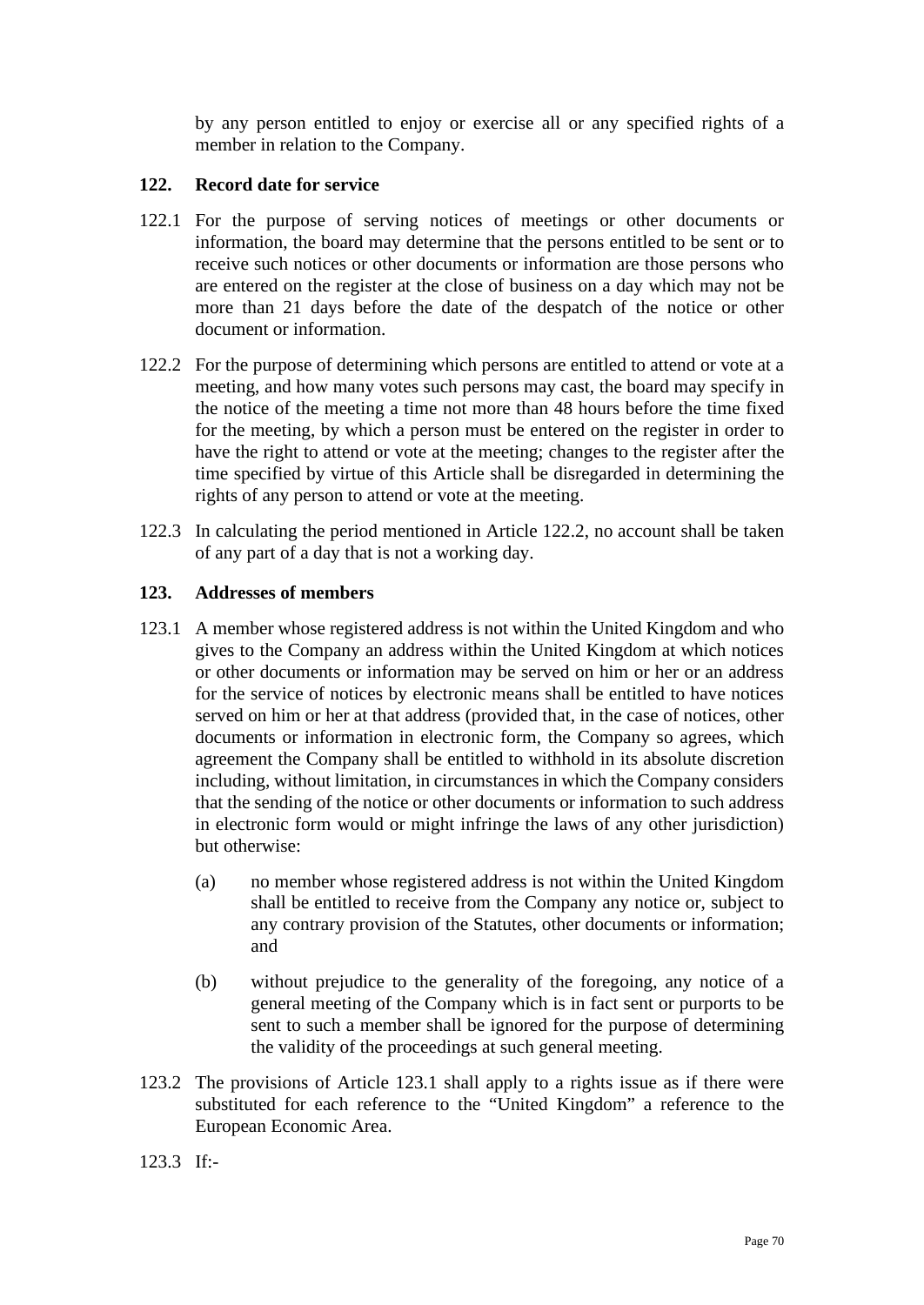- (a) on two consecutive occasions a notice or other document or information sent or supplied through the post to a member at his or her registered address shall be returned undelivered; or
- (b) on one occasion and reasonable enquiries have failed to establish the member's address,

such member shall not thereafter be entitled to receive notices or other documents or information (including share certificates) from the Company until he or she shall have given notice in writing to the Company of an address within the United Kingdom for the service of notices or other documents or information or shall have informed the Company in such manner as shall be specified by the Company of an address for the service of notices by electronic means. For this purpose a notice or other document or information sent by post shall be treated as returned undelivered if the notice or other document or information is sent back to the Company or its agent.

### **124. Service of notice on person entitled by transmission**

A person entitled to a share by reason of transmission upon supplying to the Company such evidence as the board may require to show his or her title to the share and upon also supplying a postal address within the United Kingdom for the service and delivery of notices and other documents or information and, if he or she so elects, an address for the sending of notices in electronic form shall be entitled to have served upon or delivered to him or her at any address given by him or her any notice or other document or information to which he or she would be entitled if he or she were the holder of that share (or, in the case of joint holders of a share, the joint holder whose name appears first in the register in respect of the joint holding) and any such service or delivery shall for all purposes be deemed a sufficient service or delivery of such notice or document or information on all persons interested in the share. Otherwise, any notice or other document or information served on or delivered or sent to any member pursuant to these Articles shall, notwithstanding that such member is then dead or bankrupt or that any other event giving rise to the transmission of the share by operation of law shall have occurred and whether or not the Company has notice of such death, bankruptcy or other such event, be deemed to have been duly served, delivered or sent in respect of any share registered in the name of such member as sole or first named joint holder.

## **125. Authentication of documents sent by electronic means**

A document or information sent or supplied in electronic form by electronic means by a member or other person to the Company is sufficiently authenticated in any manner authorised by the Statutes or in such other manner approved by the board.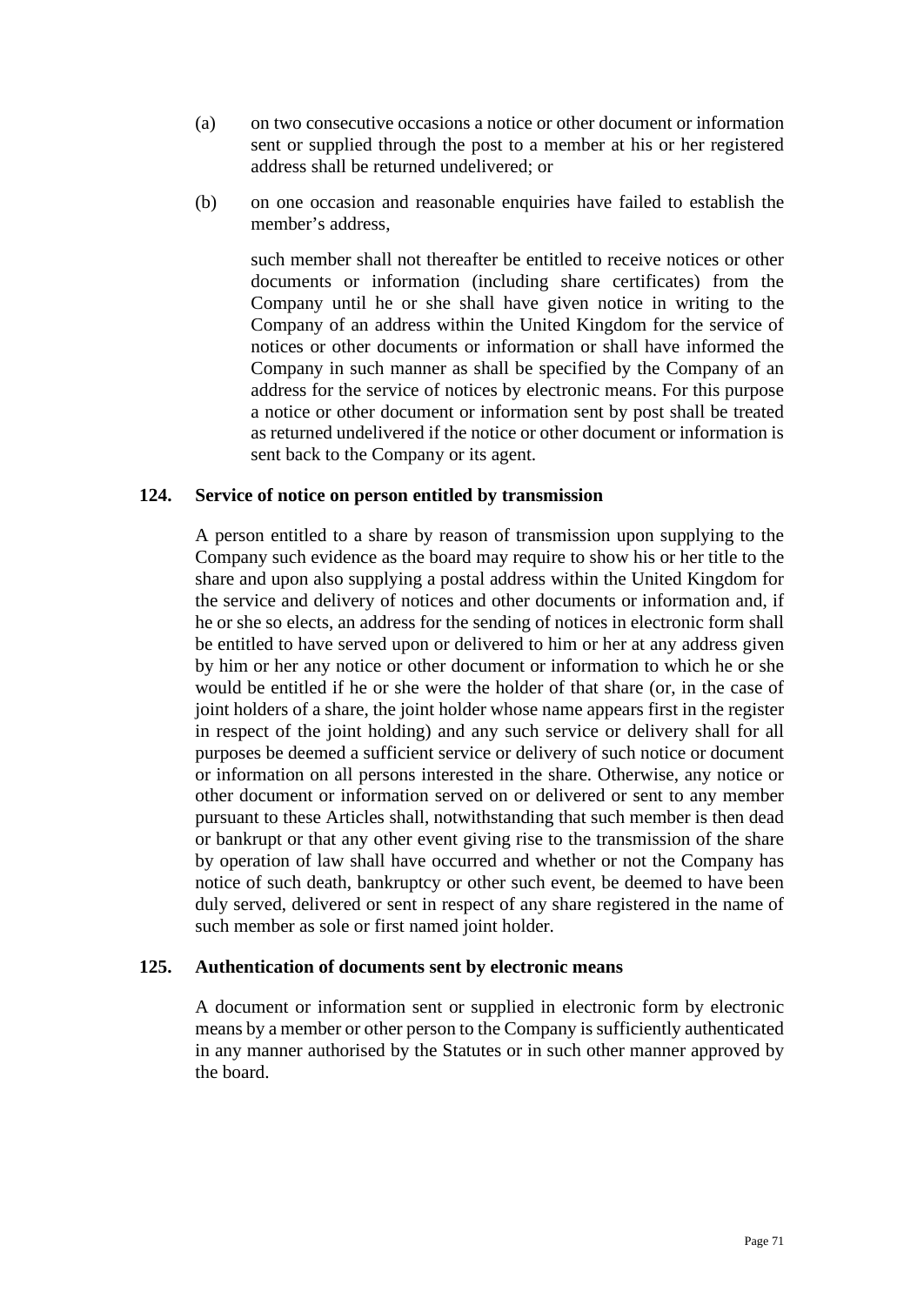## **DESTRUCTION OF DOCUMENTS**

#### **126. Destruction of documents**

- <span id="page-71-0"></span>126.1 The board may authorise or arrange the destruction of documents held by the Company as follows:
	- (a) at any time after the expiration of six years from the date of registration, all instruments of transfer of shares and all other documents transferring or purporting to transfer shares or representing or purporting to represent the right to be registered as the holder of shares on the faith of which entries have been made in the register;
	- (b) at any time after the expiration of one year from the date of cancellation, all registered share certificates which have been cancelled;
	- (c) at any time after the expiration of two years from the date of recording them, all dividend mandates, variations or cancellations of dividend mandates, and notifications of change of address;
	- (d) at any time after the expiration of one year from the date of actual payment, all paid dividend warrants, cheques and similar financial instruments; and
	- (e) at any time after the expiration of one year from the end of the meeting to which it relates, all proxy appointments.
- <span id="page-71-1"></span>126.2 It shall conclusively be presumed in favour of the Company that:
	- (a) every entry in the register purporting to have been made on the basis of an instrument of transfer or other document so destroyed in accordance with Article [126.1](#page-71-0) was duly and properly made;
	- (b) every instrument of transfer so destroyed in accordance with Article [126.1](#page-71-0) was a valid and effective instrument duly and properly registered;
	- (c) every share certificate so destroyed in accordance with Articl[e 126.1](#page-71-0) was a valid and effective certificate duly and properly cancelled;
	- (d) every other document mentioned in Article [126.1](#page-71-0) so destroyed was a valid and effective document in accordance with the particulars of it recorded in the books and records of the Company; and
	- (e) every paid dividend warrant, cheque and similar financial instrument so destroyed was duly paid.
- 126.3 The provisions of Article [126.2](#page-71-1) shall apply only to the destruction of a document in good faith and without notice of any claim (regardless of the parties to it) to which the document might be relevant.
- 126.4 Nothing in this Article shall be construed as imposing on the Company or the board any liability in respect of the destruction of any document earlier than as stated in Article [126.1](#page-71-0) or in any other circumstances in which liability would not attach to the Company or the board in the absence of this Article.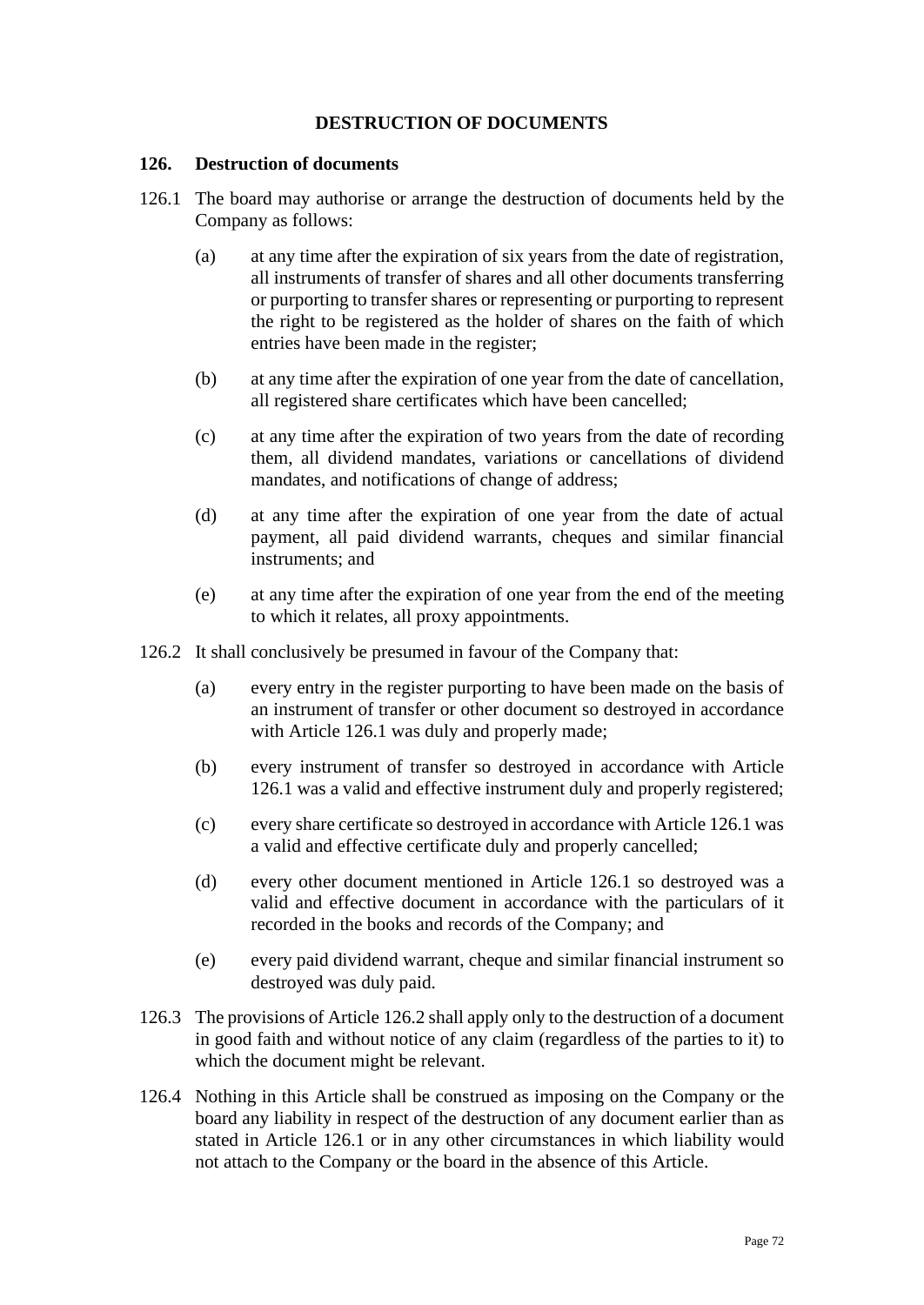126.5 References in this Article to the destruction of any document include references to its disposal in any manner.

# **WINDING-UP**

## **127. Directors' power to wind up**

The board shall have power in the name and on behalf of the Company to present a petition to the court for the Company to be wound up.

## **128. Powers to distribute in specie**

If the Company is in liquidation, the liquidator may, with the sanction of a special resolution of the Company and any other sanction required by the Statutes:

- (a) divide among the members in specie the whole or any part of the assets of the Company and, for that purpose, value any assets and determine how the division shall be carried out as between the members or different classes of members; or
- (b) vest the whole or any part of the assets in trustees upon such trusts for the benefit of members as the liquidator, with the like sanction, shall think fit but no member shall be compelled to accept any assets upon which there is any liability.

### **129. Power to sell assets**

The power of sale of a liquidator shall include a power to sell wholly or partially for shares or debentures or other obligations of another body corporate, either then already constituted or about to be constituted for the purpose of carrying out the sale.

## **INDEMNITY AND FUNDING OF DEFENCE PROCEEDINGS AND LIABILITY INSURANCE**

## **130. Indemnity of officers**

Subject to the provisions of and so far as may be permitted by and consistent with the Statutes, each current or former director or other officer (other than an auditor) of the Company or any Associated Company may be indemnified out of the assets of the Company against:

- <span id="page-72-0"></span>(a) any liability incurred by or attaching to him or her in connection with any negligence, default, breach of duty or breach of trust in relation to the Company other than, in the case of a current or former director:
	- (i) any liability to the Company or any Associated Company; and
	- (ii) any liability of the kind referred to in section 234(3) of the CA2006; and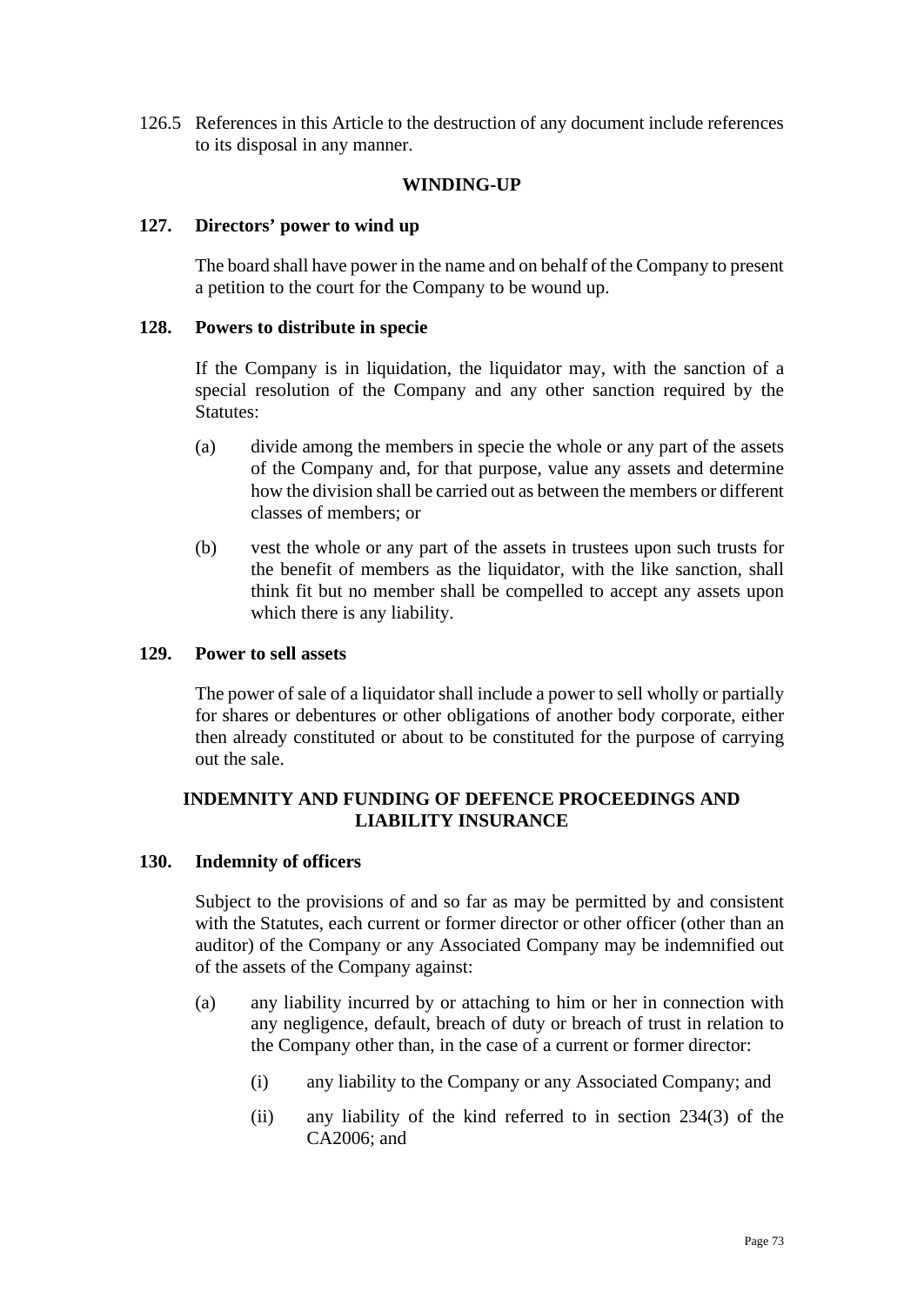- (b) any liability incurred by or attaching to him or her in connection with the activities of the Company or any Associated Company in its capacity as a trustee of an occupational pension scheme (as defined in section 235(6) of the CA2006) other than a liability of the kind referred to in section 235(3) of the CA2006; and
- (c) any other liability incurred by or attaching to him or her in the actual or purported execution and/or discharge of his or her duties and/or the exercise or purported exercise of his or her powers.

For the purpose of this Article, references to *liability* shall include all costs and expenses incurred by the current or former director or other officer (other than an auditor) in relation thereto.

This Article shall be deemed not to provide for, or entitle any such person to, indemnification to the extent that it would cause this Article, or any element of it, to be treated as void under the Statutes.

## **131. Funding of defence proceedings**

Subject to the provisions of and so far as may be permitted by the Statutes, the board may exercise all the powers of the Company to:

- (a) provide any current or former director or other officer (other than an auditor) of the Company with funds to meet expenditure incurred or to be incurred by him or her in defending any criminal or civil proceedings in connection with any alleged negligence, default, breach of duty or breach of trust by him or her in relation to the Company or an Associated Company, or in connection with any application for relief under the provisions mentioned in section 205(5) of the CA2006; and
- (b) do anything to enable any such person to avoid incurring such expenditure, but so that the terms set out in section 205(2) of the CA2006 shall apply to any such provision of funds or other things so done. For the purpose of this Article references to "director" in section 205(2) of the CA2006 shall be deemed to include references to a former director or other officer (other than an auditor) of the Company.

## **132. Directors' and officers' liability insurance**

Without prejudice to the provisions of Article [130\(a\),](#page-72-0) the board may purchase and maintain for or for the benefit of any person who holds or has at any time held a relevant office insurance against any liability or expense incurred by him or her in relation to the Company or any Associated Company or any third party in respect of any act or omission in the actual or purported discharge of the duties of the relevant office concerned or otherwise in connection with the holding of that relevant office and for this purpose "relevant office" means that of director or other officer (other than an auditor) of the Company or any company which is or was an Associated Company or any predecessor in business of the Company or of any Associated Company or that of trustee of any pension fund or retirement, death or disability scheme or other trust for the